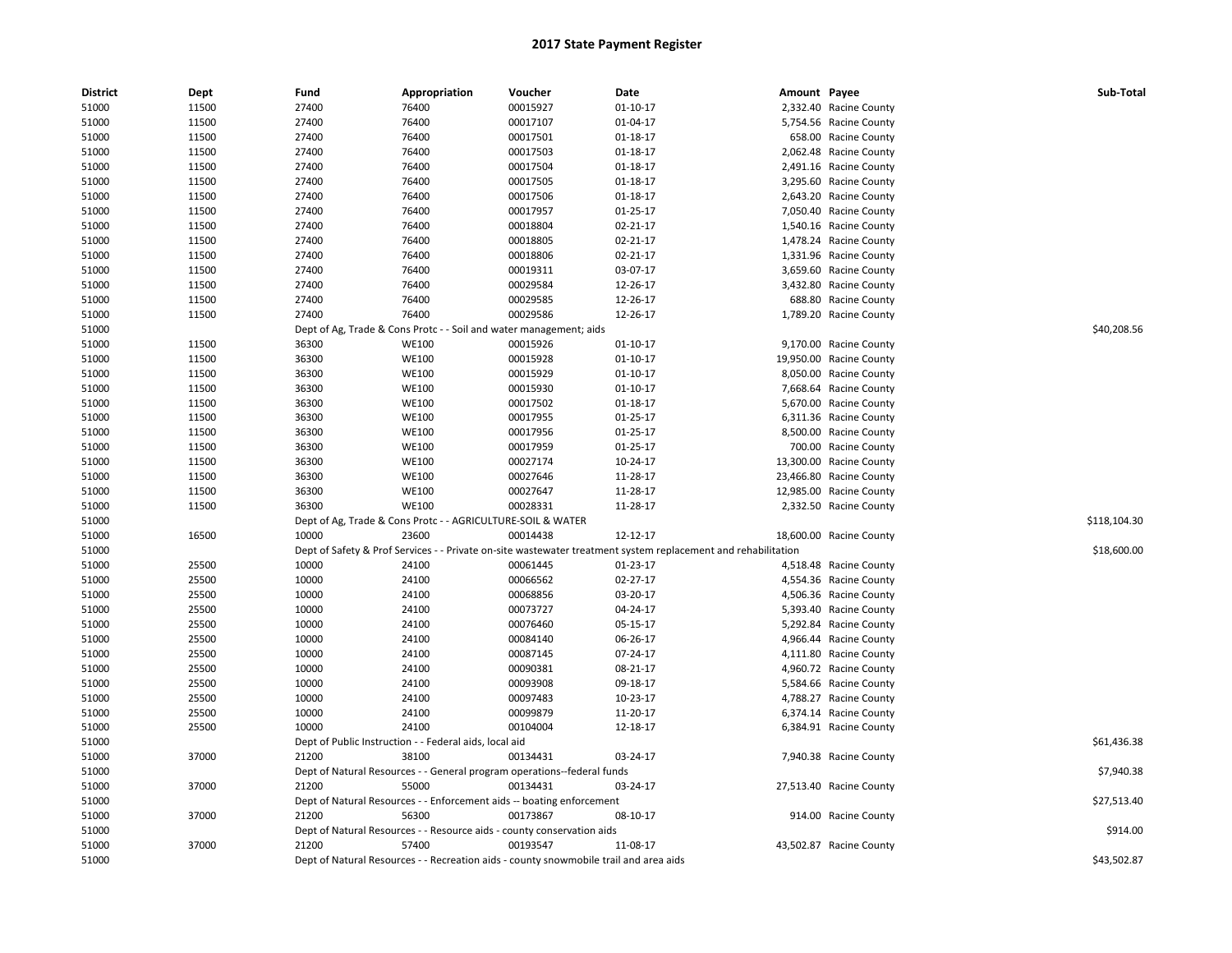| <b>District</b> | Dept  | Fund  | Appropriation                                                                       | Voucher  | Date                                                                                                 | Amount Payee |                            | Sub-Total      |
|-----------------|-------|-------|-------------------------------------------------------------------------------------|----------|------------------------------------------------------------------------------------------------------|--------------|----------------------------|----------------|
| 51000           | 39500 | 21100 | 16700                                                                               | 00085593 | 02-16-17                                                                                             |              | 3,275.96 Racine County     |                |
| 51000           |       |       | WI Dept of Transportation - - Elderly and disabled capital aids, state funds        |          |                                                                                                      |              |                            | \$3,275.96     |
| 51000           | 39500 | 21100 | 16800                                                                               | 00107620 | 04-21-17                                                                                             |              | 463,134.00 Racine County   |                |
| 51000           |       |       | WI Dept of Transportation - - Elderly and disabled county aids, state funds         |          |                                                                                                      |              |                            | \$463,134.00   |
| 51000           | 39500 | 21100 | 18500                                                                               | 00079511 | 01-30-17                                                                                             |              | 5,807.92 Racine County     |                |
| 51000           | 39500 | 21100 | 18500                                                                               | 00093708 | 03-22-17                                                                                             |              | 1,557.88 Racine County     |                |
| 51000           | 39500 | 21100 | 18500                                                                               | 00093709 | 03-22-17                                                                                             |              | 2,941.91 Racine County     |                |
| 51000           | 39500 | 21100 | 18500                                                                               | 00136088 | 06-29-17                                                                                             |              | 2,406.71 Racine County     |                |
| 51000           | 39500 | 21100 | 18500                                                                               | 00136089 | 06-29-17                                                                                             |              | 2,741.16 Racine County     |                |
| 51000           | 39500 | 21100 | 18500                                                                               | 00136090 | 06-29-17                                                                                             |              | 2,635.63 Racine County     |                |
| 51000           | 39500 | 21100 | 18500                                                                               | 00136091 | 06-29-17                                                                                             |              | 4,512.62 Racine County     |                |
| 51000           | 39500 | 21100 | 18500                                                                               | 00145928 | 08-14-17                                                                                             |              | 1,863.22 Racine County     |                |
| 51000           | 39500 | 21100 | 18500                                                                               | 00145929 | 08-14-17                                                                                             |              | 3,117.39 Racine County     |                |
| 51000           | 39500 | 21100 | 18500                                                                               | 00145930 | 08-14-17                                                                                             |              | 4,315.60 Racine County     |                |
| 51000           | 39500 | 21100 | 18500                                                                               | 00145931 | 08-14-17                                                                                             |              | 2,642.21 Racine County     |                |
| 51000           | 39500 | 21100 | 18500                                                                               | 00152644 | 08-14-17                                                                                             |              | 11,159.00 Racine County    |                |
| 51000           | 39500 | 21100 | 18500                                                                               | 00152645 | 08-14-17                                                                                             |              | 4,525.47 Racine County     |                |
| 51000           | 39500 | 21100 | 18500                                                                               | 00152646 | 08-14-17                                                                                             |              | 5,148.81 Racine County     |                |
| 51000           | 39500 | 21100 | 18500                                                                               | 00152647 | 08-14-17                                                                                             |              | 11,156.32 Racine County    |                |
| 51000           | 39500 | 21100 | 18500                                                                               | 00160988 | 09-06-17                                                                                             |              | 4,377.34 Racine County     |                |
| 51000           | 39500 | 21100 | 18500                                                                               | 00160989 | 09-06-17                                                                                             |              | 4,080.27 Racine County     |                |
| 51000           | 39500 | 21100 | 18500                                                                               | 00162971 | 09-14-17                                                                                             |              | 14,057.73 Racine County    |                |
| 51000           | 39500 | 21100 | 18500                                                                               | 00163417 | 09-25-17                                                                                             |              | 5,423.80 Racine County     |                |
| 51000           | 39500 | 21100 | 18500                                                                               | 00173940 | 10-06-17                                                                                             |              | 13,057.26 Racine County    |                |
| 51000           | 39500 | 21100 | 18500                                                                               | 00176028 | $10-12-17$                                                                                           |              | 6,667.54 Racine County     |                |
| 51000           | 39500 | 21100 | 18500                                                                               | 00182423 | 10-26-17                                                                                             |              | 1,504.20 Racine County     |                |
| 51000           |       |       | WI Dept of Transportation - - Highway safety, local assistance, federal funds       |          |                                                                                                      |              |                            | \$115,699.99   |
| 51000           | 39500 | 21100 | 19000                                                                               | 00065447 | 01-03-17                                                                                             |              | 590,124.93 Racine County   |                |
| 51000           | 39500 | 21100 | 19000                                                                               | 00133996 | 07-03-17                                                                                             |              | 1,180,249.86 Racine County |                |
| 51000           | 39500 | 21100 | 19000                                                                               | 00169262 | 10-02-17                                                                                             |              | 590,124.95 Racine County   |                |
| 51000           |       |       | WI Dept of Transportation - - Transportation aids to counties, state funds          |          |                                                                                                      |              |                            | \$2,360,499.74 |
| 51000           | 39500 | 21100 | 27800                                                                               | 00115102 | 05-09-17                                                                                             |              | 150,000.00 Racine County   |                |
| 51000           | 39500 | 21100 | 27800                                                                               | 00200789 | 12-13-17                                                                                             |              | 3,417.72 Racine County     |                |
| 51000           |       |       | WI Dept of Transportation - - Local roads improvement program, state funds          |          |                                                                                                      |              |                            | \$153,417.72   |
| 51000           | 39500 | 21100 | 36300                                                                               | 00198967 | 12-06-17                                                                                             |              | 1,216.47 Racine County     |                |
| 51000           |       |       | WI Dept of Transportation - - State highway rehabilitation, state funds             |          |                                                                                                      |              |                            | \$1,216.47     |
| 51000           | 39500 | 21100 | 36500                                                                               | 00089244 | 02-24-17                                                                                             |              | 3,653.80 Racine County     |                |
| 51000           | 39500 | 21100 | 36500                                                                               | 00099980 | 03-27-17                                                                                             |              | 247.10 Racine County       |                |
| 51000           | 39500 | 21100 | 36500                                                                               | 00108524 | 04-20-17                                                                                             |              | 4,293.23 Racine County     |                |
| 51000           | 39500 | 21100 | 36500                                                                               | 00112530 | 05-02-17                                                                                             |              | 2,825.00 Racine County     |                |
| 51000           | 39500 | 21100 | 36500                                                                               | 00198967 | 12-06-17                                                                                             |              | 1,502.44 Racine County     |                |
| 51000           | 39500 | 21100 | 36500                                                                               | 00071541 | 01-06-17                                                                                             |              | 2,691.26 Racine County     |                |
| 51000           |       |       | WI Dept of Transportation - - Highway system management and operations, state funds |          |                                                                                                      |              |                            | \$15,212.83    |
| 51000           | 39500 | 21100 | 96100                                                                               | 00129063 | 06-19-17                                                                                             |              | 27,689.35 Racine County    |                |
| 51000           | 39500 | 21100 | 96100                                                                               | 00152565 | 08-11-17                                                                                             |              | 73,147.81 Racine County    |                |
| 51000           | 39500 | 21100 | 96100                                                                               | 00158668 | 08-31-17                                                                                             |              | 37,177.44 Racine County    |                |
| 51000           | 39500 | 21100 | 96100                                                                               | 00173815 | 10-05-17                                                                                             |              | 28,695.97 Racine County    |                |
| 51000           | 39500 | 21100 | 96100                                                                               | 00174575 | 10-06-17                                                                                             |              | 19,076.59 Racine County    |                |
| 51000           | 39500 | 21100 | 96100                                                                               | 00192353 | 11-17-17                                                                                             |              | 36,080.78 Racine County    |                |
| 51000           |       |       |                                                                                     |          | WI Dept of Transportation - - Highways, bridges and local transportation assistance clearing account |              |                            | \$221,867.94   |
| 51000           | 39500 | 21100 | 36800                                                                               | 00089244 | 02-24-17                                                                                             |              | 502,851.94 Racine County   |                |
| 51000           | 39500 | 21100 | 36800                                                                               | 00094206 | 03-16-17                                                                                             |              | 27,132.88 Racine County    |                |
|                 |       |       |                                                                                     |          |                                                                                                      |              |                            |                |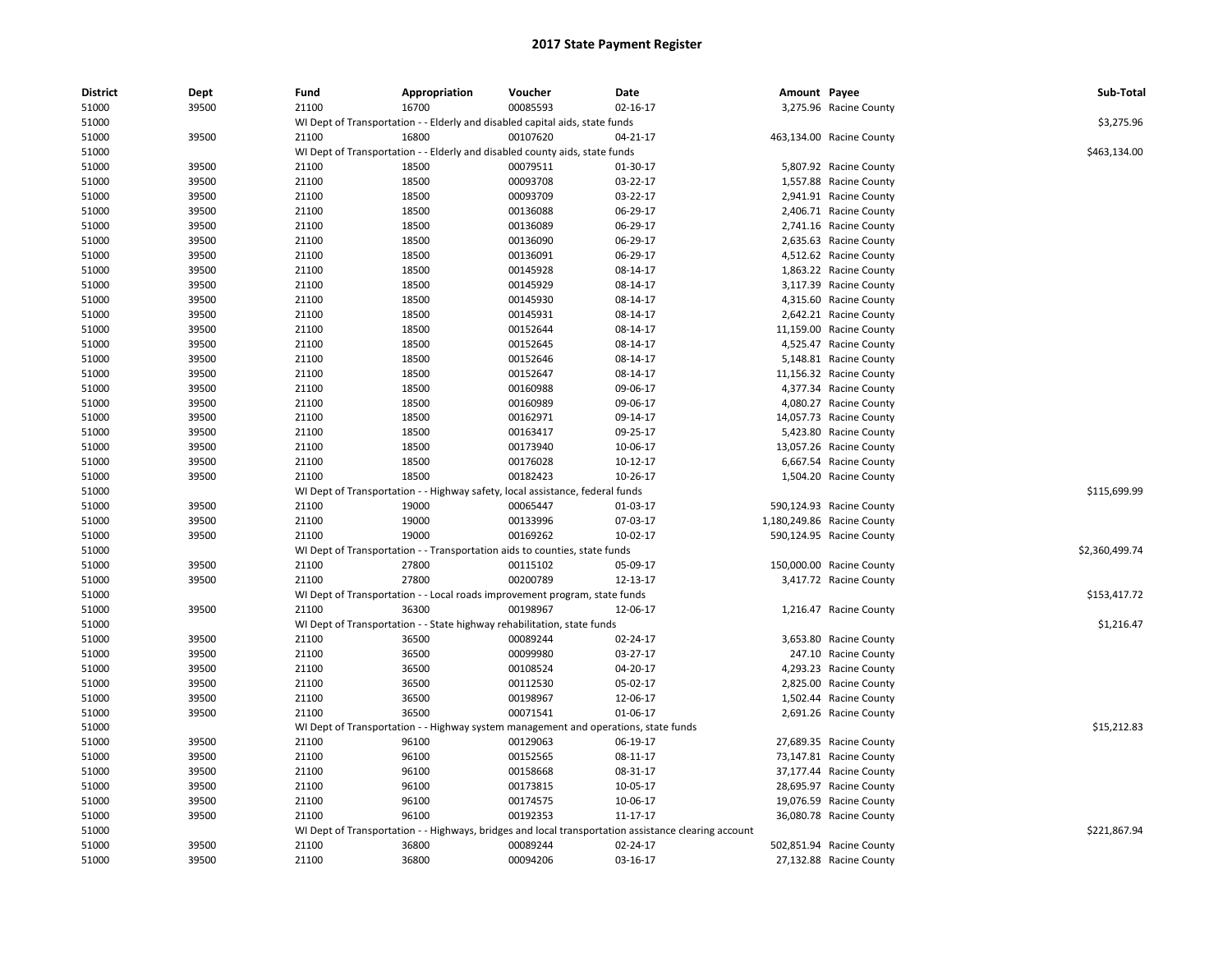| <b>District</b> | Dept  | Fund  | Appropriation                                                   | Voucher                                                                             | Date                                                                                                    | Amount Payee |                            | Sub-Total      |
|-----------------|-------|-------|-----------------------------------------------------------------|-------------------------------------------------------------------------------------|---------------------------------------------------------------------------------------------------------|--------------|----------------------------|----------------|
| 51000           | 39500 | 21100 | 36800                                                           | 00099980                                                                            | 03-29-17                                                                                                |              | 310,118.33 Racine County   |                |
| 51000           | 39500 | 21100 | 36800                                                           | 00099980                                                                            | 03-27-17                                                                                                |              | 17,561.91 Racine County    |                |
| 51000           | 39500 | 21100 | 36800                                                           | 00108524                                                                            | 04-24-17                                                                                                |              | 188,181.79 Racine County   |                |
| 51000           | 39500 | 21100 | 36800                                                           | 00108524                                                                            | 04-20-17                                                                                                |              | 7,407.72 Racine County     |                |
| 51000           | 39500 | 21100 | 36800                                                           | 00112530                                                                            | 05-04-17                                                                                                |              | 279,583.96 Racine County   |                |
| 51000           | 39500 | 21100 | 36800                                                           | 00112530                                                                            | 05-02-17                                                                                                |              | 19,856.96 Racine County    |                |
| 51000           | 39500 | 21100 | 36800                                                           | 00129063                                                                            | 06-19-17                                                                                                |              | 308,244.27 Racine County   |                |
| 51000           | 39500 | 21100 | 36800                                                           | 00152565                                                                            | 08-11-17                                                                                                |              | 192,319.56 Racine County   |                |
| 51000           | 39500 | 21100 | 36800                                                           | 00158668                                                                            | 08-31-17                                                                                                |              | 208,387.78 Racine County   |                |
| 51000           | 39500 | 21100 | 36800                                                           | 00173815                                                                            | 10-05-17                                                                                                |              | 209,275.89 Racine County   |                |
| 51000           | 39500 | 21100 | 36800                                                           | 00174575                                                                            | 10-06-17                                                                                                |              | 285,184.48 Racine County   |                |
| 51000           | 39500 | 21100 | 36800                                                           | 00192353                                                                            | 11-17-17                                                                                                |              | 307,154.22 Racine County   |                |
| 51000           | 39500 | 21100 | 36800                                                           | 00198967                                                                            | 12-08-17                                                                                                |              | 357,920.67 Racine County   |                |
| 51000           | 39500 | 21100 | 36800                                                           | 00198967                                                                            | 12-06-17                                                                                                |              | 9,460.62 Racine County     |                |
| 51000           | 39500 | 21100 | 36800                                                           | 00071541                                                                            | 01-06-17                                                                                                |              | 289,151.15 Racine County   |                |
| 51000           | 39500 | 21100 | 36800                                                           | 00165787                                                                            | 09-15-17                                                                                                |              | 77,199.34 Racine County    |                |
| 51000           | 39500 | 21100 | 36800                                                           | 00167321                                                                            | 09-21-17                                                                                                |              | 52,438.71 Racine County    |                |
| 51000           | 39500 | 21100 | 36800                                                           | 00167322                                                                            | 09-21-17                                                                                                |              | 675.58 Racine County       |                |
| 51000           | 39500 | 21100 | 36800                                                           | 00186673                                                                            | 11-01-17                                                                                                |              | 1,108.14 Racine County     |                |
| 51000           | 39500 | 21100 | 36800                                                           | 00186675                                                                            | 11-01-17                                                                                                |              | 100,230.08 Racine County   |                |
| 51000           |       |       |                                                                 | WI Dept of Transportation - - Routine maintenance activities, state funds           |                                                                                                         |              |                            | \$3,751,445.98 |
| 51000           | 39500 | 21100 | 37500                                                           | 00071541                                                                            | 01-06-17                                                                                                |              | 295.77 Racine County       |                |
| 51000           |       |       |                                                                 | WI Dept of Transportation - - Highway system management and operations, local funds |                                                                                                         |              |                            | \$295.77       |
| 51000           | 39500 | 21100 | 38000                                                           | 00112530                                                                            | 05-02-17                                                                                                |              | 291.16 Racine County       |                |
| 51000           |       |       |                                                                 | WI Dept of Transportation - - Routine maintenance activities, federal funds         |                                                                                                         |              |                            | \$291.16       |
| 51000           | 39500 | 21100 | 27600                                                           | 00108990                                                                            | 04-21-17                                                                                                |              | 609.68 Racine County       |                |
| 51000           |       |       |                                                                 |                                                                                     | WI Dept of Transportation - - Local transportation facility improvement assistance, local funds         |              |                            | \$609.68       |
| 51000           | 41000 | 10000 | 11600                                                           | 00167912                                                                            | 11-07-17                                                                                                |              | 207,036.30 Racine County   |                |
| 51000           |       |       |                                                                 |                                                                                     | Department of Corrections - - Reimbursing counties for probation, extended supervision and parole holds |              |                            | \$207,036.30   |
| 51000           | 43500 | 10000 | 00000                                                           | 90708                                                                               | $01-02-17$                                                                                              |              | 116,456.00 Racine County   |                |
| 51000           | 43500 | 10000 | 00000                                                           | 90710                                                                               | 02-01-17                                                                                                |              | 115,768.00 Racine County   |                |
| 51000           | 43500 | 10000 | 00000                                                           | 90711                                                                               | 03-01-17                                                                                                |              | 475,943.00 Racine County   |                |
| 51000           | 43500 | 10000 | 00000                                                           | 90715                                                                               | 05-01-17                                                                                                |              | 1,222,944.00 Racine County |                |
| 51000           | 43500 | 10000 | 00000                                                           | 90716                                                                               | 06-01-17                                                                                                |              | 235,958.00 Racine County   |                |
| 51000           | 43500 | 10000 | 00000                                                           | 90800                                                                               | 07-01-17                                                                                                |              | 249,755.00 Racine County   |                |
| 51000           | 43500 | 10000 | 00000                                                           | 90801                                                                               | 08-01-17                                                                                                |              | 1,639,914.00 Racine County |                |
| 51000           | 43500 | 10000 | 00000                                                           | 90802                                                                               | 09-01-17                                                                                                |              | 1,526,404.00 Racine County |                |
| 51000           | 43500 | 10000 | 00000                                                           | 90805                                                                               | 10-02-17                                                                                                |              | 1,117,799.00 Racine County |                |
| 51000           | 43500 | 10000 | 00000                                                           | 90806                                                                               | 11-01-17                                                                                                |              | 323,019.00 Racine County   |                |
| 51000           | 43500 | 10000 | 00000                                                           | 90807                                                                               | 12-01-17                                                                                                |              | 787,522.00 Racine County   |                |
| 51000           | 43500 | 10000 | 00000                                                           | 90713                                                                               | 04-01-17                                                                                                |              | 1,615,037.00 Racine County |                |
| 51000           |       |       | Department of Health Services - - State/Federal Aids            |                                                                                     |                                                                                                         |              |                            | \$9,426,519.00 |
| 51000           | 45500 | 10000 | 20200                                                           | 00026019                                                                            | 03-31-17                                                                                                |              | 5,297.81 Racine County     |                |
|                 | 45500 | 10000 | 20200                                                           | 00038872                                                                            | 12-12-17                                                                                                |              |                            |                |
| 51000           |       |       |                                                                 |                                                                                     |                                                                                                         |              | 5,297.81 Racine County     |                |
| 51000           |       |       | Department of Justice - - Officer training reimbursement        |                                                                                     |                                                                                                         |              |                            | \$10,595.62    |
| 51000           | 45500 | 10000 | 22100                                                           | 00035950                                                                            | 10-13-17                                                                                                |              | 11,790.00 Racine County    |                |
| 51000           |       |       |                                                                 | Department of Justice - - Crime laboratories; deoxyribonucleic acid analysis        |                                                                                                         |              |                            | \$11,790.00    |
| 51000           | 45500 | 10000 | 22500                                                           | 00024822                                                                            | 03-02-17                                                                                                |              | 86,616.00 Racine County    |                |
| 51000           | 45500 | 10000 | 22500                                                           | 00039400                                                                            | 12-26-17                                                                                                |              | 86,616.00 Racine County    |                |
| 51000           |       |       | Department of Justice - - Drug crimes enforcement; local grants |                                                                                     |                                                                                                         |              |                            | \$173,232.00   |
| 51000           | 45500 | 10000 | 23100                                                           | 00021588                                                                            | 01-03-17                                                                                                |              | 480.00 Racine County       |                |
| 51000           | 45500 | 10000 | 23100                                                           | 00023220                                                                            | 02-06-17                                                                                                |              | 538.20 Racine County       |                |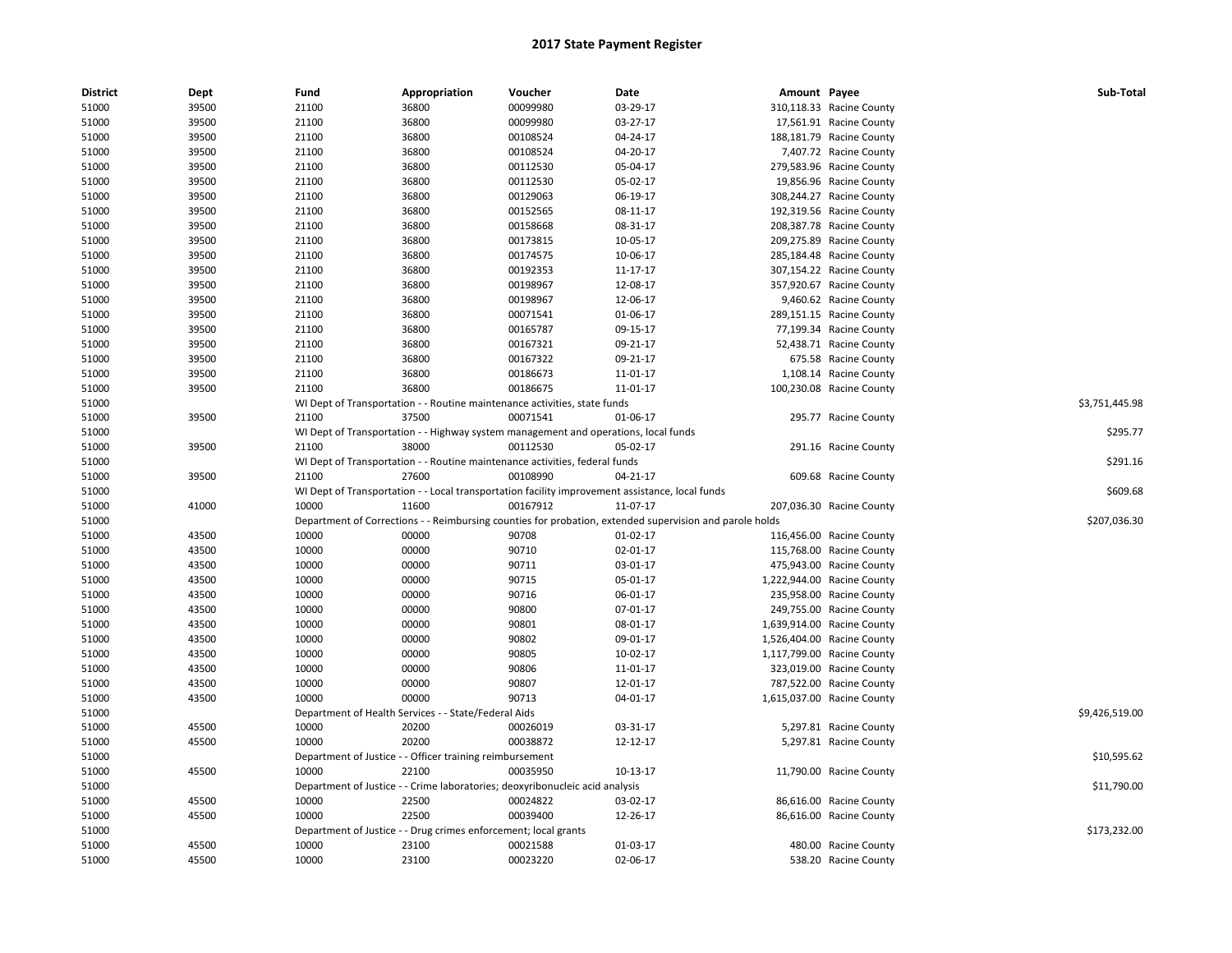| <b>District</b> | <b>Dept</b> | Fund                                       | Appropriation                                                     | Voucher                                                                                   | Date                                                                                                                                          | Amount Payee |                         | Sub-Total    |
|-----------------|-------------|--------------------------------------------|-------------------------------------------------------------------|-------------------------------------------------------------------------------------------|-----------------------------------------------------------------------------------------------------------------------------------------------|--------------|-------------------------|--------------|
| 51000           | 45500       | 10000                                      | 23100                                                             | 00032365                                                                                  | 08-02-17                                                                                                                                      |              | 2,176.20 Racine County  |              |
| 51000           | 45500       | 10000                                      | 23100                                                             | 00034925                                                                                  | 09-27-17                                                                                                                                      |              | 5,999.81 Racine County  |              |
| 51000           | 45500       | 10000                                      | 23100                                                             | 00039544                                                                                  | 12-21-17                                                                                                                                      |              | 31,520.00 Racine County |              |
| 51000           | 45500       | 10000                                      | 23100                                                             | 00039576                                                                                  | 12-22-17                                                                                                                                      |              | 1,280.00 Racine County  |              |
| 51000           |             |                                            |                                                                   | Department of Justice - - Law enforcement training fund, local assistance                 |                                                                                                                                               |              |                         | \$41,994.21  |
| 51000           | 45500       | 10000                                      | 24100                                                             | 00027018                                                                                  | 04-21-17                                                                                                                                      |              | 2,503.36 Racine County  |              |
| 51000           | 45500       | 10000                                      | 24100                                                             | 00035602                                                                                  | 10-04-17                                                                                                                                      |              | 428.64 Racine County    |              |
| 51000           |             |                                            | Department of Justice - - Federal aid, state operations           |                                                                                           |                                                                                                                                               |              |                         | \$2,932.00   |
| 51000           | 45500       | 10000                                      | 25100                                                             | 00022923                                                                                  | 02-02-17                                                                                                                                      |              | 18,309.32 Racine County |              |
| 51000           | 45500       | 10000                                      | 25100                                                             | 00023138                                                                                  | 02-06-17                                                                                                                                      |              | 18,645.18 Racine County |              |
| 51000           | 45500       | 10000                                      | 25100                                                             | 00023254                                                                                  | 02-06-17                                                                                                                                      |              | 26,282.94 Racine County |              |
| 51000           | 45500       | 10000                                      | 25100                                                             | 00023456                                                                                  | 02-09-17                                                                                                                                      |              | 28,594.61 Racine County |              |
| 51000           | 45500       | 10000                                      | 25100                                                             | 00024301                                                                                  | 02-22-17                                                                                                                                      |              | 21,038.50 Racine County |              |
| 51000           | 45500       | 10000                                      | 25100                                                             | 00028671                                                                                  | 05-25-17                                                                                                                                      |              | 55,209.44 Racine County |              |
| 51000           | 45500       | 10000                                      | 25100                                                             | 00029061                                                                                  | 06-02-17                                                                                                                                      |              | 18,222.75 Racine County |              |
| 51000           | 45500       | 10000                                      | 25100                                                             | 00029080                                                                                  | 06-02-17                                                                                                                                      |              | 217.19 Racine County    |              |
| 51000           | 45500       | 10000                                      | 25100                                                             | 00029104                                                                                  | 06-06-17                                                                                                                                      |              | 28,707.62 Racine County |              |
| 51000           | 45500       | 10000                                      | 25100                                                             | 00034367                                                                                  | 09-11-17                                                                                                                                      |              | 45,408.61 Racine County |              |
| 51000           | 45500       | 10000                                      | 25100                                                             | 00037037                                                                                  | 11-09-17                                                                                                                                      |              | 14,257.42 Racine County |              |
| 51000           | 45500       | 10000                                      | 25100                                                             | 00037732                                                                                  | 11-20-17                                                                                                                                      |              | 38,299.02 Racine County |              |
| 51000           |             |                                            | Department of Justice - - Federal aid, local assistance           |                                                                                           |                                                                                                                                               |              |                         | \$313,192.60 |
| 51000           | 45500       | 10000                                      | 27100                                                             | 00022823                                                                                  | 01-26-17                                                                                                                                      |              | 31,760.36 Racine County |              |
| 51000           | 45500       | 10000                                      | 27100                                                             | 00023445                                                                                  | 02-09-17                                                                                                                                      |              | 22,379.19 Racine County |              |
| 51000           |             |                                            |                                                                   |                                                                                           | Department of Justice - - Alternatives to prosecution and incarceration for persons who use alcohol or other drugs; presentencing assessments |              |                         | \$54,139.55  |
| 51000           | 45500       | 10000                                      | 27200                                                             | 00025307                                                                                  | 03-16-17                                                                                                                                      |              | 9,377.63 Racine County  |              |
| 51000           | 45500       | 10000                                      | 27200                                                             | 00033446                                                                                  | 08-31-17                                                                                                                                      |              | 2,478.88 Racine County  |              |
| 51000           | 45500       | 10000                                      | 27200                                                             | 00037188                                                                                  | 11-09-17                                                                                                                                      |              | 139.82 Racine County    |              |
| 51000           |             | Department of Justice - - Gifts and grants |                                                                   |                                                                                           |                                                                                                                                               |              |                         | \$11,996.33  |
| 51000           | 45500       | 10000                                      | 28500                                                             | 00029495                                                                                  | 06-06-17                                                                                                                                      |              | 33,741.95 Racine County |              |
| 51000           | 45500       | 10000                                      | 28500                                                             | 00032130                                                                                  | 07-28-17                                                                                                                                      |              | 33,529.55 Racine County |              |
| 51000           | 45500       | 10000                                      | 28500                                                             | 00037102                                                                                  | 11-09-17                                                                                                                                      |              | 37,142.98 Racine County |              |
| 51000           |             |                                            | Department of Justice - - Alternatives to Prosecution             |                                                                                           |                                                                                                                                               |              |                         | \$104,414.48 |
| 51000           | 45500       | 10000                                      | 53200                                                             | 00024984                                                                                  | 03-03-17                                                                                                                                      |              | 98,741.60 Racine County |              |
| 51000           | 45500       | 10000                                      | 53200                                                             | 00031729                                                                                  | 07-20-17                                                                                                                                      |              | 97,529.56 Racine County |              |
| 51000           |             |                                            |                                                                   | Department of Justice - - Crime victim and witness assistance surcharge, general services |                                                                                                                                               |              |                         | \$196,271.16 |
| 51000           | 45500       | 10000                                      | 54200                                                             | 00023137                                                                                  | 02-08-17                                                                                                                                      |              | 25,951.00 Racine County |              |
| 51000           | 45500       | 10000                                      | 54200                                                             | 00028061                                                                                  | 05-12-17                                                                                                                                      |              | 26,177.00 Racine County |              |
| 51000           | 45500       | 10000                                      | 54200                                                             | 00032473                                                                                  | 08-04-17                                                                                                                                      |              | 28,864.00 Racine County |              |
| 51000           | 45500       | 10000                                      | 54200                                                             | 00038162                                                                                  | 11-29-17                                                                                                                                      |              | 23,525.00 Racine County |              |
| 51000           |             |                                            | Department of Justice - - Federal aid; victim assistance          |                                                                                           |                                                                                                                                               |              |                         | \$104,517.00 |
| 51000           | 46500       | 10000                                      | 33700                                                             | 00027706                                                                                  | 06-21-17                                                                                                                                      |              | 18,048.54 Racine County |              |
| 51000           |             |                                            |                                                                   |                                                                                           | Department of Military Affairs - - Division of emergency management; emergency planning grants                                                |              |                         | \$18,048.54  |
| 51000           | 46500       | 10000                                      | 34200                                                             | 00030747                                                                                  | 08-23-17                                                                                                                                      |              | 45,487.20 Racine County |              |
| 51000           | 46500       | 10000                                      | 34200                                                             | 00034683                                                                                  | 11-21-17                                                                                                                                      |              | 15,000.00 Racine County |              |
| 51000           |             |                                            | Department of Military Affairs - - Federal aid, local assistance  |                                                                                           |                                                                                                                                               |              |                         | \$60,487.20  |
|                 |             |                                            | 35000                                                             |                                                                                           |                                                                                                                                               |              |                         |              |
| 51000           | 46500       | 10000                                      |                                                                   | 00034863                                                                                  | 11-27-17                                                                                                                                      |              | 10,000.00 Racine County |              |
| 51000           |             |                                            | Department of Military Affairs - - Federal aid, homeland security |                                                                                           |                                                                                                                                               |              |                         | \$10,000.00  |
| 51000           | 48500       | 15200                                      | 12700                                                             | 00024217                                                                                  | 01-24-17                                                                                                                                      |              | 1,300.00 Racine County  |              |
| 51000           |             |                                            | Department of Veterans Affairs - - Grants to counties             |                                                                                           |                                                                                                                                               |              |                         | \$1,300.00   |
| 51000           | 48500       | 58200                                      | 26700                                                             | 00024217                                                                                  | 01-24-17                                                                                                                                      |              | 5,850.00 Racine County  |              |
| 51000           |             |                                            | Department of Veterans Affairs - - County grants                  |                                                                                           |                                                                                                                                               |              |                         | \$5,850.00   |
| 51000           | 48500       | 58300                                      | 37000                                                             | 00024217                                                                                  | 01-24-17                                                                                                                                      |              | 5,850.00 Racine County  |              |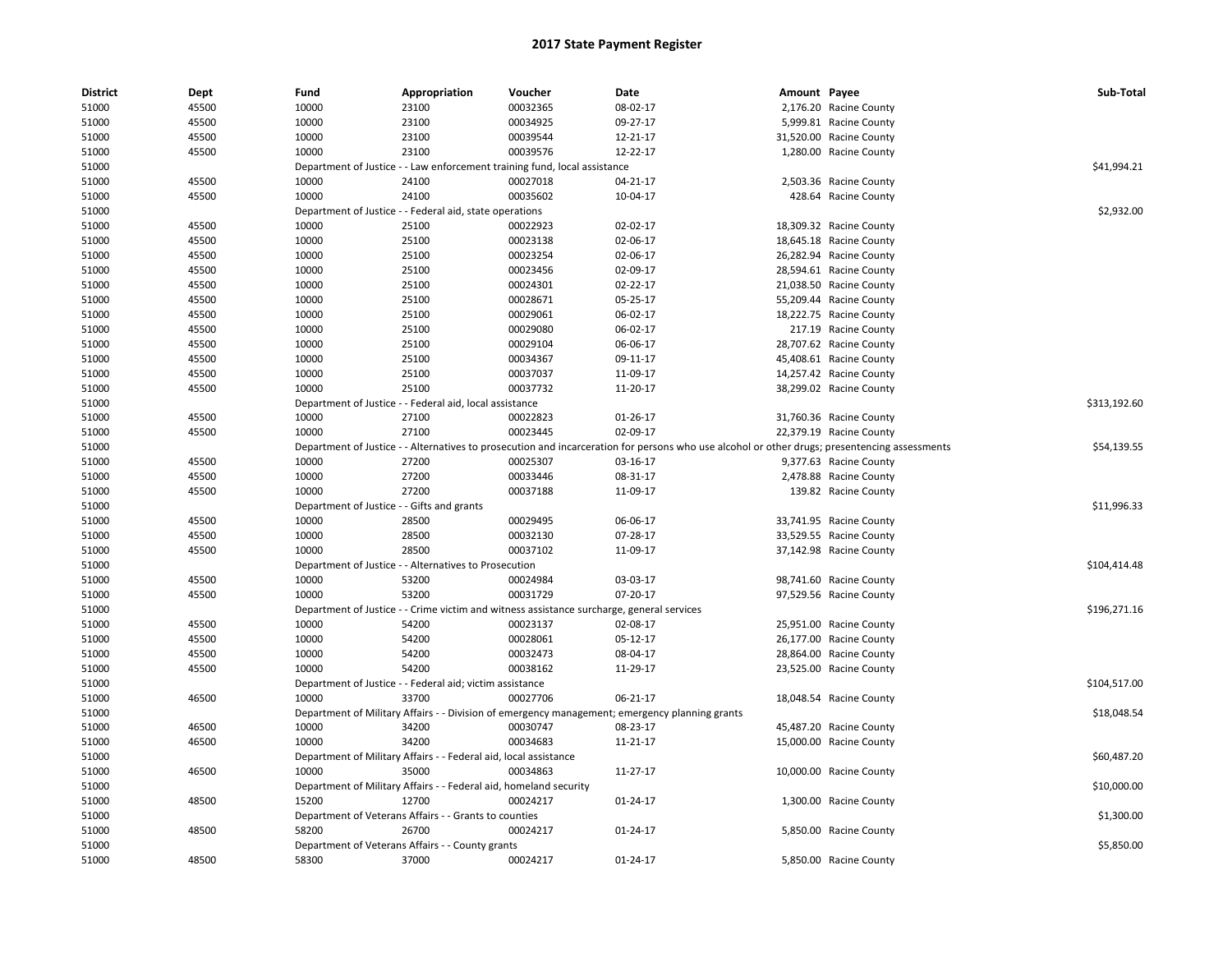| <b>District</b> | Dept  | Fund                                  | Appropriation                                                         | Voucher                                                            | Date       | Amount Payee |                             | Sub-Total      |
|-----------------|-------|---------------------------------------|-----------------------------------------------------------------------|--------------------------------------------------------------------|------------|--------------|-----------------------------|----------------|
| 51000           |       |                                       | Department of Veterans Affairs - - County grants                      |                                                                    |            |              |                             | \$5,850.00     |
| 51000           | 50500 | 10000                                 | 15500                                                                 | 00041365                                                           | 01-30-17   |              | 35,010.75 Racine County     |                |
| 51000           | 50500 | 10000                                 | 15500                                                                 | 00045014                                                           | 03-14-17   |              | 28,944.78 Racine County     |                |
| 51000           | 50500 | 10000                                 | 15500                                                                 | 00047642                                                           | 04-14-17   |              | 24,334.07 Racine County     |                |
| 51000           | 50500 | 10000                                 | 15500                                                                 | 00050380                                                           | 05-15-17   |              | 38,855.78 Racine County     |                |
| 51000           | 50500 | 10000                                 | 15500                                                                 | 00051817                                                           | 05-30-17   |              | 22,176.82 Racine County     |                |
| 51000           | 50500 | 10000                                 | 15500                                                                 | 00055742                                                           | 07-14-17   |              | 26,194.57 Racine County     |                |
| 51000           | 50500 | 10000                                 | 15500                                                                 | 00057856                                                           | 08-14-17   |              | 40,370.38 Racine County     |                |
| 51000           | 50500 | 10000                                 | 15500                                                                 | 00060298                                                           | 09-14-17   |              | 24,684.68 Racine County     |                |
| 51000           | 50500 | 10000                                 | 15500                                                                 | 00062818                                                           | 10-16-17   |              | 25,205.73 Racine County     |                |
| 51000           | 50500 | 10000                                 | 15500                                                                 | 00065206                                                           | 11-14-17   |              | 18,707.28 Racine County     |                |
| 51000           | 50500 | 10000                                 | 15500                                                                 | 00067468                                                           | 12-14-17   |              | 22,873.26 Racine County     |                |
| 51000           |       | Department of Administration -        |                                                                       | - Federal aid; local assistance                                    |            |              |                             | \$307,358.10   |
| 51000           | 50500 | 10000                                 | 74300                                                                 | 00056461                                                           | 08-02-17   |              | 7,547.19 Racine County      |                |
| 51000           | 50500 | 10000                                 | 74300                                                                 | 00056465                                                           | 08-02-17   |              | 7,861.88 Racine County      |                |
| 51000           | 50500 | 10000                                 | 74300                                                                 | 00056467                                                           | 08-02-17   |              | 8,841.22 Racine County      |                |
| 51000           | 50500 | 10000                                 | 74300                                                                 | 00056470                                                           | 08-02-17   |              | 5,653.24 Racine County      |                |
| 51000           | 50500 | 10000                                 | 74300                                                                 | 00056471                                                           | 08-02-17   |              | 5,670.03 Racine County      |                |
| 51000           | 50500 | 10000                                 | 74300                                                                 | 00056472                                                           | 08-02-17   |              | 4,048.13 Racine County      |                |
| 51000           | 50500 | 10000                                 | 74300                                                                 | 00056473                                                           | 08-02-17   |              | 3,992.90 Racine County      |                |
| 51000           | 50500 | 10000                                 | 74300                                                                 | 00056475                                                           | 08-02-17   |              | 984.41 Racine County        |                |
| 51000           | 50500 | 10000                                 | 74300                                                                 | 00056478                                                           | 08-02-17   |              | 877.29 Racine County        |                |
| 51000           | 50500 | 10000                                 | 74300                                                                 | 00064415                                                           | 11-17-17   |              | 4,275.81 Racine County      |                |
| 51000           | 50500 | 10000                                 | 74300                                                                 | 00064416                                                           | 11-17-17   |              | 247.90 Racine County        |                |
| 51000           |       |                                       | Department of Administration - - Federal aid; local assistance        |                                                                    |            |              |                             | \$50,000.00    |
| 51000           | 50500 | 23500                                 | 37100                                                                 | 00041365                                                           | 01-30-17   |              | 22,211.56 Racine County     |                |
| 51000           | 50500 | 23500                                 | 37100                                                                 | 00045014                                                           | 03-14-17   |              | 17,707.85 Racine County     |                |
| 51000           | 50500 | 23500                                 | 37100                                                                 | 00047642                                                           | 04-14-17   |              | 14,494.18 Racine County     |                |
| 51000           | 50500 | 23500                                 | 37100                                                                 | 00050380                                                           | 05-15-17   |              | 9,212.55 Racine County      |                |
| 51000           | 50500 | 23500                                 | 37100                                                                 | 00051817                                                           | 05-30-17   |              | 17,249.72 Racine County     |                |
| 51000           | 50500 | 23500                                 | 37100                                                                 | 00055742                                                           | $07-14-17$ |              | 6,957.04 Racine County      |                |
| 51000           | 50500 | 23500                                 | 37100                                                                 | 00057856                                                           | 08-14-17   |              | 19,164.82 Racine County     |                |
| 51000           | 50500 | 23500                                 | 37100                                                                 | 00060298                                                           | 09-14-17   |              | 2,307.66 Racine County      |                |
| 51000           | 50500 | 23500                                 | 37100                                                                 | 00062818                                                           | 10-16-17   |              | 32,668.77 Racine County     |                |
| 51000           | 50500 | 23500                                 | 37100                                                                 | 00065206                                                           | 11-14-17   |              | 95,641.93 Racine County     |                |
| 51000           | 50500 | 23500                                 | 37100                                                                 | 00067468                                                           | 12-14-17   |              | 17,812.39 Racine County     |                |
| 51000           |       |                                       | Department of Administration - - Low-income assistance grants         |                                                                    |            |              |                             | \$255,428.47   |
| 51000           | 50500 | 26900                                 | 16600                                                                 | 00041114                                                           | 02-08-17   |              | 1,000.00 Racine County      |                |
| 51000           | 50500 | 26900                                 | 16600                                                                 | 00050991                                                           | 06-01-17   |              | 25,000.00 Racine County     |                |
| 51000           |       | Department of Administration - - Land |                                                                       |                                                                    |            |              |                             | \$26,000.00    |
| 51000           | 51000 | 10000                                 | 12000                                                                 | 00000323                                                           | 02-03-17   |              | 53,462.30 Racine County     |                |
| 51000           |       | <b>Elections Commission</b>           | - - Recount fees                                                      |                                                                    |            |              |                             | \$53,462.30    |
| 51000           | 83500 | 10000                                 | 10500                                                                 | 00021532                                                           | 07-24-17   |              | 352,423.90 Racine County    |                |
| 51000           | 83500 | 10000                                 | 10500                                                                 | 00024555                                                           | 11-20-17   |              | 1,997,068.75 Racine County  |                |
| 51000           |       |                                       |                                                                       | Shared Revenue and Tax Relief - - County and municipal aid account |            |              |                             | \$2,349,492.65 |
| 51000           | 83500 | 10000                                 | 10900                                                                 | 00017365                                                           | 07-24-17   |              | 349,369.00 Racine County    |                |
| 51000           |       |                                       | Shared Revenue and Tax Relief - - State aid; tax exempt property      |                                                                    |            |              |                             | \$349,369.00   |
| 51000           | 83500 | 10000                                 | 11000                                                                 | 00021532                                                           | 07-24-17   |              | 29,055.13 Racine County     |                |
| 51000           | 83500 | 10000                                 | 11000                                                                 | 00024555                                                           | 11-20-17   |              | 172,541.53 Racine County    |                |
| 51000           |       |                                       | Shared Revenue and Tax Relief - - Public utility distribution account |                                                                    |            |              |                             | \$201,596.66   |
| 51000           | 83500 | 10000                                 | 30200                                                                 | 00020165                                                           | 07-24-17   |              | 3,134,394.61 Racine County  |                |
| 51000           | 83500 | 10000                                 | 30200                                                                 | 00022210                                                           | 07-24-17   |              | 19,731,342.89 Racine County |                |
|                 |       |                                       |                                                                       |                                                                    |            |              |                             |                |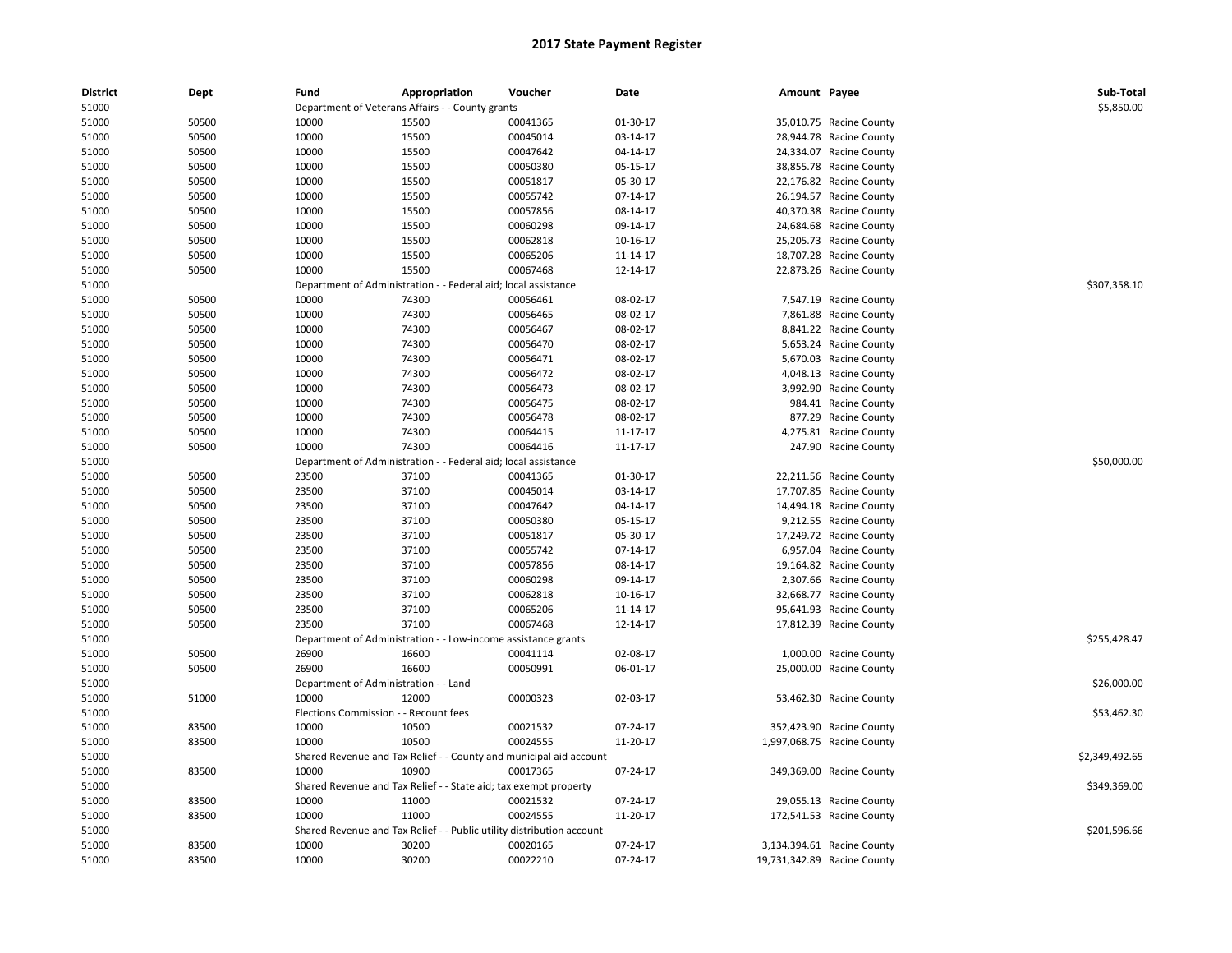| <b>District</b> | Dept  | Fund  | Appropriation                                                                    | Voucher  | Date     | Amount Payee |                            | Sub-Total       |
|-----------------|-------|-------|----------------------------------------------------------------------------------|----------|----------|--------------|----------------------------|-----------------|
| 51000           |       |       | Shared Revenue and Tax Relief - - School levy tax credit and first dollar credit |          |          |              |                            | \$22,865,737.50 |
| 51000           | 83500 | 52100 | 36300                                                                            | 00016215 | 03-27-17 |              | 4,346,604.60 Racine County |                 |
| 51000           |       |       | Shared Revenue and Tax Relief - - Lottery and gaming credit                      |          |          |              |                            | \$4.346.604.60  |
| 51000 Total     |       |       |                                                                                  |          |          |              |                            | \$48.970.402.40 |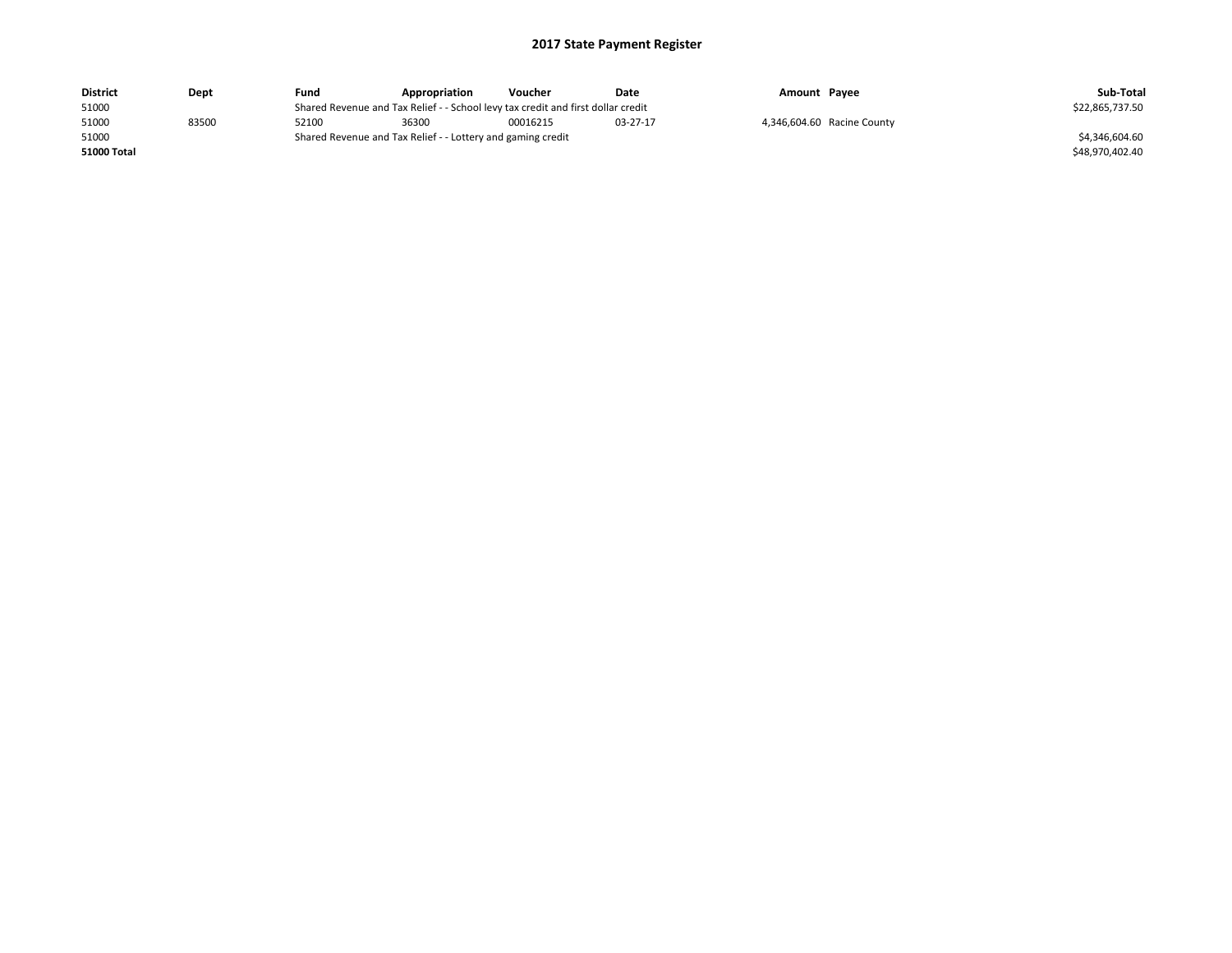| <b>District</b>    | Dept  | Fund  | Appropriation                                                                           | Voucher  | Date                                                                                                         | Amount Payee |                              | Sub-Total    |
|--------------------|-------|-------|-----------------------------------------------------------------------------------------|----------|--------------------------------------------------------------------------------------------------------------|--------------|------------------------------|--------------|
| 51002              | 16500 | 10000 | 22500                                                                                   | 00011702 | 06-26-17                                                                                                     |              | 26,122.03 Town Of Burlington |              |
| 51002              |       |       | Dept of Safety & Prof Services - - Fire dues distribution                               |          |                                                                                                              |              |                              | \$26,122.03  |
| 51002              | 37000 | 10000 | 50300                                                                                   | 00126112 | 02-06-17                                                                                                     |              | 3,549.30 Town Of Burlington  |              |
| 51002              | 37000 | 10000 | 50300                                                                                   | 00126113 | 02-06-17                                                                                                     |              | 2,435.40 Town Of Burlington  |              |
| 51002              | 37000 | 10000 | 50300                                                                                   | 00143409 | $04 - 21 - 17$                                                                                               |              | 301.81 Town Of Burlington    |              |
| 51002              |       |       | Dept of Natural Resources - - Aids in lieu of taxes - general fund                      |          |                                                                                                              |              |                              | \$6,286.51   |
| 51002              | 37000 | 21200 | 16600                                                                                   | 00157892 | 06-19-17                                                                                                     |              | 48.07 Town Of Burlington     |              |
| 51002              |       |       | Dept of Natural Resources - - General program operations - state funds; forestry        |          |                                                                                                              |              |                              | \$48.07      |
| 51002              | 37000 | 21200 | 38100                                                                                   | 00134432 | 03-24-17                                                                                                     |              | 5,075.54 Town Of Burlington  |              |
| 51002              |       |       | Dept of Natural Resources - - General program operations--federal funds                 |          |                                                                                                              |              |                              | \$5,075.54   |
| 51002              | 37000 | 21200 | 55000                                                                                   | 00134432 | 03-24-17                                                                                                     |              | 17,586.75 Town Of Burlington |              |
| 51002              |       |       | Dept of Natural Resources - - Enforcement aids -- boating enforcement                   |          |                                                                                                              |              |                              | \$17,586.75  |
| 51002              | 37000 | 21200 | 57100                                                                                   | 00157892 | 06-19-17                                                                                                     |              | 22.00 Town Of Burlington     |              |
| 51002              |       |       |                                                                                         |          | Dept of Natural Resources - - Resource aids -- county forests, forest croplands and managed forest land aids |              |                              | \$22.00      |
| 51002              | 37000 | 21200 | 57900                                                                                   | 00143408 | 04-21-17                                                                                                     |              | 291.70 Town Of Burlington    |              |
| 51002              |       |       | Dept of Natural Resources - - Aids in lieu of taxes - sum sufficient                    |          |                                                                                                              |              |                              | \$291.70     |
| 51002              | 37000 | 21200 | 58900                                                                                   | 00157892 | 06-19-17                                                                                                     |              | 221.11 Town Of Burlington    |              |
| 51002              |       |       | Dept of Natural Resources - - Resource aids - distribution of closed acreage fees.      |          |                                                                                                              |              |                              | \$221.11     |
| 51002              | 37000 | 27400 | 67000                                                                                   | 00154019 | 06-01-17                                                                                                     |              | 19,215.97 Town Of Burlington |              |
| 51002              |       |       | Dept of Natural Resources - - Financial assistance for responsible units                |          |                                                                                                              |              |                              | \$19,215.97  |
| 51002              | 39500 | 21100 | 19100                                                                                   | 00066742 | 01-03-17                                                                                                     |              | 50,007.05 Town Of Burlington |              |
| 51002              | 39500 | 21100 | 19100                                                                                   | 00097865 | 04-03-17                                                                                                     |              | 50,007.05 Town Of Burlington |              |
| 51002              | 39500 | 21100 | 19100                                                                                   | 00135291 | 07-03-17                                                                                                     |              | 50,007.05 Town Of Burlington |              |
| 51002              | 39500 | 21100 | 19100                                                                                   | 00170557 | 10-02-17                                                                                                     |              | 50,007.05 Town Of Burlington |              |
| 51002              |       |       | WI Dept of Transportation - - Transportation aids to municipalities, state funds        |          |                                                                                                              |              |                              | \$200,028.20 |
| 51002              | 39500 | 21100 | 27800                                                                                   | 00106159 | 04-14-17                                                                                                     |              | 15,336.28 Town Of Burlington |              |
| 51002              |       |       | WI Dept of Transportation - - Local roads improvement program, state funds              |          |                                                                                                              |              |                              | \$15,336.28  |
| 51002              | 45500 | 10000 | 23100                                                                                   | 00038585 | 12-07-17                                                                                                     |              | 960.00 Town Of Burlington    |              |
| 51002              |       |       | Department of Justice - - Law enforcement training fund, local assistance               |          |                                                                                                              |              |                              | \$960.00     |
| 51002              | 46500 | 27200 | 36500                                                                                   | 00035575 | 12-12-17                                                                                                     |              | 19,383.06 Town Of Burlington |              |
| 51002              |       |       | Department of Military Affairs - - State disaster assistance; petroleum inspection fund |          |                                                                                                              |              |                              | \$19,383.06  |
| 51002              | 83500 | 10000 | 10500                                                                                   | 00021516 | 07-24-17                                                                                                     |              | 11,745.41 Town Of Burlington |              |
| 51002              | 83500 | 10000 | 10500                                                                                   | 00024539 | 11-20-17                                                                                                     |              | 66,557.33 Town Of Burlington |              |
| 51002              |       |       | Shared Revenue and Tax Relief - - County and municipal aid account                      |          |                                                                                                              |              |                              | \$78,302.74  |
| 51002              | 83500 | 10000 | 10900                                                                                   | 00018585 | 07-24-17                                                                                                     |              | 507.00 Town Of Burlington    |              |
| 51002              |       |       | Shared Revenue and Tax Relief - - State aid; tax exempt property                        |          |                                                                                                              |              |                              | \$507.00     |
| 51002              | 83500 | 10000 | 11000                                                                                   | 00021516 | 07-24-17                                                                                                     |              | 67.50 Town Of Burlington     |              |
| 51002              | 83500 | 10000 | 11000                                                                                   | 00024539 | 11-20-17                                                                                                     |              | 474.83 Town Of Burlington    |              |
| 51002              |       |       | Shared Revenue and Tax Relief - - Public utility distribution account                   |          |                                                                                                              |              |                              | \$542.33     |
| 51002              | 83500 | 52100 | 36300                                                                                   | 00015975 | 03-27-17                                                                                                     |              | 7,655.16 Town Of Burlington  |              |
| 51002              |       |       | Shared Revenue and Tax Relief - - Lottery and gaming credit                             |          |                                                                                                              |              |                              | \$7,655.16   |
| <b>51002 Total</b> |       |       |                                                                                         |          |                                                                                                              |              |                              | \$397,584.45 |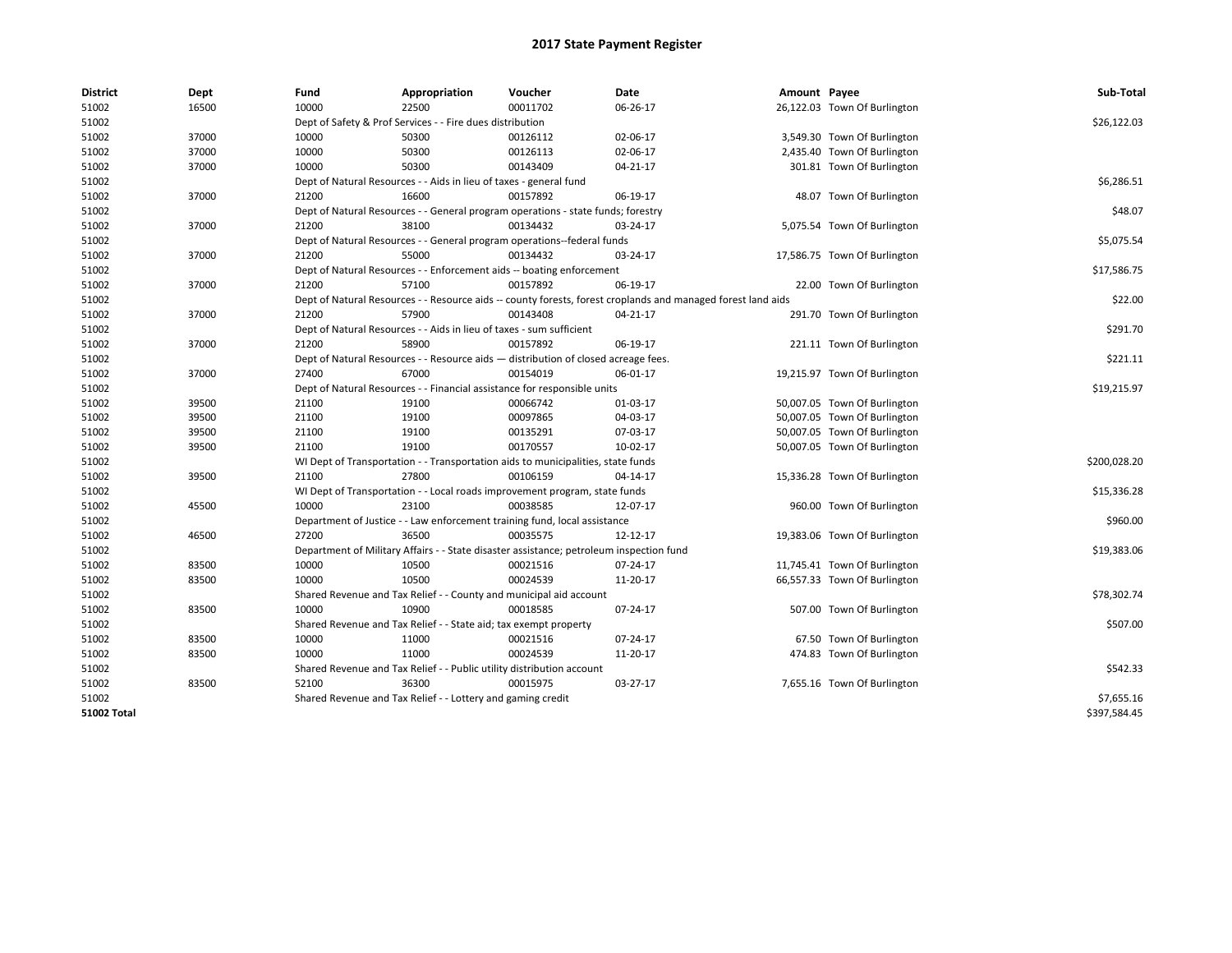| <b>District</b>    | Dept  | Fund  | Appropriation                                                                       | Voucher  | Date                                                                                                         | Amount Payee |                         | Sub-Total    |
|--------------------|-------|-------|-------------------------------------------------------------------------------------|----------|--------------------------------------------------------------------------------------------------------------|--------------|-------------------------|--------------|
| 51006              | 16500 | 10000 | 22500                                                                               | 00011703 | 06-26-17                                                                                                     |              | 13,018.07 Town Of Dover |              |
| 51006              |       |       | Dept of Safety & Prof Services - - Fire dues distribution                           |          |                                                                                                              |              |                         | \$13,018.07  |
| 51006              | 37000 | 10000 | 50300                                                                               | 00126122 | 02-06-17                                                                                                     |              | 2.65 Town Of Dover      |              |
| 51006              | 37000 | 10000 | 50300                                                                               | 00126123 | 02-06-17                                                                                                     |              | 1,635.95 Town Of Dover  |              |
| 51006              | 37000 | 10000 | 50300                                                                               | 00126124 | 02-06-17                                                                                                     |              | 135.73 Town Of Dover    |              |
| 51006              | 37000 | 10000 | 50300                                                                               | 00143456 | 04-21-17                                                                                                     |              | 136.12 Town Of Dover    |              |
| 51006              | 37000 | 10000 | 50300                                                                               | 00143459 | 04-21-17                                                                                                     |              | 62.40 Town Of Dover     |              |
| 51006              |       |       | Dept of Natural Resources - - Aids in lieu of taxes - general fund                  |          |                                                                                                              |              |                         | \$1,972.85   |
| 51006              | 37000 | 21200 | 16600                                                                               | 00157893 | 06-19-17                                                                                                     |              | 46.32 Town Of Dover     |              |
| 51006              |       |       | Dept of Natural Resources - - General program operations - state funds; forestry    |          |                                                                                                              |              |                         | \$46.32      |
| 51006              | 37000 | 21200 | 38100                                                                               | 00134433 | 03-24-17                                                                                                     |              | 2,458.21 Town Of Dover  |              |
| 51006              |       |       | Dept of Natural Resources - - General program operations--federal funds             |          |                                                                                                              |              |                         | \$2,458.21   |
| 51006              | 37000 | 21200 | 55000                                                                               | 00134433 | 03-24-17                                                                                                     |              | 8,517.69 Town Of Dover  |              |
| 51006              |       |       | Dept of Natural Resources - - Enforcement aids -- boating enforcement               |          |                                                                                                              |              |                         | \$8,517.69   |
| 51006              | 37000 | 21200 | 57100                                                                               | 00157893 | 06-19-17                                                                                                     |              | 21.20 Town Of Dover     |              |
| 51006              |       |       |                                                                                     |          | Dept of Natural Resources - - Resource aids -- county forests, forest croplands and managed forest land aids |              |                         | \$21.20      |
| 51006              | 37000 | 21200 | 57900                                                                               | 00143457 | 04-21-17                                                                                                     |              | 6.24 Town Of Dover      |              |
| 51006              | 37000 | 21200 | 57900                                                                               | 00143458 | 04-21-17                                                                                                     |              | 1.46 Town Of Dover      |              |
| 51006              |       |       | Dept of Natural Resources - - Aids in lieu of taxes - sum sufficient                |          |                                                                                                              |              |                         | \$7.70       |
| 51006              | 37000 | 21200 | 58900                                                                               | 00157893 | 06-19-17                                                                                                     |              | 213.07 Town Of Dover    |              |
| 51006              |       |       | Dept of Natural Resources - - Resource aids - distribution of closed acreage fees.  |          |                                                                                                              |              |                         | \$213.07     |
| 51006              | 37000 | 27400 | 67000                                                                               | 00154247 | 06-01-17                                                                                                     |              | 3,739.23 Town Of Dover  |              |
| 51006              |       |       | Dept of Natural Resources - - Financial assistance for responsible units            |          |                                                                                                              |              |                         | \$3,739.23   |
| 51006              | 39500 | 21100 | 19100                                                                               | 00066743 | 01-03-17                                                                                                     |              | 20,748.34 Town Of Dover |              |
| 51006              | 39500 | 21100 | 19100                                                                               | 00097866 | 04-03-17                                                                                                     |              | 20,748.34 Town Of Dover |              |
| 51006              | 39500 | 21100 | 19100                                                                               | 00135292 | 07-03-17                                                                                                     |              | 20,748.34 Town Of Dover |              |
| 51006              | 39500 | 21100 | 19100                                                                               | 00170558 | 10-02-17                                                                                                     |              | 20,748.36 Town Of Dover |              |
| 51006              |       |       | WI Dept of Transportation - - Transportation aids to municipalities, state funds    |          |                                                                                                              |              |                         | \$82,993.38  |
| 51006              | 39500 | 21100 | 36500                                                                               | 00136773 | 06-29-17                                                                                                     |              | 500.00 Town Of Dover    |              |
| 51006              | 39500 | 21100 | 36500                                                                               | 00136775 | 06-29-17                                                                                                     |              | 500.00 Town Of Dover    |              |
| 51006              |       |       | WI Dept of Transportation - - Highway system management and operations, state funds |          |                                                                                                              |              |                         | \$1,000.00   |
| 51006              | 45500 | 10000 | 23100                                                                               | 00038844 | 12-12-17                                                                                                     |              | 1,280.00 Town Of Dover  |              |
| 51006              |       |       | Department of Justice - - Law enforcement training fund, local assistance           |          |                                                                                                              |              |                         | \$1,280.00   |
| 51006              | 83500 | 10000 | 10500                                                                               | 00021517 | $07 - 24 - 17$                                                                                               |              | 8.109.07 Town Of Dover  |              |
| 51006              | 83500 | 10000 | 10500                                                                               | 00024540 | 11-20-17                                                                                                     |              | 45,951.38 Town Of Dover |              |
| 51006              |       |       | Shared Revenue and Tax Relief - - County and municipal aid account                  |          |                                                                                                              |              |                         | \$54,060.45  |
| 51006              | 83500 | 10000 | 10900                                                                               | 00018586 | 07-24-17                                                                                                     |              | 77.00 Town Of Dover     |              |
| 51006              |       |       | Shared Revenue and Tax Relief - - State aid; tax exempt property                    |          |                                                                                                              |              |                         | \$77.00      |
|                    | 83500 | 10000 | 50100                                                                               | 00015369 | 01-31-17                                                                                                     |              | 49,360.26 Town Of Dover |              |
| 51006              |       |       |                                                                                     |          |                                                                                                              |              |                         | \$49,360.26  |
| 51006              |       | 52100 | Shared Revenue and Tax Relief - - Payments for municipal services                   |          |                                                                                                              |              |                         |              |
| 51006              | 83500 |       | 36300                                                                               | 00015976 | 03-27-17                                                                                                     |              | 12,516.72 Town Of Dover |              |
| 51006              |       |       | Shared Revenue and Tax Relief - - Lottery and gaming credit                         |          |                                                                                                              |              |                         | \$12,516.72  |
| <b>51006 Total</b> |       |       |                                                                                     |          |                                                                                                              |              |                         | \$231,282.15 |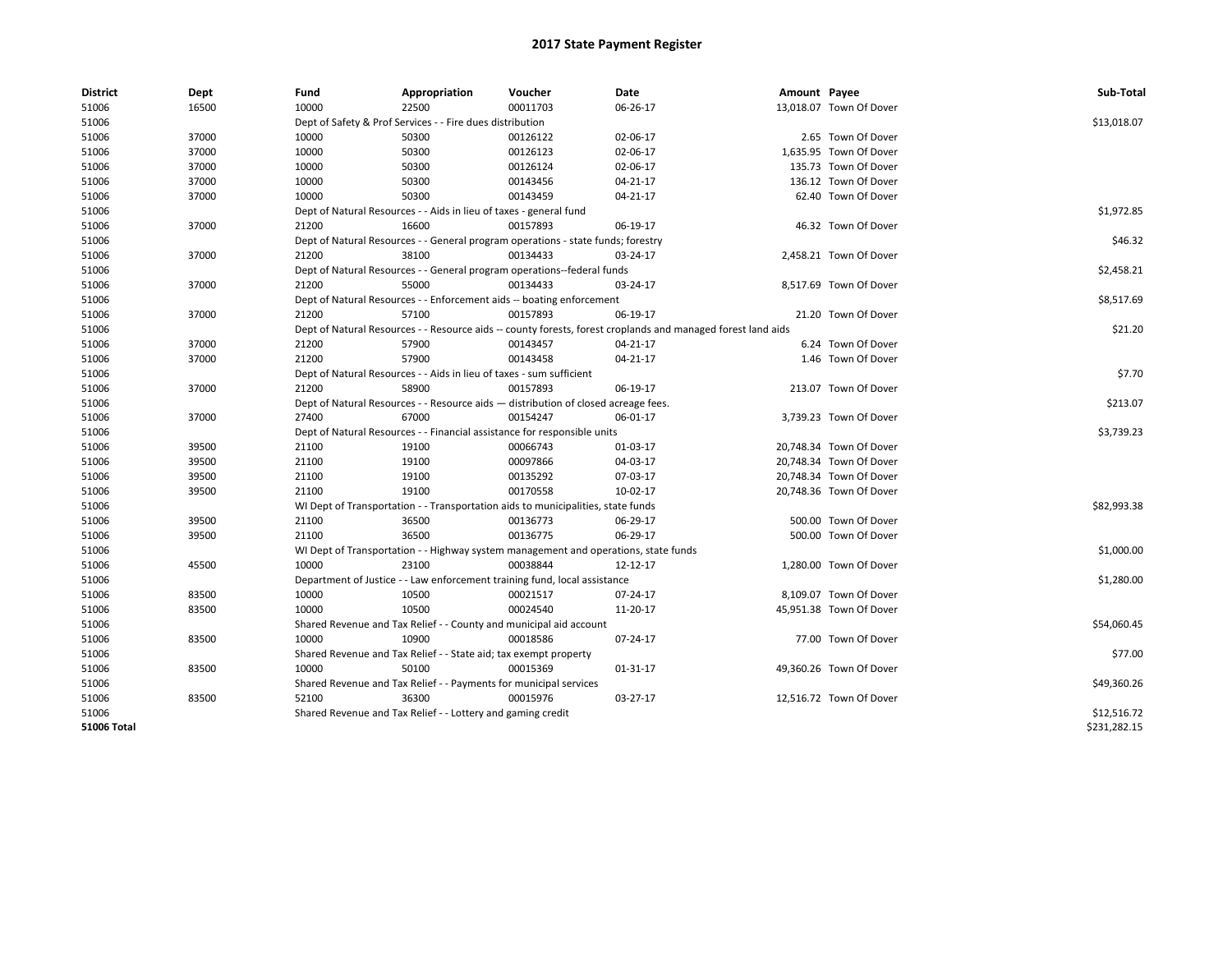| <b>District</b>    | Dept  | Fund  | Appropriation                                                                      | Voucher  | Date                                                                                                         | Amount Payee |                          | Sub-Total    |
|--------------------|-------|-------|------------------------------------------------------------------------------------|----------|--------------------------------------------------------------------------------------------------------------|--------------|--------------------------|--------------|
| 51010              | 16500 | 10000 | 22500                                                                              | 00011704 | 06-26-17                                                                                                     |              | 30,486.70 Town Of Norway |              |
| 51010              |       |       | Dept of Safety & Prof Services - - Fire dues distribution                          |          |                                                                                                              |              |                          | \$30,486.70  |
| 51010              | 37000 | 10000 | 50300                                                                              | 00126180 | 02-06-17                                                                                                     |              | 17.05 Town Of Norway     |              |
| 51010              | 37000 | 10000 | 50300                                                                              | 00126181 | 02-06-17                                                                                                     |              | 1,495.76 Town Of Norway  |              |
| 51010              | 37000 | 10000 | 50300                                                                              | 00143645 | 04-21-17                                                                                                     |              | 164.62 Town Of Norway    |              |
| 51010              | 37000 | 10000 | 50300                                                                              | 00143647 | 04-21-17                                                                                                     |              | 104.08 Town Of Norway    |              |
| 51010              |       |       | Dept of Natural Resources - - Aids in lieu of taxes - general fund                 |          |                                                                                                              |              |                          | \$1,781.51   |
| 51010              | 37000 | 21200 | 16600                                                                              | 00157894 | 06-19-17                                                                                                     |              | 51.19 Town Of Norway     |              |
| 51010              |       |       | Dept of Natural Resources - - General program operations - state funds; forestry   |          |                                                                                                              |              |                          | \$51.19      |
| 51010              | 37000 | 21200 | 38100                                                                              | 00134434 | 03-24-17                                                                                                     |              | 2,959.07 Town Of Norway  |              |
| 51010              |       |       | Dept of Natural Resources - - General program operations--federal funds            |          |                                                                                                              |              |                          | \$2,959.07   |
| 51010              | 37000 | 21200 | 55000                                                                              | 00134434 | 03-24-17                                                                                                     |              | 10,253.16 Town Of Norway |              |
| 51010              |       |       | Dept of Natural Resources - - Enforcement aids -- boating enforcement              |          |                                                                                                              |              |                          | \$10,253.16  |
| 51010              | 37000 | 21200 | 57100                                                                              | 00157894 | 06-19-17                                                                                                     |              | 23.43 Town Of Norway     |              |
| 51010              |       |       |                                                                                    |          | Dept of Natural Resources - - Resource aids -- county forests, forest croplands and managed forest land aids |              |                          | \$23.43      |
| 51010              | 37000 | 21200 | 57900                                                                              | 00143646 | 04-21-17                                                                                                     |              | 1.00 Town Of Norway      |              |
| 51010              |       |       | Dept of Natural Resources - - Aids in lieu of taxes - sum sufficient               |          |                                                                                                              |              |                          | \$1.00       |
| 51010              | 37000 | 21200 | 58900                                                                              | 00157894 | 06-19-17                                                                                                     |              | 235.47 Town Of Norway    |              |
| 51010              |       |       | Dept of Natural Resources - - Resource aids - distribution of closed acreage fees. |          |                                                                                                              |              |                          | \$235.47     |
| 51010              | 37000 | 27400 | 65800                                                                              | 00175096 | 08-17-17                                                                                                     |              | 21,762.68 Town Of Norway |              |
| 51010              |       |       | Dept of Natural Resources - - Environmental aids -- urban nonpoint source          |          |                                                                                                              |              |                          | \$21,762.68  |
| 51010              | 37000 | 27400 | 67000                                                                              | 00154312 | 06-01-17                                                                                                     |              | 24,265.79 Town Of Norway |              |
| 51010              |       |       | Dept of Natural Resources - - Financial assistance for responsible units           |          |                                                                                                              |              |                          | \$24,265.79  |
| 51010              | 39500 | 21100 | 18500                                                                              | 00139929 | $07-25-17$                                                                                                   |              | 16,043.00 Town Of Norway |              |
| 51010              |       |       | WI Dept of Transportation - - Highway safety, local assistance, federal funds      |          |                                                                                                              |              |                          | \$16,043.00  |
| 51010              | 39500 | 21100 | 19100                                                                              | 00066744 | 01-03-17                                                                                                     |              | 34,167.18 Town Of Norway |              |
| 51010              | 39500 | 21100 | 19100                                                                              | 00097867 | 04-03-17                                                                                                     |              | 34,167.18 Town Of Norway |              |
| 51010              | 39500 | 21100 | 19100                                                                              | 00135293 | 07-03-17                                                                                                     |              | 34,167.18 Town Of Norway |              |
| 51010              | 39500 | 21100 | 19100                                                                              | 00170559 | 10-02-17                                                                                                     |              | 34,167.20 Town Of Norway |              |
| 51010              |       |       | WI Dept of Transportation - - Transportation aids to municipalities, state funds   |          |                                                                                                              |              |                          | \$136,668.74 |
| 51010              | 39500 | 21100 | 27800                                                                              | 00128439 | 06-14-17                                                                                                     |              | 15,110.52 Town Of Norway |              |
| 51010              |       |       | WI Dept of Transportation - - Local roads improvement program, state funds         |          |                                                                                                              |              |                          | \$15,110.52  |
| 51010              | 45500 | 10000 | 23100                                                                              | 00039168 | 12-20-17                                                                                                     |              | 800.00 Town Of Norway    |              |
| 51010              |       |       | Department of Justice - - Law enforcement training fund, local assistance          |          |                                                                                                              |              |                          | \$800.00     |
| 51010              | 83500 | 10000 | 10500                                                                              | 00021518 | 07-24-17                                                                                                     |              | 12,693.74 Town Of Norway |              |
| 51010              | 83500 | 10000 | 10500                                                                              | 00024541 | 11-20-17                                                                                                     |              | 75,608.89 Town Of Norway |              |
| 51010              |       |       | Shared Revenue and Tax Relief - - County and municipal aid account                 |          |                                                                                                              |              |                          | \$88,302.63  |
| 51010              | 83500 | 10000 | 10900                                                                              | 00018587 | 07-24-17                                                                                                     |              | 172.00 Town Of Norway    |              |
| 51010              |       |       | Shared Revenue and Tax Relief - - State aid; tax exempt property                   |          |                                                                                                              |              |                          | \$172.00     |
| 51010              | 83500 | 10000 | 11000                                                                              | 00021518 | 07-24-17                                                                                                     |              | 396.66 Town Of Norway    |              |
| 51010              | 83500 | 10000 | 11000                                                                              | 00024541 | 11-20-17                                                                                                     |              | 2,846.53 Town Of Norway  |              |
| 51010              |       |       | Shared Revenue and Tax Relief - - Public utility distribution account              |          |                                                                                                              |              |                          | \$3,243.19   |
| <b>51010 Total</b> |       |       |                                                                                    |          |                                                                                                              |              |                          | \$352,160.08 |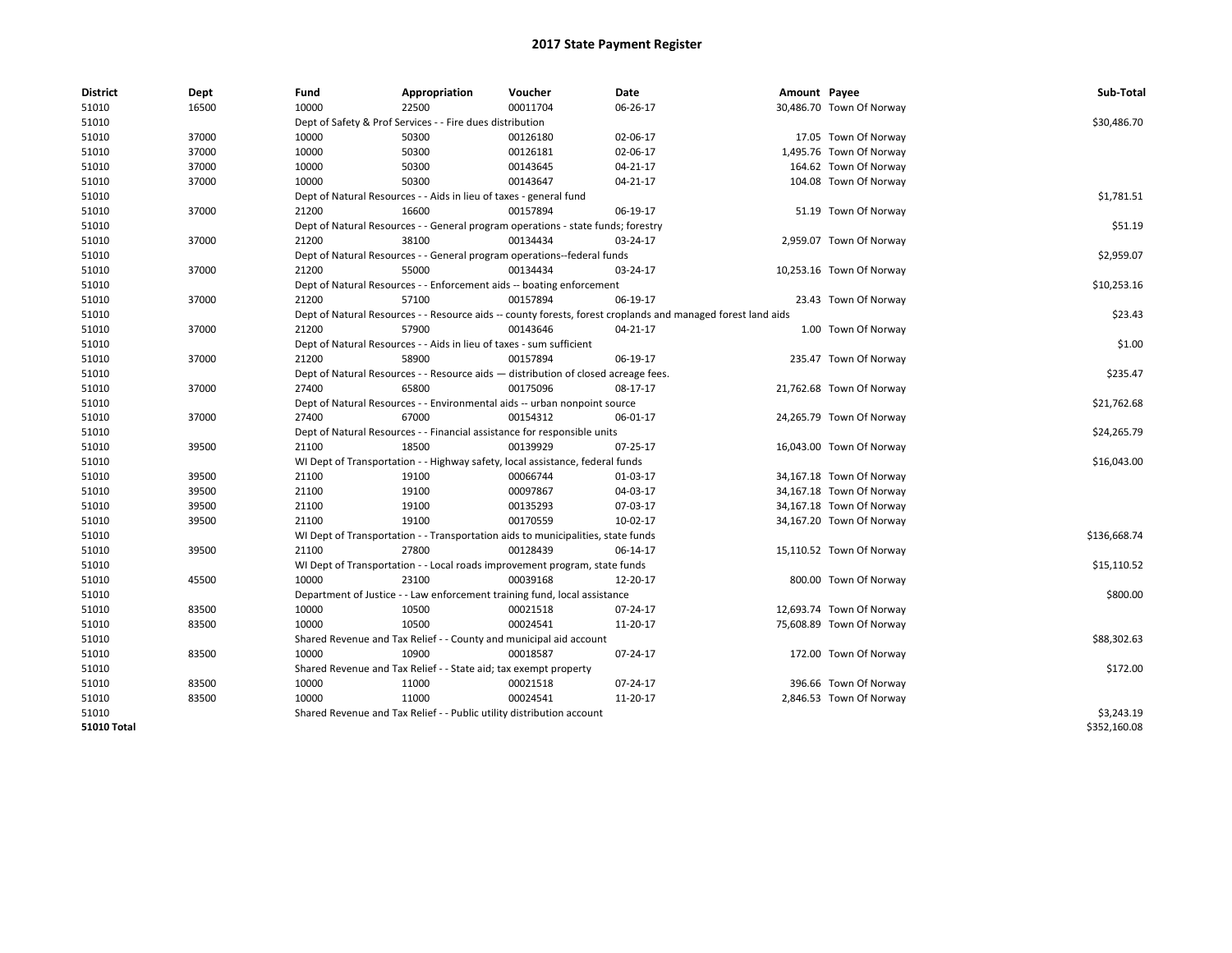| <b>District</b>    | Dept  | Fund  | Appropriation                                                                      | Voucher  | Date                                                                                                         | Amount Payee |                           | Sub-Total    |
|--------------------|-------|-------|------------------------------------------------------------------------------------|----------|--------------------------------------------------------------------------------------------------------------|--------------|---------------------------|--------------|
| 51012              | 16500 | 10000 | 22500                                                                              | 00011705 | 06-26-17                                                                                                     |              | 18,686.18 Town Of Raymond |              |
| 51012              |       |       | Dept of Safety & Prof Services - - Fire dues distribution                          |          |                                                                                                              |              |                           | \$18,686.18  |
| 51012              | 37000 | 21200 | 16600                                                                              | 00157895 | 06-19-17                                                                                                     |              | 94.00 Town Of Raymond     |              |
| 51012              |       |       | Dept of Natural Resources - - General program operations - state funds; forestry   |          |                                                                                                              |              |                           | \$94.00      |
| 51012              | 37000 | 21200 | 57100                                                                              | 00157895 | 06-19-17                                                                                                     |              | 43.02 Town Of Raymond     |              |
| 51012              |       |       |                                                                                    |          | Dept of Natural Resources - - Resource aids -- county forests, forest croplands and managed forest land aids |              |                           | \$43.02      |
| 51012              | 37000 | 21200 | 58900                                                                              | 00157895 | 06-19-17                                                                                                     |              | 432.42 Town Of Raymond    |              |
| 51012              |       |       | Dept of Natural Resources - - Resource aids - distribution of closed acreage fees. |          |                                                                                                              |              |                           | \$432.42     |
| 51012              | 37000 | 27400 | 67000                                                                              | 00154329 | 06-01-17                                                                                                     |              | 2,057.01 Town Of Raymond  |              |
| 51012              |       |       | Dept of Natural Resources - - Financial assistance for responsible units           |          |                                                                                                              |              |                           | \$2,057.01   |
| 51012              | 39500 | 21100 | 19100                                                                              | 00066745 | 01-03-17                                                                                                     |              | 31,422.68 Town Of Raymond |              |
| 51012              | 39500 | 21100 | 19100                                                                              | 00097868 | 04-03-17                                                                                                     |              | 31,422.68 Town Of Raymond |              |
| 51012              | 39500 | 21100 | 19100                                                                              | 00135294 | 07-03-17                                                                                                     |              | 31,422.68 Town Of Raymond |              |
| 51012              | 39500 | 21100 | 19100                                                                              | 00170560 | 10-02-17                                                                                                     |              | 31,422.68 Town Of Raymond |              |
| 51012              |       |       | WI Dept of Transportation - - Transportation aids to municipalities, state funds   |          |                                                                                                              |              |                           | \$125,690.72 |
| 51012              | 43500 | 10000 | 11900                                                                              | 00152540 | 09-01-17                                                                                                     |              | 5,186.39 Town Of Raymond  |              |
| 51012              |       |       | Department of Health Services - - Emergency medical services; aids                 |          |                                                                                                              |              |                           | \$5,186.39   |
| 51012              | 43500 | 00005 | 16300                                                                              | 01LGS    | 11-17-17                                                                                                     |              | 2,000.00 Town Of Raymond  |              |
| 51012              |       |       | Department of Health Services - - Guardianship grant program                       |          |                                                                                                              |              |                           | \$2,000.00   |
| 51012              | 83500 | 10000 | 10500                                                                              | 00021519 | 07-24-17                                                                                                     |              | 5,797.10 Town Of Raymond  |              |
| 51012              | 83500 | 10000 | 10500                                                                              | 00024542 | 11-20-17                                                                                                     |              | 34,639.03 Town Of Raymond |              |
| 51012              |       |       | Shared Revenue and Tax Relief - - County and municipal aid account                 |          |                                                                                                              |              |                           | \$40,436.13  |
| 51012              | 83500 | 10000 | 10900                                                                              | 00018588 | 07-24-17                                                                                                     |              | 4,717.00 Town Of Raymond  |              |
| 51012              |       |       | Shared Revenue and Tax Relief - - State aid; tax exempt property                   |          |                                                                                                              |              |                           | \$4,717.00   |
| 51012              | 83500 | 10000 | 11000                                                                              | 00021519 | $07 - 24 - 17$                                                                                               |              | 1,295.98 Town Of Raymond  |              |
| 51012              | 83500 | 10000 | 11000                                                                              | 00024542 | 11-20-17                                                                                                     |              | 7,568.47 Town Of Raymond  |              |
| 51012              |       |       | Shared Revenue and Tax Relief - - Public utility distribution account              |          |                                                                                                              |              |                           | \$8,864.45   |
| 51012              | 83500 | 10000 | 50100                                                                              | 00015370 | 01-31-17                                                                                                     |              | 156.81 Town Of Raymond    |              |
| 51012              |       |       | Shared Revenue and Tax Relief - - Payments for municipal services                  |          |                                                                                                              |              |                           | \$156.81     |
| <b>51012 Total</b> |       |       |                                                                                    |          |                                                                                                              |              |                           | \$208,364.13 |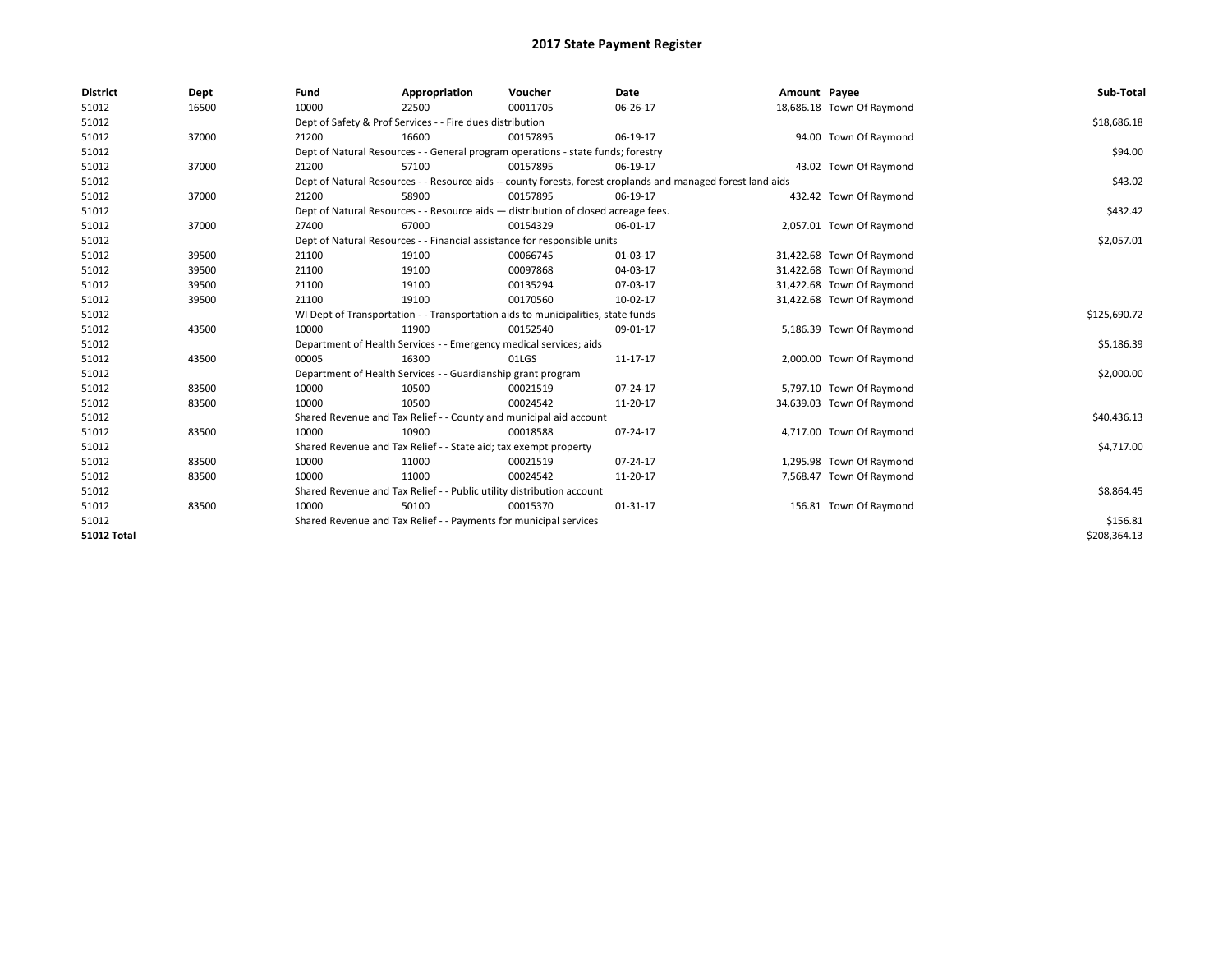| 10000<br>16500<br>22500<br>00011706<br>06-26-17<br>29,736.68 Waterford, Town of<br>51016<br>\$29,736.68<br>51016<br>Dept of Safety & Prof Services - - Fire dues distribution<br>51016<br>37000<br>10000<br>50300<br>00126238<br>02-06-17<br>469.85 Waterford, Town of<br>10000<br>50300<br>00126239<br>02-06-17<br>25,424.71 Waterford, Town of<br>51016<br>37000<br>37000<br>10000<br>50300<br>00143812<br>$04 - 21 - 17$<br>205.81 Waterford, Town of<br>51016<br>51016<br>Dept of Natural Resources - - Aids in lieu of taxes - general fund<br>\$26,100.37<br>16600<br>00157896<br>06-19-17<br>27.97 Waterford, Town of<br>51016<br>37000<br>21200<br>51016<br>Dept of Natural Resources - - General program operations - state funds; forestry<br>51016<br>37000<br>21200<br>38100<br>00134435<br>2,370.87 Waterford, Town of<br>03-24-17 | \$27.97  |
|-------------------------------------------------------------------------------------------------------------------------------------------------------------------------------------------------------------------------------------------------------------------------------------------------------------------------------------------------------------------------------------------------------------------------------------------------------------------------------------------------------------------------------------------------------------------------------------------------------------------------------------------------------------------------------------------------------------------------------------------------------------------------------------------------------------------------------------------------|----------|
|                                                                                                                                                                                                                                                                                                                                                                                                                                                                                                                                                                                                                                                                                                                                                                                                                                                 |          |
|                                                                                                                                                                                                                                                                                                                                                                                                                                                                                                                                                                                                                                                                                                                                                                                                                                                 |          |
|                                                                                                                                                                                                                                                                                                                                                                                                                                                                                                                                                                                                                                                                                                                                                                                                                                                 |          |
|                                                                                                                                                                                                                                                                                                                                                                                                                                                                                                                                                                                                                                                                                                                                                                                                                                                 |          |
|                                                                                                                                                                                                                                                                                                                                                                                                                                                                                                                                                                                                                                                                                                                                                                                                                                                 |          |
|                                                                                                                                                                                                                                                                                                                                                                                                                                                                                                                                                                                                                                                                                                                                                                                                                                                 |          |
|                                                                                                                                                                                                                                                                                                                                                                                                                                                                                                                                                                                                                                                                                                                                                                                                                                                 |          |
|                                                                                                                                                                                                                                                                                                                                                                                                                                                                                                                                                                                                                                                                                                                                                                                                                                                 |          |
|                                                                                                                                                                                                                                                                                                                                                                                                                                                                                                                                                                                                                                                                                                                                                                                                                                                 |          |
| 51016<br>Dept of Natural Resources - - General program operations--federal funds<br>\$2,370.87                                                                                                                                                                                                                                                                                                                                                                                                                                                                                                                                                                                                                                                                                                                                                  |          |
| 37000<br>00134435<br>8,215.07 Waterford, Town of<br>51016<br>21200<br>55000<br>03-24-17                                                                                                                                                                                                                                                                                                                                                                                                                                                                                                                                                                                                                                                                                                                                                         |          |
| \$8,215.07<br>51016<br>Dept of Natural Resources - - Enforcement aids -- boating enforcement                                                                                                                                                                                                                                                                                                                                                                                                                                                                                                                                                                                                                                                                                                                                                    |          |
| 37000<br>21200<br>57100<br>00157896<br>06-19-17<br>51016<br>12.80 Waterford, Town of                                                                                                                                                                                                                                                                                                                                                                                                                                                                                                                                                                                                                                                                                                                                                            |          |
| 51016<br>Dept of Natural Resources - - Resource aids -- county forests, forest croplands and managed forest land aids                                                                                                                                                                                                                                                                                                                                                                                                                                                                                                                                                                                                                                                                                                                           | \$12.80  |
| 51016<br>37000<br>21200<br>57300<br>00140486<br>04-20-17<br>1,095.00 Waterford, Town of                                                                                                                                                                                                                                                                                                                                                                                                                                                                                                                                                                                                                                                                                                                                                         |          |
| \$1,095.00<br>51016<br>Dept of Natural Resources - - Recreation aids - recreational boating and other projects                                                                                                                                                                                                                                                                                                                                                                                                                                                                                                                                                                                                                                                                                                                                  |          |
| 51016<br>37000<br>21200<br>57900<br>00143811<br>626.98 Waterford, Town of<br>04-21-17                                                                                                                                                                                                                                                                                                                                                                                                                                                                                                                                                                                                                                                                                                                                                           |          |
| 51016<br>Dept of Natural Resources - - Aids in lieu of taxes - sum sufficient<br>\$626.98                                                                                                                                                                                                                                                                                                                                                                                                                                                                                                                                                                                                                                                                                                                                                       |          |
| 51016<br>37000<br>21200<br>58900<br>00157896<br>06-19-17<br>128.65 Waterford, Town of                                                                                                                                                                                                                                                                                                                                                                                                                                                                                                                                                                                                                                                                                                                                                           |          |
| 51016<br>Dept of Natural Resources - - Resource aids - distribution of closed acreage fees.                                                                                                                                                                                                                                                                                                                                                                                                                                                                                                                                                                                                                                                                                                                                                     | \$128.65 |
| 51016<br>37000<br>27400<br>67000<br>00154090<br>06-01-17<br>17,764.33 Waterford, Town of                                                                                                                                                                                                                                                                                                                                                                                                                                                                                                                                                                                                                                                                                                                                                        |          |
| 51016<br>Dept of Natural Resources - - Financial assistance for responsible units<br>\$17,764.33                                                                                                                                                                                                                                                                                                                                                                                                                                                                                                                                                                                                                                                                                                                                                |          |
| 51016<br>39500<br>21100<br>19100<br>00066746<br>01-03-17<br>44,392.65 Waterford, Town of                                                                                                                                                                                                                                                                                                                                                                                                                                                                                                                                                                                                                                                                                                                                                        |          |
| 21100<br>00097869<br>51016<br>39500<br>19100<br>04-03-17<br>44,392.65 Waterford, Town of                                                                                                                                                                                                                                                                                                                                                                                                                                                                                                                                                                                                                                                                                                                                                        |          |
| 39500<br>21100<br>19100<br>00135295<br>07-03-17<br>44,392.65 Waterford, Town of<br>51016                                                                                                                                                                                                                                                                                                                                                                                                                                                                                                                                                                                                                                                                                                                                                        |          |
| 21100<br>19100<br>00170561<br>10-02-17<br>51016<br>39500<br>44,392.65 Waterford, Town of                                                                                                                                                                                                                                                                                                                                                                                                                                                                                                                                                                                                                                                                                                                                                        |          |
| 51016<br>\$177,570.60<br>WI Dept of Transportation - - Transportation aids to municipalities, state funds                                                                                                                                                                                                                                                                                                                                                                                                                                                                                                                                                                                                                                                                                                                                       |          |
| 45500<br>10000<br>23100<br>51016<br>00030806<br>06-30-17<br>1,760.00 Waterford, Town of                                                                                                                                                                                                                                                                                                                                                                                                                                                                                                                                                                                                                                                                                                                                                         |          |
| 51016<br>Department of Justice - - Law enforcement training fund, local assistance<br>\$1,760.00                                                                                                                                                                                                                                                                                                                                                                                                                                                                                                                                                                                                                                                                                                                                                |          |
| 51016<br>83500<br>10000<br>10500<br>10,725.26 Waterford, Town of<br>00021520<br>07-24-17                                                                                                                                                                                                                                                                                                                                                                                                                                                                                                                                                                                                                                                                                                                                                        |          |
| 10000<br>10500<br>00024543<br>51016<br>83500<br>11-20-17<br>60,776.48 Waterford, Town of                                                                                                                                                                                                                                                                                                                                                                                                                                                                                                                                                                                                                                                                                                                                                        |          |
| Shared Revenue and Tax Relief - - County and municipal aid account<br>\$71,501.74<br>51016                                                                                                                                                                                                                                                                                                                                                                                                                                                                                                                                                                                                                                                                                                                                                      |          |
| 10000<br>10900<br>00018589<br>215.00 Waterford, Town of<br>51016<br>83500<br>07-24-17                                                                                                                                                                                                                                                                                                                                                                                                                                                                                                                                                                                                                                                                                                                                                           |          |
| 51016<br>Shared Revenue and Tax Relief - - State aid; tax exempt property<br>\$215.00                                                                                                                                                                                                                                                                                                                                                                                                                                                                                                                                                                                                                                                                                                                                                           |          |
| 416.20 Waterford, Town of<br>51016<br>83500<br>10000<br>11000<br>00021520<br>07-24-17                                                                                                                                                                                                                                                                                                                                                                                                                                                                                                                                                                                                                                                                                                                                                           |          |
| 83500<br>10000<br>00024543<br>51016<br>11000<br>11-20-17<br>2,418.49 Waterford, Town of                                                                                                                                                                                                                                                                                                                                                                                                                                                                                                                                                                                                                                                                                                                                                         |          |
| 51016<br>Shared Revenue and Tax Relief - - Public utility distribution account<br>\$2,834.69                                                                                                                                                                                                                                                                                                                                                                                                                                                                                                                                                                                                                                                                                                                                                    |          |
| <b>51016 Total</b><br>\$339,960.75                                                                                                                                                                                                                                                                                                                                                                                                                                                                                                                                                                                                                                                                                                                                                                                                              |          |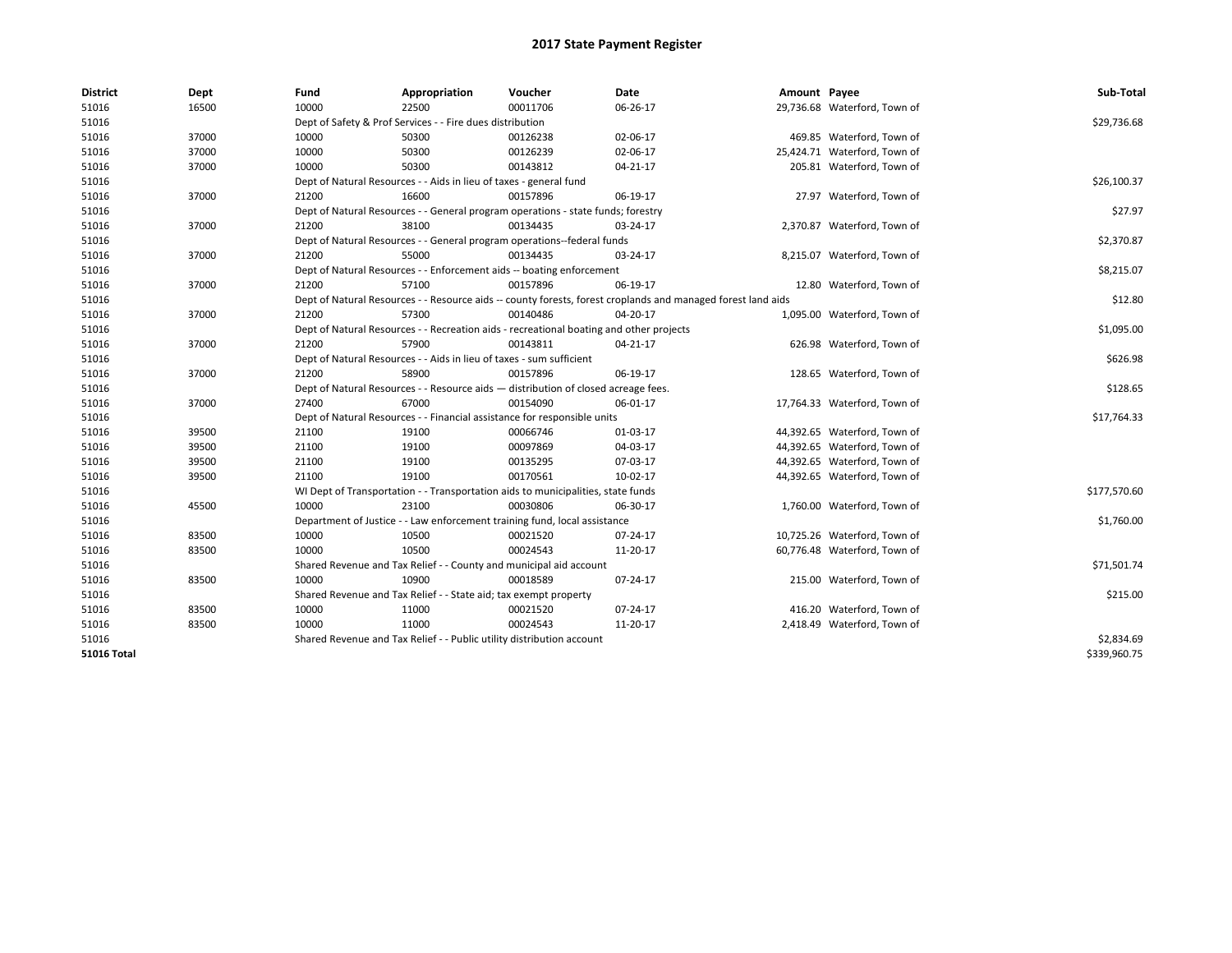| <b>District</b>    | Dept  | Fund  | Appropriation                                                                           | Voucher  | Date                                                                                                         | Amount Payee |                             | Sub-Total    |
|--------------------|-------|-------|-----------------------------------------------------------------------------------------|----------|--------------------------------------------------------------------------------------------------------------|--------------|-----------------------------|--------------|
| 51018              | 16500 | 10000 | 22500                                                                                   | 00011707 | 06-26-17                                                                                                     |              | 20,720.11 Town Of Yorkville |              |
| 51018              |       |       | Dept of Safety & Prof Services - - Fire dues distribution                               |          |                                                                                                              |              |                             | \$20,720.11  |
| 51018              | 37000 | 21200 | 16600                                                                                   | 00157897 | 06-19-17                                                                                                     |              | 5.24 Town Of Yorkville      |              |
| 51018              |       |       | Dept of Natural Resources - - General program operations - state funds; forestry        |          |                                                                                                              |              |                             | \$5.24       |
| 51018              | 37000 | 21200 | 57100                                                                                   | 00157897 | 06-19-17                                                                                                     |              | 2.40 Town Of Yorkville      |              |
| 51018              |       |       |                                                                                         |          | Dept of Natural Resources - - Resource aids -- county forests, forest croplands and managed forest land aids |              |                             | \$2.40       |
| 51018              | 37000 | 21200 | 58900                                                                                   | 00157897 | 06-19-17                                                                                                     |              | 24.12 Town Of Yorkville     |              |
| 51018              |       |       | Dept of Natural Resources - - Resource aids - distribution of closed acreage fees.      |          |                                                                                                              |              |                             | \$24.12      |
| 51018              | 37000 | 27400 | 67000                                                                                   | 00154632 | 06-01-17                                                                                                     |              | 5,488.80 Town Of Yorkville  |              |
| 51018              |       |       | Dept of Natural Resources - - Financial assistance for responsible units                |          |                                                                                                              |              |                             | \$5,488.80   |
| 51018              | 39500 | 21100 | 19100                                                                                   | 00066747 | 01-03-17                                                                                                     |              | 27,087.80 Town Of Yorkville |              |
| 51018              | 39500 | 21100 | 19100                                                                                   | 00097870 | 04-03-17                                                                                                     |              | 27,087.80 Town Of Yorkville |              |
| 51018              | 39500 | 21100 | 19100                                                                                   | 00135296 | 07-03-17                                                                                                     |              | 27.087.80 Town Of Yorkville |              |
| 51018              | 39500 | 21100 | 19100                                                                                   | 00170562 | 10-02-17                                                                                                     |              | 27,087.80 Town Of Yorkville |              |
| 51018              |       |       | WI Dept of Transportation - - Transportation aids to municipalities, state funds        |          |                                                                                                              |              |                             | \$108,351.20 |
| 51018              | 39500 | 21100 | 27800                                                                                   | 00115124 | 05-09-17                                                                                                     |              | 15,336.29 Town Of Yorkville |              |
| 51018              |       |       | WI Dept of Transportation - - Local roads improvement program, state funds              |          |                                                                                                              |              |                             | \$15,336.29  |
| 51018              | 39500 | 21100 | 36500                                                                                   | 00162247 | 09-07-17                                                                                                     |              | 500.00 Town Of Yorkville    |              |
| 51018              |       |       | WI Dept of Transportation - - Highway system management and operations, state funds     |          |                                                                                                              |              |                             | \$500.00     |
| 51018              | 46500 | 27200 | 36500                                                                                   | 00034371 | 11-13-17                                                                                                     |              | 3,533.98 Town Of Yorkville  |              |
| 51018              |       |       | Department of Military Affairs - - State disaster assistance; petroleum inspection fund |          |                                                                                                              |              |                             | \$3,533.98   |
| 51018              | 83500 | 10000 | 10500                                                                                   | 00021521 | 07-24-17                                                                                                     |              | 5,823.13 Town Of Yorkville  |              |
| 51018              | 83500 | 10000 | 10500                                                                                   | 00024544 | 11-20-17                                                                                                     |              | 32,997.72 Town Of Yorkville |              |
| 51018              |       |       | Shared Revenue and Tax Relief - - County and municipal aid account                      |          |                                                                                                              |              |                             | \$38,820.85  |
| 51018              | 83500 | 10000 | 10900                                                                                   | 00018590 | 07-24-17                                                                                                     |              | 6,348.00 Town Of Yorkville  |              |
| 51018              |       |       | Shared Revenue and Tax Relief - - State aid; tax exempt property                        |          |                                                                                                              |              |                             | \$6,348.00   |
| 51018              | 83500 | 10000 | 11000                                                                                   | 00021521 | 07-24-17                                                                                                     |              | 134.45 Town Of Yorkville    |              |
| 51018              | 83500 | 10000 | 11000                                                                                   | 00024544 | 11-20-17                                                                                                     |              | 783.96 Town Of Yorkville    |              |
| 51018              |       |       | Shared Revenue and Tax Relief - - Public utility distribution account                   |          |                                                                                                              |              |                             | \$918.41     |
| 51018              | 83500 | 52100 | 36300                                                                                   | 00015977 | 03-27-17                                                                                                     |              | 26.879.76 Town Of Yorkville |              |
| 51018              |       |       | Shared Revenue and Tax Relief - - Lottery and gaming credit                             |          |                                                                                                              |              |                             | \$26,879.76  |
| <b>51018 Total</b> |       |       |                                                                                         |          |                                                                                                              |              |                             | \$226,929.16 |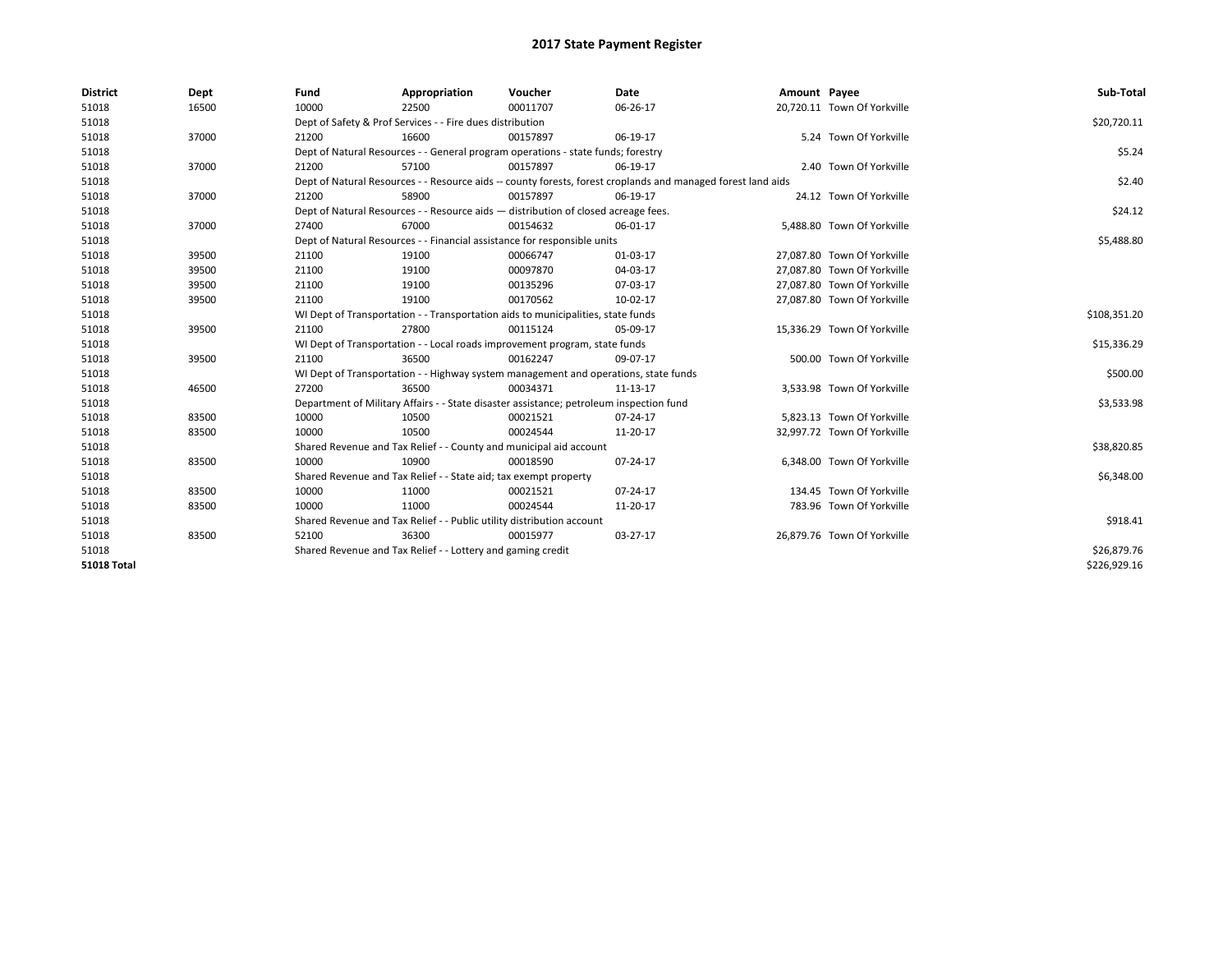| <b>District</b><br>51104 | <b>Dept</b><br>16500 | Fund<br>10000 | Appropriation<br>22500                                                             | Voucher<br>00011708 | Date<br>06-26-17                                                                                             | Amount Payee | 84,936.59 Village Of Caledonia  | Sub-Total      |
|--------------------------|----------------------|---------------|------------------------------------------------------------------------------------|---------------------|--------------------------------------------------------------------------------------------------------------|--------------|---------------------------------|----------------|
| 51104                    |                      |               | Dept of Safety & Prof Services - - Fire dues distribution                          |                     |                                                                                                              |              |                                 | \$84,936.59    |
| 51104                    | 37000                | 21200         | 16600                                                                              | 00157898            | 06-19-17                                                                                                     |              | 43.70 Village Of Caledonia      |                |
| 51104                    |                      |               | Dept of Natural Resources - - General program operations - state funds; forestry   |                     |                                                                                                              |              |                                 | \$43.70        |
| 51104                    | 37000                | 21200         | 57100                                                                              | 00157898            | 06-19-17                                                                                                     |              | 20.00 Village Of Caledonia      |                |
| 51104                    |                      |               |                                                                                    |                     | Dept of Natural Resources - - Resource aids -- county forests, forest croplands and managed forest land aids |              |                                 | \$20.00        |
| 51104                    | 37000                | 21200         | 58900                                                                              | 00157898            | 06-19-17                                                                                                     |              | 201.01 Village Of Caledonia     |                |
| 51104                    |                      |               | Dept of Natural Resources - - Resource aids - distribution of closed acreage fees. |                     |                                                                                                              |              |                                 | \$201.01       |
| 51104                    | 37000                | 27400         | 67000                                                                              | 00154259            | 06-01-17                                                                                                     |              | 60,923.59 Village Of Caledonia  |                |
| 51104                    |                      |               | Dept of Natural Resources - - Financial assistance for responsible units           |                     |                                                                                                              |              |                                 | \$60,923.59    |
| 51104                    | 39500                | 21100         | 16200                                                                              | 00067399            | 01-03-17                                                                                                     |              | 9,417.90 Village Of Caledonia   |                |
|                          | 39500                | 21100         | 16200                                                                              | 00098522            | 04-03-17                                                                                                     |              | 9,417.90 Village Of Caledonia   |                |
| 51104                    |                      |               |                                                                                    |                     |                                                                                                              |              |                                 |                |
| 51104                    | 39500                | 21100         | 16200                                                                              | 00135948            | 07-03-17                                                                                                     |              | 9,417.90 Village Of Caledonia   |                |
| 51104                    | 39500                | 21100         | 16200                                                                              | 00171214            | 10-02-17                                                                                                     |              | 9,417.91 Village Of Caledonia   |                |
| 51104                    |                      |               | WI Dept of Transportation - - Connecting highways aids, state funds                |                     |                                                                                                              |              |                                 | \$37,671.61    |
| 51104                    | 39500                | 21100         | 18500                                                                              | 00186649            | 11-08-17                                                                                                     |              | 5,789.92 Village Of Caledonia   |                |
| 51104                    |                      |               | WI Dept of Transportation - - Highway safety, local assistance, federal funds      |                     |                                                                                                              |              |                                 | \$5,789.92     |
| 51104                    | 39500                | 21100         | 19100                                                                              | 00066748            | 01-03-17                                                                                                     |              | 252,332.42 Village Of Caledonia |                |
| 51104                    | 39500                | 21100         | 19100                                                                              | 00097871            | 04-03-17                                                                                                     |              | 252,332.42 Village Of Caledonia |                |
| 51104                    | 39500                | 21100         | 19100                                                                              | 00135297            | 07-03-17                                                                                                     |              | 252,332.42 Village Of Caledonia |                |
| 51104                    | 39500                | 21100         | 19100                                                                              | 00170563            | 10-02-17                                                                                                     |              | 252,332.42 Village Of Caledonia |                |
| 51104                    |                      |               | WI Dept of Transportation - - Transportation aids to municipalities, state funds   |                     |                                                                                                              |              |                                 | \$1,009,329.68 |
| 51104                    | 39500                | 21100         | 27800                                                                              | 00106157            | 04-14-17                                                                                                     |              | 64,657.08 Village Of Caledonia  |                |
| 51104                    |                      |               | WI Dept of Transportation - - Local roads improvement program, state funds         |                     |                                                                                                              |              |                                 | \$64,657.08    |
| 51104                    | 39500                | 21100         | 36300                                                                              | 00073114            | 01-11-17                                                                                                     |              | 14.70 Village Of Caledonia      |                |
| 51104                    | 39500                | 21100         | 36300                                                                              | 00101966            | 04-01-17                                                                                                     |              | 14.72 Village Of Caledonia      |                |
| 51104                    | 39500                | 21100         | 36300                                                                              | 00138583            | 07-05-17                                                                                                     |              | 14.72 Village Of Caledonia      |                |
| 51104                    | 39500                | 21100         | 36300                                                                              | 00175209            | 10-05-17                                                                                                     |              | 14.72 Village Of Caledonia      |                |
| 51104                    |                      |               | WI Dept of Transportation - - State highway rehabilitation, state funds            |                     |                                                                                                              |              |                                 | \$58.86        |
| 51104                    | 43500                | 10000         | 11900                                                                              | 00152381            | 09-01-17                                                                                                     |              | 6,820.16 Village Of Caledonia   |                |
| 51104                    |                      |               | Department of Health Services - - Emergency medical services; aids                 |                     |                                                                                                              |              |                                 | \$6,820.16     |
| 51104                    | 43500                | 10000         | 15000                                                                              | 00106233            | 02-08-17                                                                                                     |              | 1,173.00 Village Of Caledonia   |                |
| 51104                    | 43500                | 10000         | 15000                                                                              | 00142450            | 08-10-17                                                                                                     |              | 1,013.17 Village Of Caledonia   |                |
| 51104                    |                      |               | Department of Health Services - - Federal project aids                             |                     |                                                                                                              |              |                                 | \$2,186.17     |
| 51104                    | 43500                | 00005         | 16300                                                                              | 01LGS               | 11-17-17                                                                                                     |              | 14,150.94 Village Of Caledonia  |                |
| 51104                    |                      |               | Department of Health Services - - Guardianship grant program                       |                     |                                                                                                              |              |                                 | \$14,150.94    |
| 51104                    | 45500                | 10000         | 22100                                                                              | 00035882            | 10-13-17                                                                                                     |              | 10.00 Village Of Caledonia      |                |
| 51104                    |                      |               | Department of Justice - - Crime laboratories; deoxyribonucleic acid analysis       |                     |                                                                                                              |              |                                 | \$10.00        |
| 51104                    | 45500                | 10000         | 23100                                                                              | 00033332            | 08-18-17                                                                                                     |              | 4,640.00 Village Of Caledonia   |                |
| 51104                    |                      |               | Department of Justice - - Law enforcement training fund, local assistance          |                     |                                                                                                              |              |                                 | \$4,640.00     |
| 51104                    | 83500                | 10000         | 10100                                                                              | 00021522            | 07-24-17                                                                                                     |              | 256,868.36 Village Of Caledonia |                |
| 51104                    | 83500                | 10000         | 10100                                                                              | 00024545            | 11-20-17                                                                                                     |              | 0.01 Village Of Caledonia       |                |
| 51104                    |                      |               | Shared Revenue and Tax Relief - - Expenditure restraint program account            |                     |                                                                                                              |              |                                 | \$256,868.37   |
| 51104                    | 83500                | 10000         | 10500                                                                              | 00021522            | 07-24-17                                                                                                     |              | 77,584.94 Village Of Caledonia  |                |
| 51104                    | 83500                | 10000         | 10500                                                                              | 00024545            | 11-20-17                                                                                                     |              | 425,497.07 Village Of Caledonia |                |
| 51104                    |                      |               | Shared Revenue and Tax Relief - - County and municipal aid account                 |                     |                                                                                                              |              |                                 | \$503,082.01   |
| 51104                    | 83500                | 10000         | 10900                                                                              | 00018591            | 07-24-17                                                                                                     |              | 6,195.00 Village Of Caledonia   |                |
| 51104                    | 83500                | 10000         | 10900                                                                              | 00019925            | 07-24-17                                                                                                     |              | 20,894.00 Village Of Caledonia  |                |
| 51104                    |                      |               | Shared Revenue and Tax Relief - - State aid; tax exempt property                   |                     |                                                                                                              |              |                                 | \$27,089.00    |
| 51104                    | 83500                | 10000         | 11000                                                                              | 00021522            | 07-24-17                                                                                                     |              | 18,157.66 Village Of Caledonia  |                |
| 51104                    | 83500                | 10000         | 11000                                                                              | 00024545            | 11-20-17                                                                                                     |              | 103,361.42 Village Of Caledonia |                |
| 51104                    |                      |               |                                                                                    |                     |                                                                                                              |              |                                 | \$121,519.08   |
|                          |                      |               | Shared Revenue and Tax Relief - - Public utility distribution account              |                     |                                                                                                              |              |                                 |                |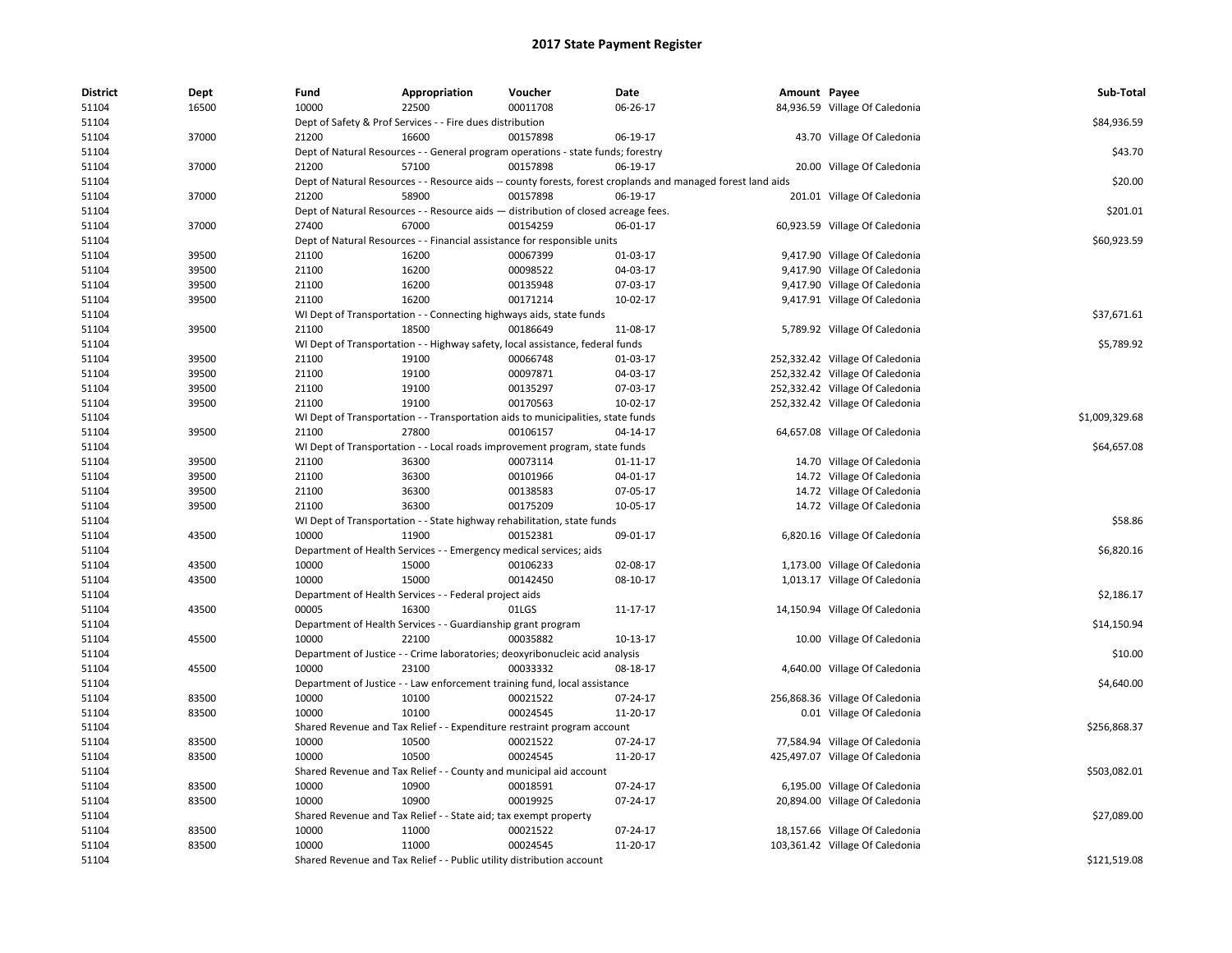| <b>District</b>    | Dept | Fund | <b>Appropriation</b> | Voucher | Date | Pavee<br>Amount<br>$\sim$ $\sim$ $\sim$ | Sub-Total    |
|--------------------|------|------|----------------------|---------|------|-----------------------------------------|--------------|
| <b>51104 Total</b> |      |      |                      |         |      |                                         | 52.199.997.7 |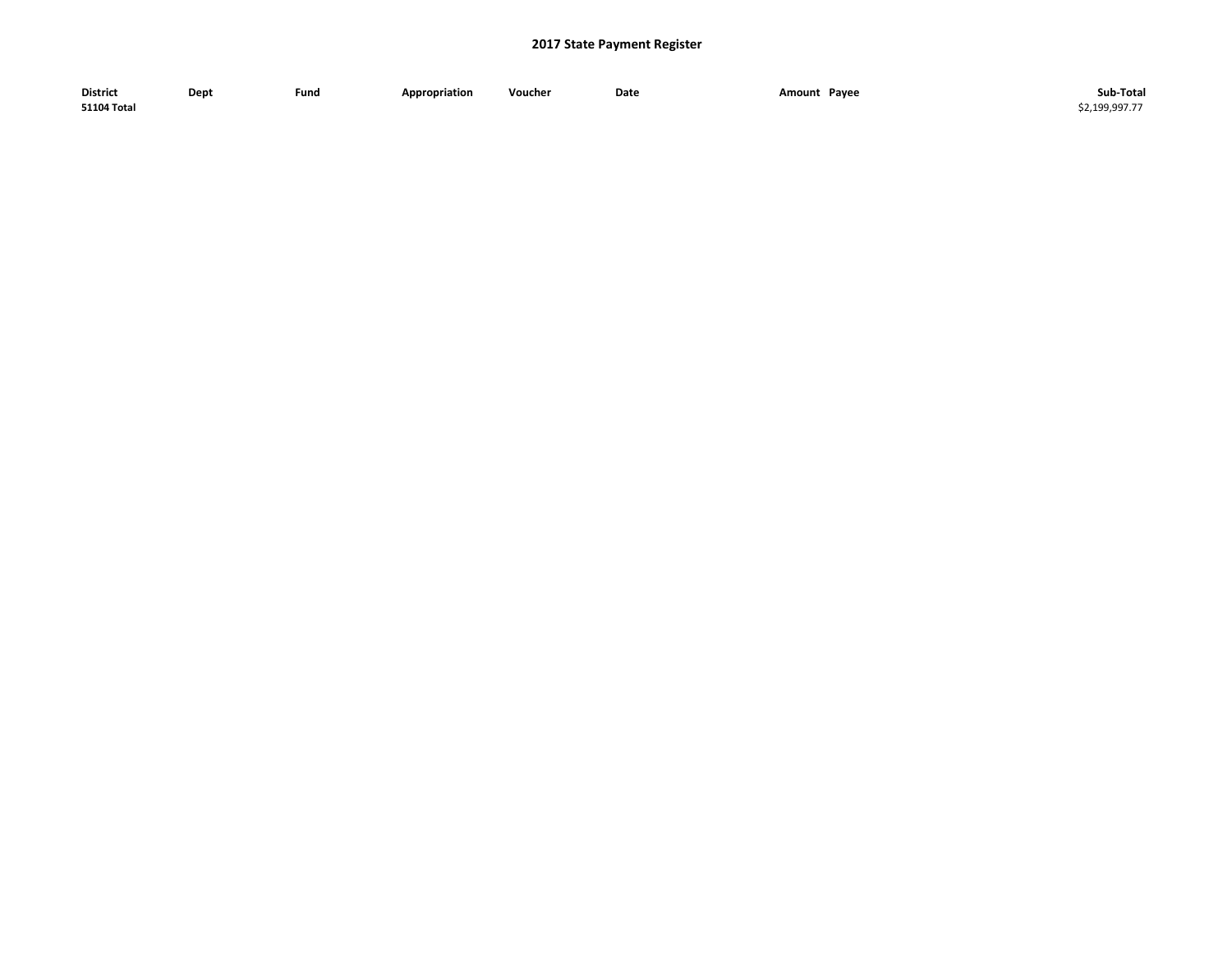| <b>District</b>    | Dept  | Fund  | Appropriation                                                                    | Voucher  | Date     | Amount Payee |                                   | Sub-Total   |
|--------------------|-------|-------|----------------------------------------------------------------------------------|----------|----------|--------------|-----------------------------------|-------------|
| 51121              | 16500 | 10000 | 22500                                                                            | 00011709 | 06-26-17 |              | 1,657.21 Village Of Elmwood Park  |             |
| 51121              |       |       | Dept of Safety & Prof Services - - Fire dues distribution                        |          |          |              |                                   | \$1,657.21  |
| 51121              | 37000 | 27400 | 67000                                                                            | 00154338 | 06-01-17 |              | 2,776.48 Village Of Elmwood Park  |             |
| 51121              |       |       | Dept of Natural Resources - - Financial assistance for responsible units         |          |          |              |                                   | \$2,776.48  |
| 51121              | 39500 | 21100 | 19100                                                                            | 00066749 | 01-03-17 |              | 1,644.71 Village Of Elmwood Park  |             |
| 51121              | 39500 | 21100 | 19100                                                                            | 00097872 | 04-03-17 |              | 1,644.71 Village Of Elmwood Park  |             |
| 51121              | 39500 | 21100 | 19100                                                                            | 00135298 | 07-03-17 |              | 1,644.71 Village Of Elmwood Park  |             |
| 51121              | 39500 | 21100 | 19100                                                                            | 00170564 | 10-02-17 |              | 1,644.74 Village Of Elmwood Park  |             |
| 51121              |       |       | WI Dept of Transportation - - Transportation aids to municipalities, state funds |          |          |              |                                   | \$6,578.87  |
| 51121              | 83500 | 10000 | 10500                                                                            | 00021523 | 07-24-17 |              | 1,912.57 Village Of Elmwood Park  |             |
| 51121              | 83500 | 10000 | 10500                                                                            | 00024546 | 11-20-17 |              | 10,837.88 Village Of Elmwood Park |             |
| 51121              |       |       | Shared Revenue and Tax Relief - - County and municipal aid account               |          |          |              |                                   | \$12,750.45 |
| 51121              | 83500 | 10000 | 10900                                                                            | 00018592 | 07-24-17 |              | 28.00 Village Of Elmwood Park     |             |
| 51121              |       |       | Shared Revenue and Tax Relief - - State aid; tax exempt property                 |          |          |              |                                   | \$28.00     |
| <b>51121 Total</b> |       |       |                                                                                  |          |          |              |                                   | \$23,791.01 |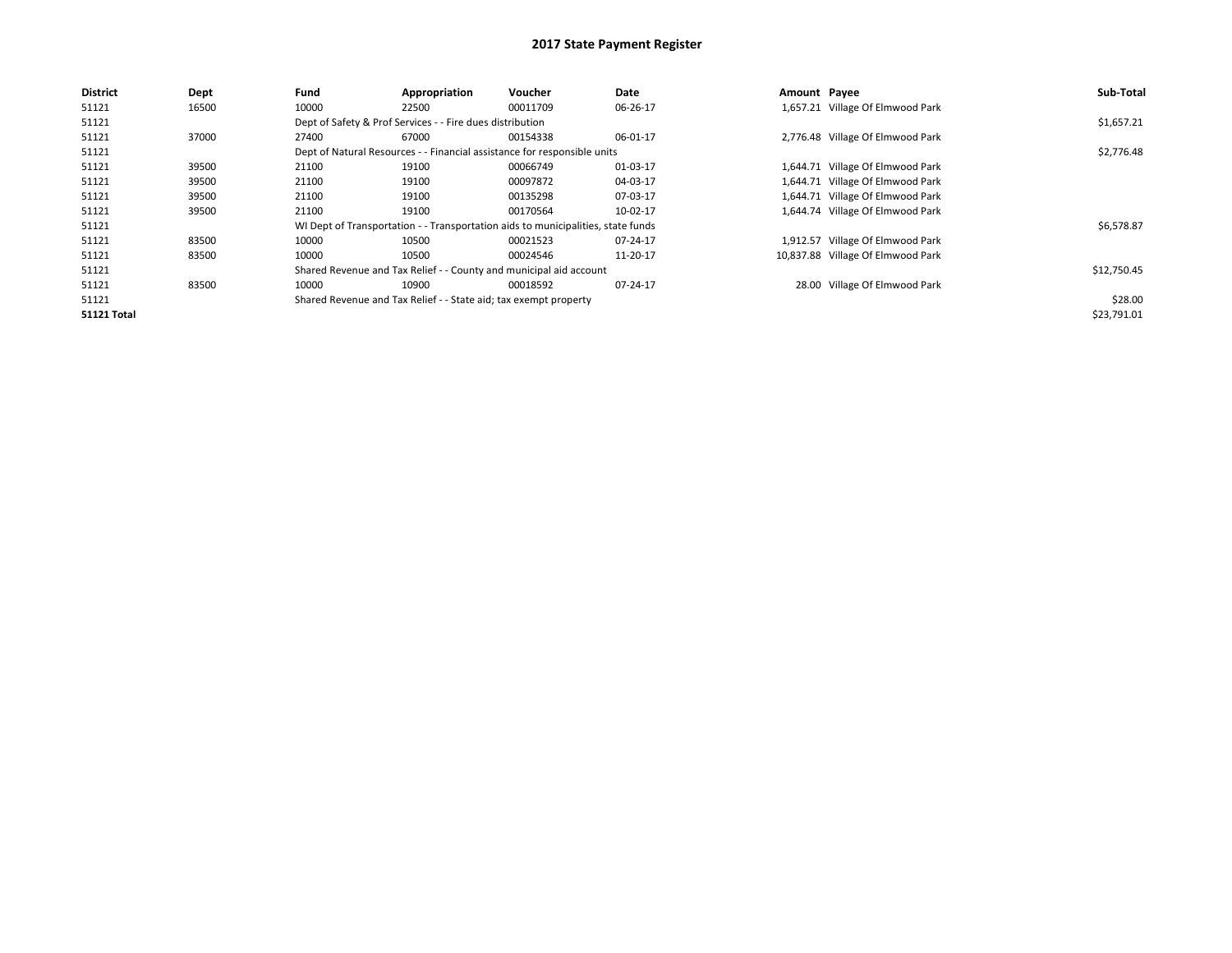| <b>District</b> | Dept  | Fund  | Appropriation                                                      | Voucher                                                                          | Date                 | Amount Payee |                                        | Sub-Total      |
|-----------------|-------|-------|--------------------------------------------------------------------|----------------------------------------------------------------------------------|----------------------|--------------|----------------------------------------|----------------|
| 51151           | 16500 | 10000 | 22500                                                              | 00011710                                                                         | 06-26-17             |              | 106,433.17 Village Of Mount Pleasant   |                |
| 51151           |       |       | Dept of Safety & Prof Services - - Fire dues distribution          |                                                                                  |                      |              |                                        | \$106,433.17   |
| 51151           | 37000 | 27400 | 67000                                                              | 00154493                                                                         | 06-01-17             |              | 24,638.21 Village Of Mount Pleasant    |                |
| 51151           |       |       |                                                                    | Dept of Natural Resources - - Financial assistance for responsible units         |                      |              |                                        | \$24,638.21    |
| 51151           | 37000 | 27400 | 67300                                                              | 00154493                                                                         | 06-01-17             |              | 6,759.71 Village Of Mount Pleasant     |                |
| 51151           |       |       | Dept of Natural Resources - - Recycling consolidation grants       |                                                                                  |                      |              |                                        | \$6,759.71     |
| 51151           | 39500 | 21100 | 16200                                                              | 00067400                                                                         | 01-03-17             |              | 2,485.28 Village Of Mount Pleasant     |                |
| 51151           | 39500 | 21100 | 16200                                                              | 00098523                                                                         | 04-03-17             |              | 2,485.28 Village Of Mount Pleasant     |                |
| 51151           | 39500 | 21100 | 16200                                                              | 00135949                                                                         | 07-03-17             |              | 2,485.28 Village Of Mount Pleasant     |                |
| 51151           | 39500 | 21100 | 16200                                                              | 00171215                                                                         | 10-02-17             |              | 2,485.28 Village Of Mount Pleasant     |                |
| 51151           |       |       |                                                                    | WI Dept of Transportation - - Connecting highways aids, state funds              |                      |              |                                        | \$9,941.12     |
| 51151           | 39500 | 21100 | 18500                                                              | 00071291                                                                         | 01-06-17             |              | 18,787.82 Village Of Mount Pleasant    |                |
| 51151           | 39500 | 21100 | 18500                                                              | 00119940                                                                         | 06-01-17             |              | 12,734.86 Village Of Mount Pleasant    |                |
| 51151           | 39500 | 21100 | 18500                                                              | 00119941                                                                         | 05-31-17             |              | 4,272.62 Village Of Mount Pleasant     |                |
| 51151           | 39500 | 21100 | 18500                                                              | 00119942                                                                         | 05-31-17             |              | 1,452.16 Village Of Mount Pleasant     |                |
| 51151           | 39500 |       | 18500                                                              | 00119943                                                                         | 05-31-17             |              |                                        |                |
|                 |       | 21100 |                                                                    |                                                                                  |                      |              | 4,544.18 Village Of Mount Pleasant     |                |
| 51151           | 39500 | 21100 | 18500                                                              | 00128450                                                                         | 06-28-17             |              | 3,941.64 Village Of Mount Pleasant     |                |
| 51151           | 39500 | 21100 | 18500                                                              | 00136092                                                                         | 06-29-17             |              | 5,473.82 Village Of Mount Pleasant     |                |
| 51151           | 39500 | 21100 | 18500                                                              | 00140213                                                                         | 07-19-17             |              | 11,724.26 Village Of Mount Pleasant    |                |
| 51151           | 39500 | 21100 | 18500                                                              | 00161359                                                                         | 09-06-17             |              | 12,272.42 Village Of Mount Pleasant    |                |
| 51151           | 39500 | 21100 | 18500                                                              | 00166457                                                                         | 09-20-17             |              | 13,145.83 Village Of Mount Pleasant    |                |
| 51151           | 39500 | 21100 | 18500                                                              | 00166867                                                                         | 09-25-17             |              | 4,000.00 Village Of Mount Pleasant     |                |
| 51151           | 39500 | 21100 | 18500                                                              | 00176708                                                                         | $10-12-17$           |              | 10,435.01 Village Of Mount Pleasant    |                |
| 51151           | 39500 | 21100 | 18500                                                              | 00199456                                                                         | 12-19-17             |              | 3,274.56 Village Of Mount Pleasant     |                |
| 51151           |       |       |                                                                    | WI Dept of Transportation - - Highway safety, local assistance, federal funds    |                      |              |                                        | \$106,059.18   |
| 51151           | 39500 | 21100 | 19100                                                              | 00066750                                                                         | 01-03-17             |              | 246,224.84 Village Of Mount Pleasant   |                |
| 51151           | 39500 | 21100 | 19100                                                              | 00097873                                                                         | 04-03-17             |              | 246,224.84 Village Of Mount Pleasant   |                |
| 51151           | 39500 | 21100 | 19100                                                              | 00135299                                                                         | 07-03-17             |              | 246,224.84 Village Of Mount Pleasant   |                |
| 51151           | 39500 | 21100 | 19100                                                              | 00170565                                                                         | $10-02-17$           |              | 246,224.86 Village Of Mount Pleasant   |                |
| 51151           |       |       |                                                                    | WI Dept of Transportation - - Transportation aids to municipalities, state funds |                      |              |                                        | \$984,899.38   |
| 51151           | 39500 | 21100 | 27800                                                              | 00128393                                                                         | 06-14-17             |              | 61,147.32 Village Of Mount Pleasant    |                |
| 51151           | 39500 | 21100 | 27800                                                              | 00128395                                                                         | 06-14-17             |              | 17,840.00 Village Of Mount Pleasant    |                |
| 51151           |       |       |                                                                    | WI Dept of Transportation - - Local roads improvement program, state funds       |                      |              |                                        | \$78,987.32    |
| 51151           | 43500 | 10000 | 11900                                                              | 00152564                                                                         | 09-01-17             |              | 7,789.79 Village Of Mount Pleasant     |                |
| 51151           |       |       | Department of Health Services - - Emergency medical services; aids |                                                                                  |                      |              |                                        | \$7,789.79     |
| 51151           | 43500 | 00005 | 16300                                                              | 01LGS                                                                            | 11-17-17             |              | 32,490.57 Village Of Mount Pleasant    |                |
| 51151           |       |       | Department of Health Services - - Guardianship grant program       |                                                                                  |                      |              |                                        | \$32,490.57    |
| 51151           | 45500 | 10000 | 22100                                                              | 00035936                                                                         | 10-13-17             |              | 40.00 Village Of Mount Pleasant        |                |
| 51151           |       |       |                                                                    | Department of Justice - - Crime laboratories; deoxyribonucleic acid analysis     |                      |              |                                        | \$40.00        |
| 51151           | 45500 | 10000 | 23100                                                              | 00021537                                                                         | 01-03-17             |              | 6,400.00 Village Of Mount Pleasant     |                |
| 51151           | 45500 | 10000 | 23100                                                              | 00035834                                                                         | 10-16-17             |              | 6,560.00 Village Of Mount Pleasant     |                |
| 51151           |       |       |                                                                    | Department of Justice - - Law enforcement training fund, local assistance        |                      |              |                                        | \$12,960.00    |
| 51151           | 50500 | 10000 | 11500                                                              | 00068172                                                                         | 12-21-17             |              | 2,500,000.00 Village Of Mount Pleasant |                |
| 51151           |       |       |                                                                    | Department of Administration - - Grants for local government expenditures        |                      |              |                                        | \$2,500,000.00 |
| 51151           | 51000 | 22000 | 18000                                                              | 00000537                                                                         | 06-05-17             |              | 300.00 Village Of Mount Pleasant       |                |
| 51151           | 51000 | 22000 | 18000                                                              | 00000656                                                                         | 06-23-17             |              | 300.00 Village Of Mount Pleasant       |                |
| 51151           |       |       | Elections Commission - - Fed aid, election admin fund              |                                                                                  |                      |              |                                        | \$600.00       |
|                 |       | 10000 |                                                                    |                                                                                  |                      |              |                                        |                |
| 51151           | 83500 | 10000 | 10500<br>10500                                                     | 00021524<br>00024547                                                             | 07-24-17<br>11-20-17 |              | 45,119.09 Village Of Mount Pleasant    |                |
| 51151<br>51151  | 83500 |       |                                                                    |                                                                                  |                      |              | 223,184.24 Village Of Mount Pleasant   | \$268,303.33   |
|                 |       |       |                                                                    | Shared Revenue and Tax Relief - - County and municipal aid account               |                      |              |                                        |                |
| 51151           | 83500 | 10000 | 10900                                                              | 00018593                                                                         | 07-24-17             |              | 90,745.00 Village Of Mount Pleasant    |                |
| 51151           | 83500 | 10000 | 10900                                                              | 00019926                                                                         | 07-24-17             |              | 270,564.00 Village Of Mount Pleasant   |                |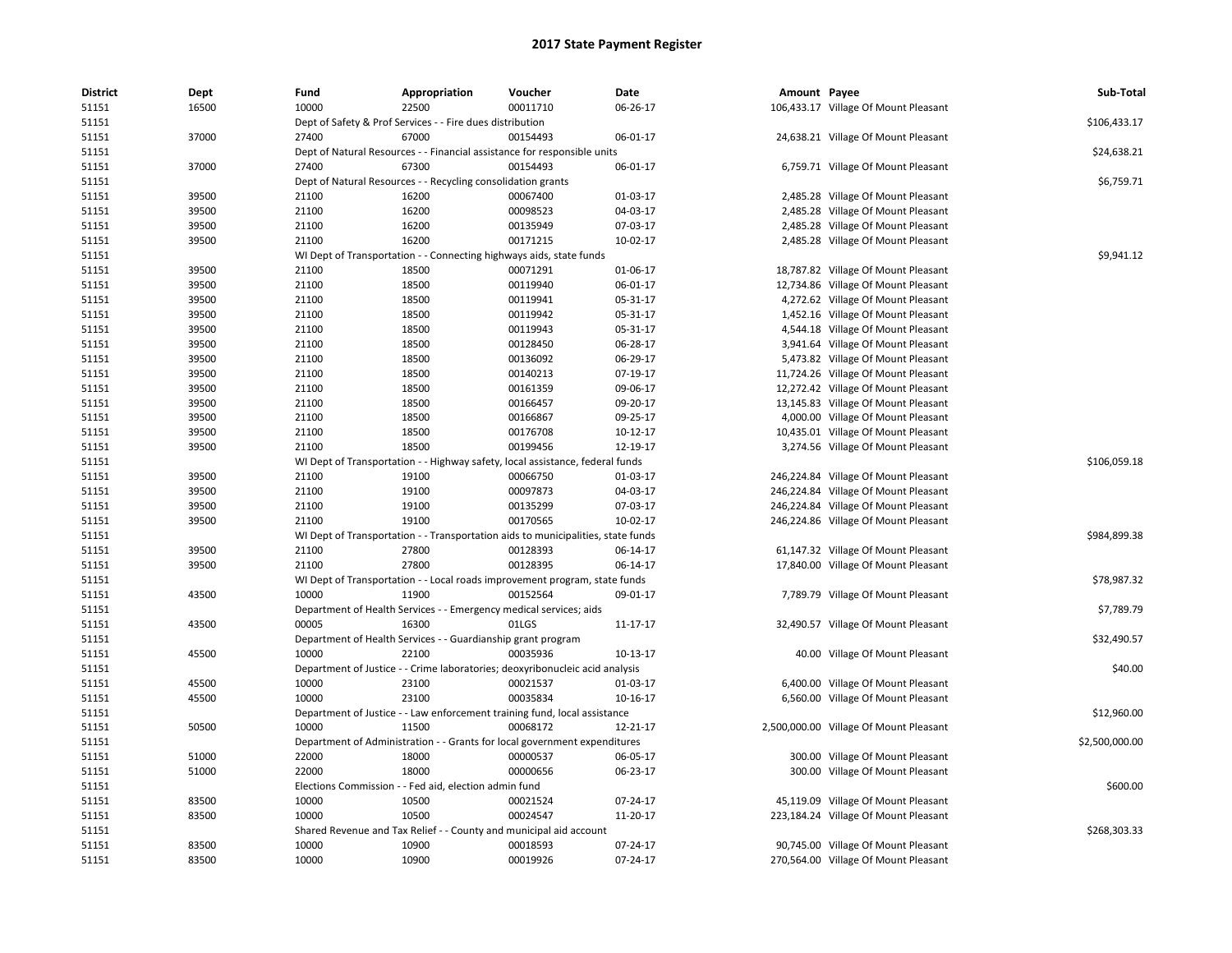| <b>District</b>    | Dept  | Fund                                                             | Appropriation                                                         | Voucher  | Date     | Amount Payee |                                     | Sub-Total      |
|--------------------|-------|------------------------------------------------------------------|-----------------------------------------------------------------------|----------|----------|--------------|-------------------------------------|----------------|
| 51151              |       | Shared Revenue and Tax Relief - - State aid; tax exempt property |                                                                       |          |          |              |                                     | \$361,309.00   |
| 51151              | 83500 | 10000                                                            | 11000                                                                 | 00021524 | 07-24-17 |              | 4,089.02 Village Of Mount Pleasant  |                |
| 51151              | 83500 | 10000                                                            | 11000                                                                 | 00024547 | 11-20-17 |              | 24,898.58 Village Of Mount Pleasant |                |
| 51151              |       |                                                                  | Shared Revenue and Tax Relief - - Public utility distribution account |          |          |              |                                     | \$28,987.60    |
| 51151              | 83500 | 52100                                                            | 36300                                                                 | 00015978 | 03-27-17 |              | 630.40 Village Of Mount Pleasant    |                |
| 51151              |       |                                                                  | Shared Revenue and Tax Relief - - Lottery and gaming credit           |          |          |              |                                     | \$630.40       |
| <b>51151 Total</b> |       |                                                                  |                                                                       |          |          |              |                                     | \$4,530,828.78 |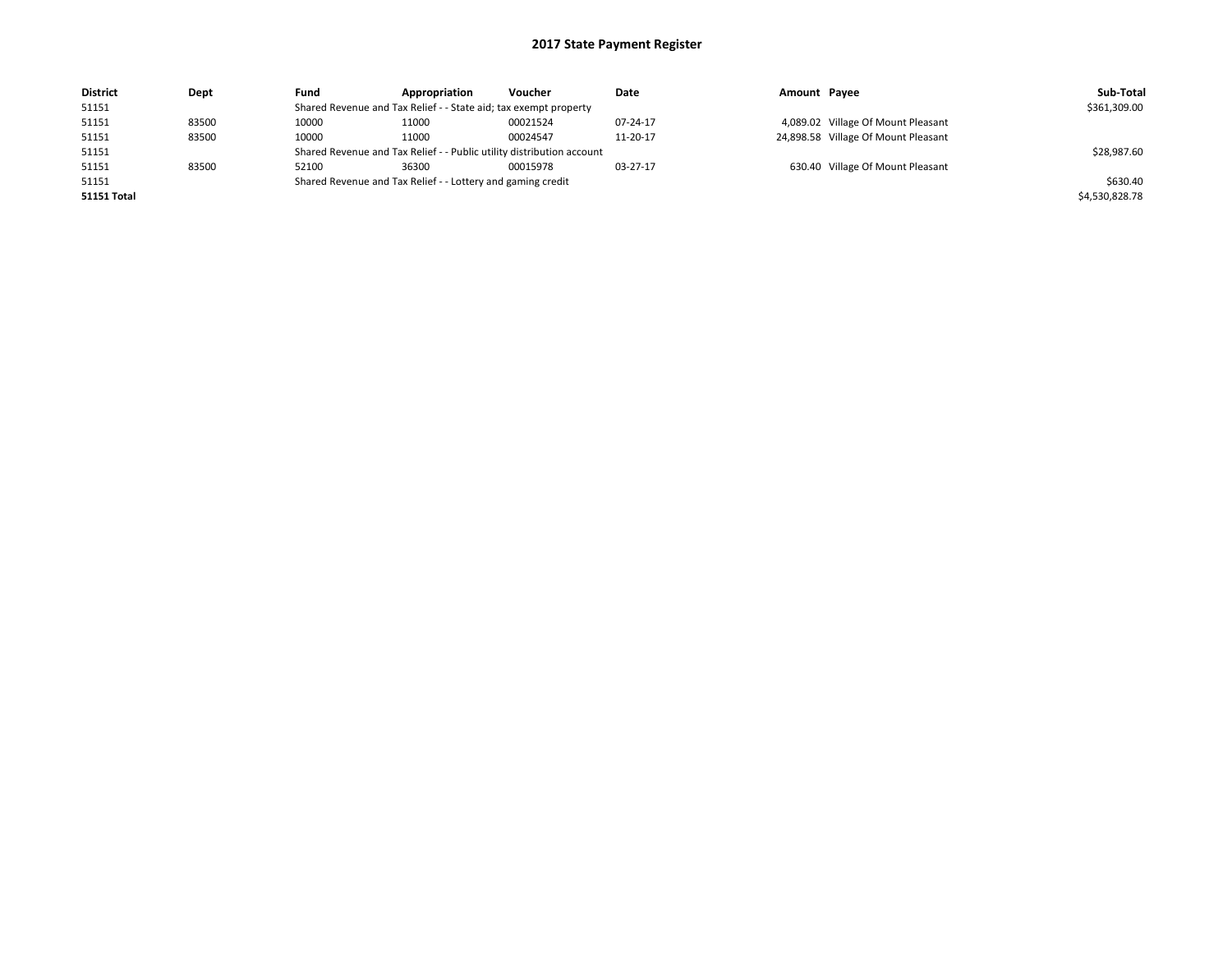| <b>District</b>    | Dept  | Fund  | Appropriation                                                    | Voucher                                                                          | Date     | Amount Payee |                                | Sub-Total   |
|--------------------|-------|-------|------------------------------------------------------------------|----------------------------------------------------------------------------------|----------|--------------|--------------------------------|-------------|
| 51161              | 16500 | 10000 | 22500                                                            | 00011711                                                                         | 06-26-17 |              | 1,382.50 Village Of North Bay  |             |
| 51161              |       |       | Dept of Safety & Prof Services - - Fire dues distribution        |                                                                                  |          |              |                                | \$1,382.50  |
| 51161              | 37000 | 27400 | 67000                                                            | 00154978                                                                         | 06-01-17 |              | 1,493.32 Village Of North Bay  |             |
| 51161              |       |       |                                                                  | Dept of Natural Resources - - Financial assistance for responsible units         |          |              |                                | \$1,493.32  |
| 51161              | 39500 | 21100 | 19100                                                            | 00066751                                                                         | 01-03-17 |              | 3,971.18 Village Of North Bay  |             |
| 51161              | 39500 | 21100 | 19100                                                            | 00097874                                                                         | 04-03-17 |              | 3,971.18 Village Of North Bay  |             |
| 51161              | 39500 | 21100 | 19100                                                            | 00135300                                                                         | 07-03-17 |              | 3,971.18 Village Of North Bay  |             |
| 51161              | 39500 | 21100 | 19100                                                            | 00170566                                                                         | 10-02-17 |              | 3,971.18 Village Of North Bay  |             |
| 51161              |       |       |                                                                  | WI Dept of Transportation - - Transportation aids to municipalities, state funds |          |              |                                | \$15,884.72 |
| 51161              | 39500 | 21100 | 27800                                                            | 00107727                                                                         | 04-18-17 |              | 15,901.00 Village Of North Bay |             |
| 51161              |       |       |                                                                  | WI Dept of Transportation - - Local roads improvement program, state funds       |          |              |                                | \$15,901.00 |
| 51161              | 83500 | 10000 | 10900                                                            | 00018594                                                                         | 07-24-17 |              | 5.00 Village Of North Bay      |             |
| 51161              |       |       | Shared Revenue and Tax Relief - - State aid; tax exempt property |                                                                                  |          |              |                                | \$5.00      |
| <b>51161 Total</b> |       |       |                                                                  |                                                                                  |          |              |                                | \$34,666.54 |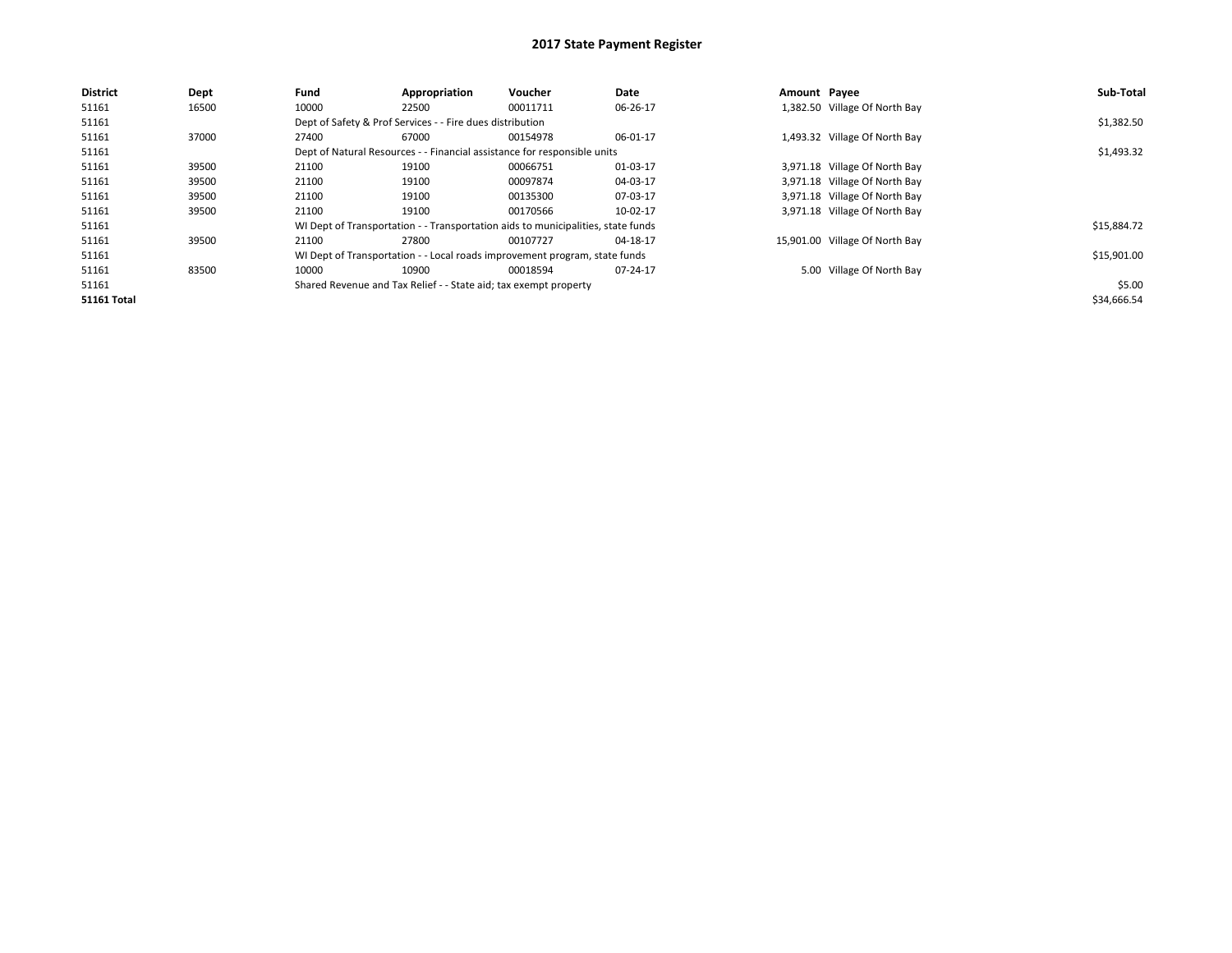| <b>District</b>    | Dept  | Fund                                                                  | Appropriation                                                                    | Voucher                                                                            | Date                                                                                                         | Amount Payee |                                | Sub-Total    |  |  |
|--------------------|-------|-----------------------------------------------------------------------|----------------------------------------------------------------------------------|------------------------------------------------------------------------------------|--------------------------------------------------------------------------------------------------------------|--------------|--------------------------------|--------------|--|--|
| 51176              | 16500 | 10000                                                                 | 22500                                                                            | 00011712                                                                           | 06-26-17                                                                                                     |              | 13,931.84 Village Of Rochester |              |  |  |
| 51176              |       | Dept of Safety & Prof Services - - Fire dues distribution             |                                                                                  |                                                                                    |                                                                                                              |              |                                | \$13,931.84  |  |  |
| 51176              | 37000 | 10000                                                                 | 50300                                                                            | 00125796                                                                           | 02-06-17                                                                                                     |              | 156.00 Village Of Rochester    |              |  |  |
| 51176              | 37000 | 10000                                                                 | 50300                                                                            | 00125797                                                                           | 02-06-17                                                                                                     |              | 20,958.02 Village Of Rochester |              |  |  |
| 51176              | 37000 | 10000                                                                 | 50300                                                                            | 00142625                                                                           | 04-21-17                                                                                                     |              | 500.95 Village Of Rochester    |              |  |  |
| 51176              |       |                                                                       | Dept of Natural Resources - - Aids in lieu of taxes - general fund               |                                                                                    |                                                                                                              |              |                                | \$21,614.97  |  |  |
| 51176              | 37000 | 21200                                                                 | 16600                                                                            | 00157899                                                                           | 06-19-17                                                                                                     |              | 188.46 Village Of Rochester    |              |  |  |
| 51176              |       |                                                                       | Dept of Natural Resources - - General program operations - state funds; forestry |                                                                                    |                                                                                                              |              |                                |              |  |  |
| 51176              | 37000 | 21200                                                                 | 57100                                                                            | 00157899                                                                           | 06-19-17                                                                                                     |              | 86.25 Village Of Rochester     |              |  |  |
| 51176              |       |                                                                       |                                                                                  |                                                                                    | Dept of Natural Resources - - Resource aids -- county forests, forest croplands and managed forest land aids |              |                                | \$86.25      |  |  |
| 51176              | 37000 | 21200                                                                 | 57900                                                                            | 00142624                                                                           | 04-21-17                                                                                                     |              | 289.04 Village Of Rochester    |              |  |  |
| 51176              |       |                                                                       | Dept of Natural Resources - - Aids in lieu of taxes - sum sufficient             |                                                                                    |                                                                                                              |              |                                | \$289.04     |  |  |
| 51176              | 37000 | 21200                                                                 | 58900                                                                            | 00157899                                                                           | 06-19-17                                                                                                     |              | 866.91 Village Of Rochester    |              |  |  |
| 51176              |       |                                                                       |                                                                                  | Dept of Natural Resources - - Resource aids - distribution of closed acreage fees. |                                                                                                              |              |                                | \$866.91     |  |  |
| 51176              | 37000 | 27400                                                                 | 67000                                                                            | 00154538                                                                           | 06-01-17                                                                                                     |              | 6,133.80 Village Of Rochester  |              |  |  |
| 51176              |       |                                                                       |                                                                                  | Dept of Natural Resources - - Financial assistance for responsible units           |                                                                                                              |              |                                | \$6,133.80   |  |  |
| 51176              | 39500 | 21100                                                                 | 17400                                                                            | 00200754                                                                           | 12-15-17                                                                                                     |              | 95,221.10 Village Of Rochester |              |  |  |
| 51176              |       | WI Dept of Transportation - - Disaster damage aids, state funds       |                                                                                  |                                                                                    |                                                                                                              |              |                                | \$95,221.10  |  |  |
| 51176              | 39500 | 21100                                                                 | 19100                                                                            | 00066752                                                                           | 01-03-17                                                                                                     |              | 19,200.48 Village Of Rochester |              |  |  |
| 51176              | 39500 | 21100                                                                 | 19100                                                                            | 00097875                                                                           | 04-03-17                                                                                                     |              | 19,200.48 Village Of Rochester |              |  |  |
| 51176              | 39500 | 21100                                                                 | 19100                                                                            | 00135301                                                                           | 07-03-17                                                                                                     |              | 19,200.48 Village Of Rochester |              |  |  |
| 51176              | 39500 | 21100                                                                 | 19100                                                                            | 00170567                                                                           | 10-02-17                                                                                                     |              | 19,200.48 Village Of Rochester |              |  |  |
| 51176              |       |                                                                       |                                                                                  | WI Dept of Transportation - - Transportation aids to municipalities, state funds   |                                                                                                              |              |                                | \$76,801.92  |  |  |
| 51176              | 39500 | 21100                                                                 | 27800                                                                            | 00128388                                                                           | 06-14-17                                                                                                     |              | 18,165.25 Village Of Rochester |              |  |  |
| 51176              |       |                                                                       |                                                                                  | WI Dept of Transportation - - Local roads improvement program, state funds         |                                                                                                              |              |                                | \$18,165.25  |  |  |
| 51176              | 83500 | 10000                                                                 | 10500                                                                            | 00021525                                                                           | 07-24-17                                                                                                     |              | 9,243.77 Village Of Rochester  |              |  |  |
| 51176              | 83500 | 10000                                                                 | 10500                                                                            | 00024548                                                                           | 11-20-17                                                                                                     |              | 52,381.37 Village Of Rochester |              |  |  |
| 51176              |       | Shared Revenue and Tax Relief - - County and municipal aid account    |                                                                                  |                                                                                    |                                                                                                              |              |                                | \$61,625.14  |  |  |
| 51176              | 83500 | 10000                                                                 | 10900                                                                            | 00018595                                                                           | 07-24-17                                                                                                     |              | 278.00 Village Of Rochester    |              |  |  |
| 51176              |       | Shared Revenue and Tax Relief - - State aid; tax exempt property      |                                                                                  | \$278.00                                                                           |                                                                                                              |              |                                |              |  |  |
| 51176              | 83500 | 10000                                                                 | 11000                                                                            | 00021525                                                                           | 07-24-17                                                                                                     |              | 8.33 Village Of Rochester      |              |  |  |
| 51176              | 83500 | 10000                                                                 | 11000                                                                            | 00024548                                                                           | 11-20-17                                                                                                     |              | 3,195.61 Village Of Rochester  |              |  |  |
| 51176              |       | Shared Revenue and Tax Relief - - Public utility distribution account |                                                                                  |                                                                                    |                                                                                                              |              |                                | \$3,203.94   |  |  |
| <b>51176 Total</b> |       |                                                                       |                                                                                  |                                                                                    |                                                                                                              |              |                                | \$298,406.62 |  |  |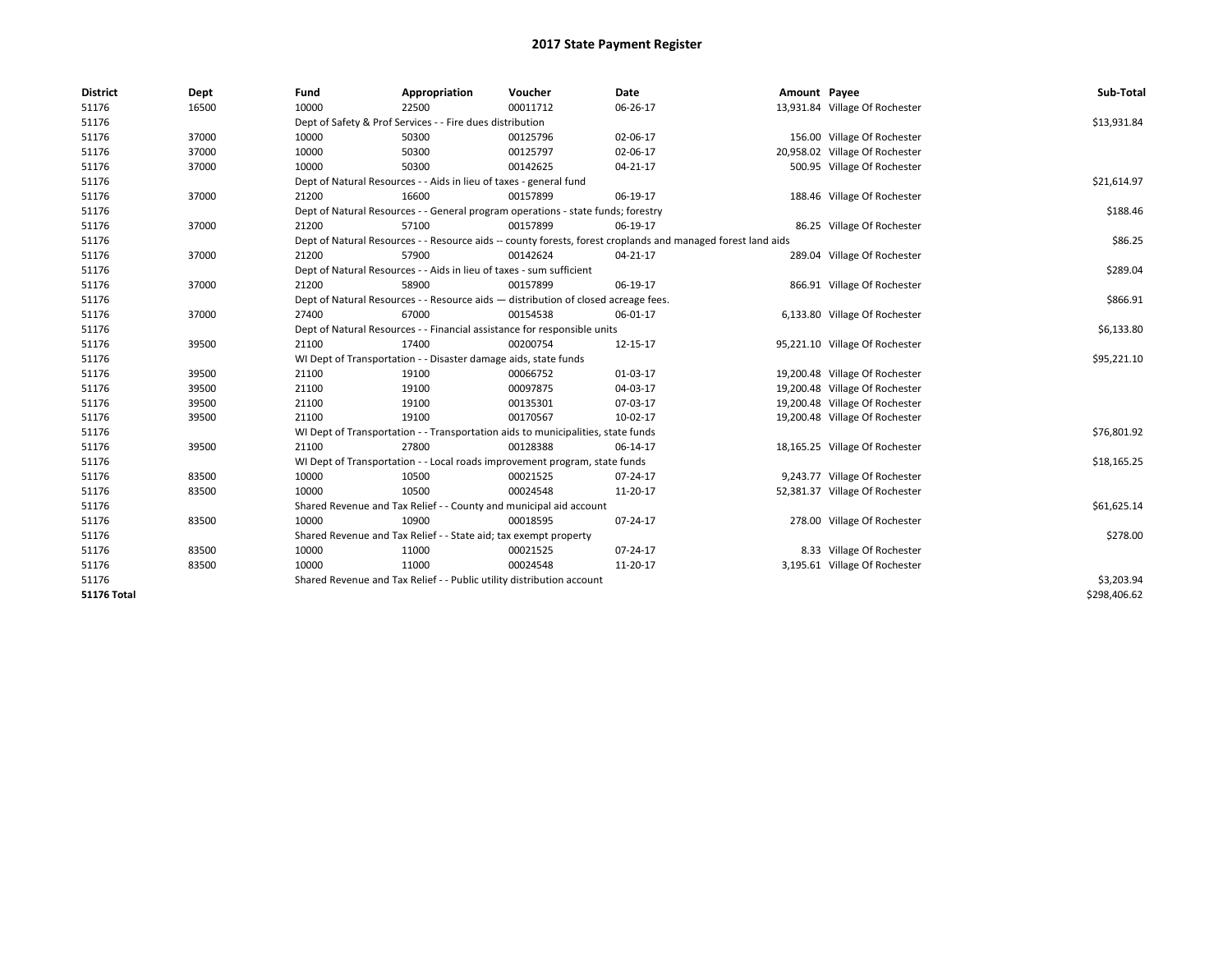| <b>District</b>    | Dept  | Fund                                                              | Appropriation                                                                    | Voucher                                                                       | Date     | Amount Payee |                                  | Sub-Total      |  |  |  |
|--------------------|-------|-------------------------------------------------------------------|----------------------------------------------------------------------------------|-------------------------------------------------------------------------------|----------|--------------|----------------------------------|----------------|--|--|--|
| 51181              | 16500 | 10000                                                             | 22500                                                                            | 00011713                                                                      | 06-26-17 |              | 24,869.75 Village Of Sturtevant  |                |  |  |  |
| 51181              |       |                                                                   | Dept of Safety & Prof Services - - Fire dues distribution                        |                                                                               |          |              |                                  | \$24,869.75    |  |  |  |
| 51181              | 37000 | 27400                                                             | 67000                                                                            | 00154125                                                                      | 06-01-17 |              | 18,645.45 Village Of Sturtevant  |                |  |  |  |
| 51181              |       |                                                                   |                                                                                  | Dept of Natural Resources - - Financial assistance for responsible units      |          |              |                                  | \$18,645.45    |  |  |  |
| 51181              | 39500 | 21100                                                             | 18500                                                                            | 00160048                                                                      | 09-01-17 |              | 3,893.60 Village Of Sturtevant   |                |  |  |  |
| 51181              |       |                                                                   |                                                                                  | WI Dept of Transportation - - Highway safety, local assistance, federal funds |          |              |                                  | \$3,893.60     |  |  |  |
| 51181              | 39500 | 21100                                                             | 19100                                                                            | 00066753                                                                      | 01-03-17 |              | 76,224.61 Village Of Sturtevant  |                |  |  |  |
| 51181              | 39500 | 21100                                                             | 19100                                                                            | 00097876                                                                      | 04-03-17 |              | 76,224.61 Village Of Sturtevant  |                |  |  |  |
| 51181              | 39500 | 21100                                                             | 19100                                                                            | 00135302                                                                      | 07-03-17 |              | 76,224.61 Village Of Sturtevant  |                |  |  |  |
| 51181              | 39500 | 21100                                                             | 19100                                                                            | 00170568                                                                      | 10-02-17 |              | 76,224.61 Village Of Sturtevant  |                |  |  |  |
| 51181              |       |                                                                   | WI Dept of Transportation - - Transportation aids to municipalities, state funds |                                                                               |          |              |                                  |                |  |  |  |
| 51181              | 45500 | 10000                                                             | 23100                                                                            | 00034919                                                                      | 09-27-17 |              | 1,920.00 Village Of Sturtevant   |                |  |  |  |
| 51181              |       |                                                                   |                                                                                  | Department of Justice - - Law enforcement training fund, local assistance     |          |              |                                  | \$1,920.00     |  |  |  |
| 51181              | 83500 | 10000                                                             | 10500                                                                            | 00021526                                                                      | 07-24-17 |              | 117,987.40 Village Of Sturtevant |                |  |  |  |
| 51181              | 83500 | 10000                                                             | 10500                                                                            | 00024549                                                                      | 11-20-17 |              | 707,289.96 Village Of Sturtevant |                |  |  |  |
| 51181              |       |                                                                   |                                                                                  | Shared Revenue and Tax Relief - - County and municipal aid account            |          |              |                                  | \$825,277.36   |  |  |  |
| 51181              | 83500 | 10000                                                             | 10900                                                                            | 00018596                                                                      | 07-24-17 |              | 70,058.00 Village Of Sturtevant  |                |  |  |  |
| 51181              |       |                                                                   | Shared Revenue and Tax Relief - - State aid; tax exempt property                 |                                                                               |          |              |                                  | \$70,058.00    |  |  |  |
| 51181              | 83500 | 10000                                                             | 11000                                                                            | 00021526                                                                      | 07-24-17 |              | 226.00 Village Of Sturtevant     |                |  |  |  |
| 51181              | 83500 | 10000                                                             | 11000                                                                            | 00024549                                                                      | 11-20-17 |              | 1,404.00 Village Of Sturtevant   |                |  |  |  |
| 51181              |       |                                                                   | Shared Revenue and Tax Relief - - Public utility distribution account            |                                                                               |          |              |                                  | \$1,630.00     |  |  |  |
| 51181              | 83500 | 10000                                                             | 50100                                                                            | 00015371                                                                      | 01-31-17 |              | 98,749.48 Village Of Sturtevant  |                |  |  |  |
| 51181              |       | Shared Revenue and Tax Relief - - Payments for municipal services |                                                                                  | \$98,749.48                                                                   |          |              |                                  |                |  |  |  |
| <b>51181 Total</b> |       |                                                                   |                                                                                  |                                                                               |          |              |                                  | \$1,349,942.08 |  |  |  |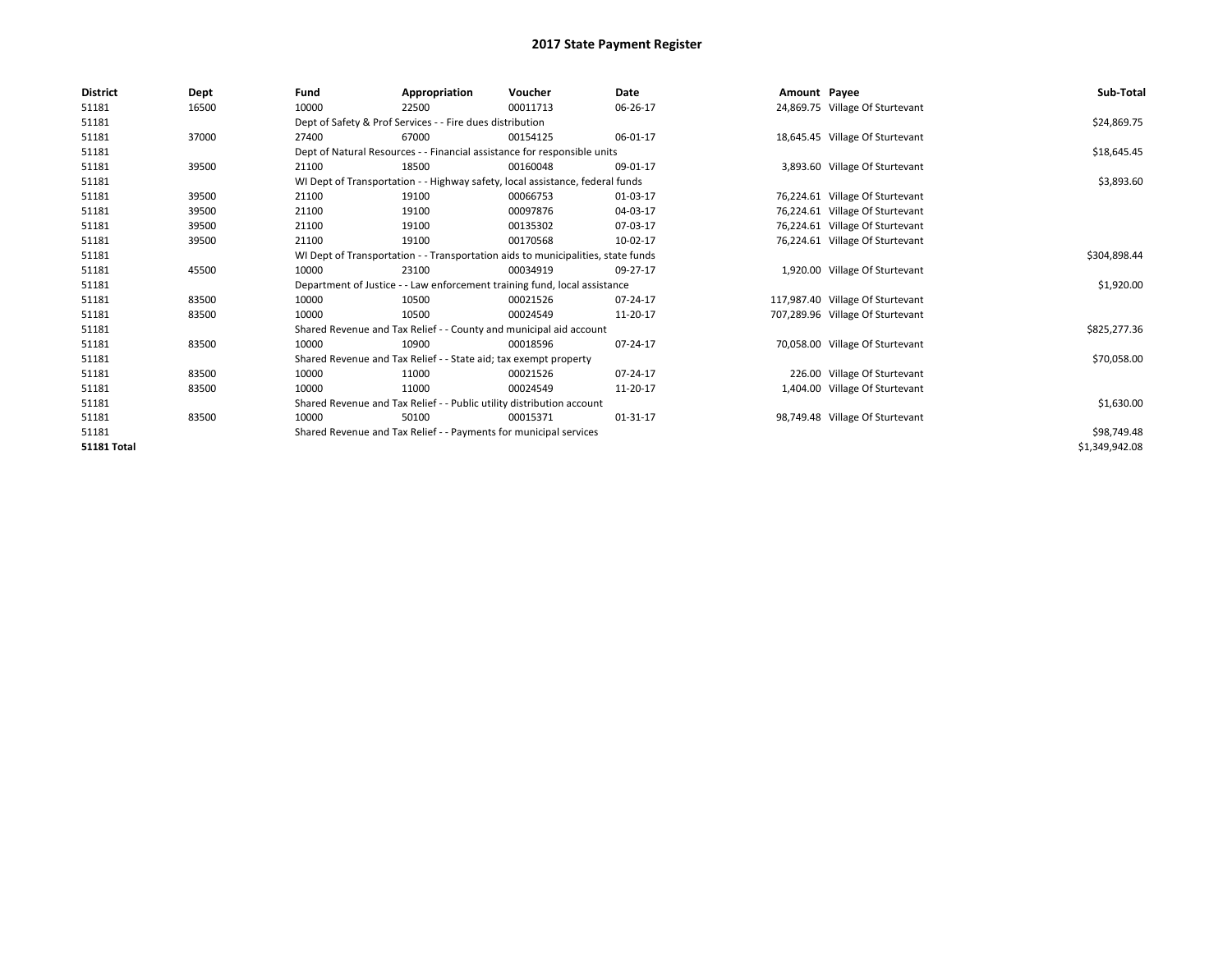| <b>District</b>    | Dept  | Fund  | Appropriation                                                                    | Voucher  | Date     | Amount Payee |                                   | Sub-Total    |  |
|--------------------|-------|-------|----------------------------------------------------------------------------------|----------|----------|--------------|-----------------------------------|--------------|--|
| 51186              | 16500 | 10000 | 22500                                                                            | 00011714 | 06-26-17 |              | 13,505.80 Village Of Union Grove  |              |  |
| 51186              |       |       | Dept of Safety & Prof Services - - Fire dues distribution                        |          |          |              |                                   | \$13,505.80  |  |
| 51186              | 37000 | 27400 | 67000                                                                            | 00154386 | 06-01-17 |              | 12,625.76 Village Of Union Grove  |              |  |
| 51186              |       |       | Dept of Natural Resources - - Financial assistance for responsible units         |          |          |              |                                   | \$12,625.76  |  |
| 51186              | 39500 | 21100 | 16200                                                                            | 00067401 | 01-03-17 |              | 2,286.17 Village Of Union Grove   |              |  |
| 51186              | 39500 | 21100 | 16200                                                                            | 00098524 | 04-03-17 |              | 2,286.17 Village Of Union Grove   |              |  |
| 51186              | 39500 | 21100 | 16200                                                                            | 00135950 | 07-03-17 | 2,286.17     | Village Of Union Grove            |              |  |
| 51186              | 39500 | 21100 | 16200                                                                            | 00171216 | 10-02-17 |              | 2,286.19 Village Of Union Grove   |              |  |
| 51186              |       |       | WI Dept of Transportation - - Connecting highways aids, state funds              |          |          |              |                                   | \$9,144.70   |  |
| 51186              | 39500 | 21100 | 19100                                                                            | 00066754 | 01-03-17 |              | 68,148.95 Village Of Union Grove  |              |  |
| 51186              | 39500 | 21100 | 19100                                                                            | 00097877 | 04-03-17 |              | 68,148.95 Village Of Union Grove  |              |  |
| 51186              | 39500 | 21100 | 19100                                                                            | 00135303 | 07-03-17 |              | 68,148.95 Village Of Union Grove  |              |  |
| 51186              | 39500 | 21100 | 19100                                                                            | 00170569 | 10-02-17 |              | 68,148.98 Village Of Union Grove  |              |  |
| 51186              |       |       | WI Dept of Transportation - - Transportation aids to municipalities, state funds |          |          |              |                                   | \$272,595.83 |  |
| 51186              | 43500 | 00005 | 16300                                                                            | 01LGS    | 11-17-17 |              | 5,660.38 Village Of Union Grove   |              |  |
| 51186              |       |       | Department of Health Services - - Guardianship grant program                     |          |          |              |                                   | \$5,660.38   |  |
| 51186              | 83500 | 10000 | 10100                                                                            | 00021527 | 07-24-17 |              | 23,463.94 Village Of Union Grove  |              |  |
| 51186              |       |       | Shared Revenue and Tax Relief - - Expenditure restraint program account          |          |          |              |                                   | \$23,463.94  |  |
| 51186              | 83500 | 10000 | 10500                                                                            | 00021527 | 07-24-17 |              | 60,672.12 Village Of Union Grove  |              |  |
| 51186              | 83500 | 10000 | 10500                                                                            | 00024550 | 11-20-17 |              | 338,148.32 Village Of Union Grove |              |  |
| 51186              |       |       | Shared Revenue and Tax Relief - - County and municipal aid account               |          |          |              |                                   | \$398,820.44 |  |
| 51186              | 83500 | 10000 | 10900                                                                            | 00018597 | 07-24-17 |              | 2,589.00 Village Of Union Grove   |              |  |
| 51186              | 83500 | 10000 | 10900                                                                            | 00019927 | 07-24-17 |              | 7,236.00 Village Of Union Grove   |              |  |
| 51186              |       |       | Shared Revenue and Tax Relief - - State aid; tax exempt property                 |          |          |              |                                   |              |  |
| 51186              | 83500 | 52100 | 36300                                                                            | 00015979 | 03-27-17 |              | 4,244.88 Village Of Union Grove   |              |  |
| 51186              |       |       | Shared Revenue and Tax Relief - - Lottery and gaming credit                      |          |          |              |                                   | \$4,244.88   |  |
| <b>51186 Total</b> |       |       |                                                                                  |          |          |              |                                   | \$749,886.73 |  |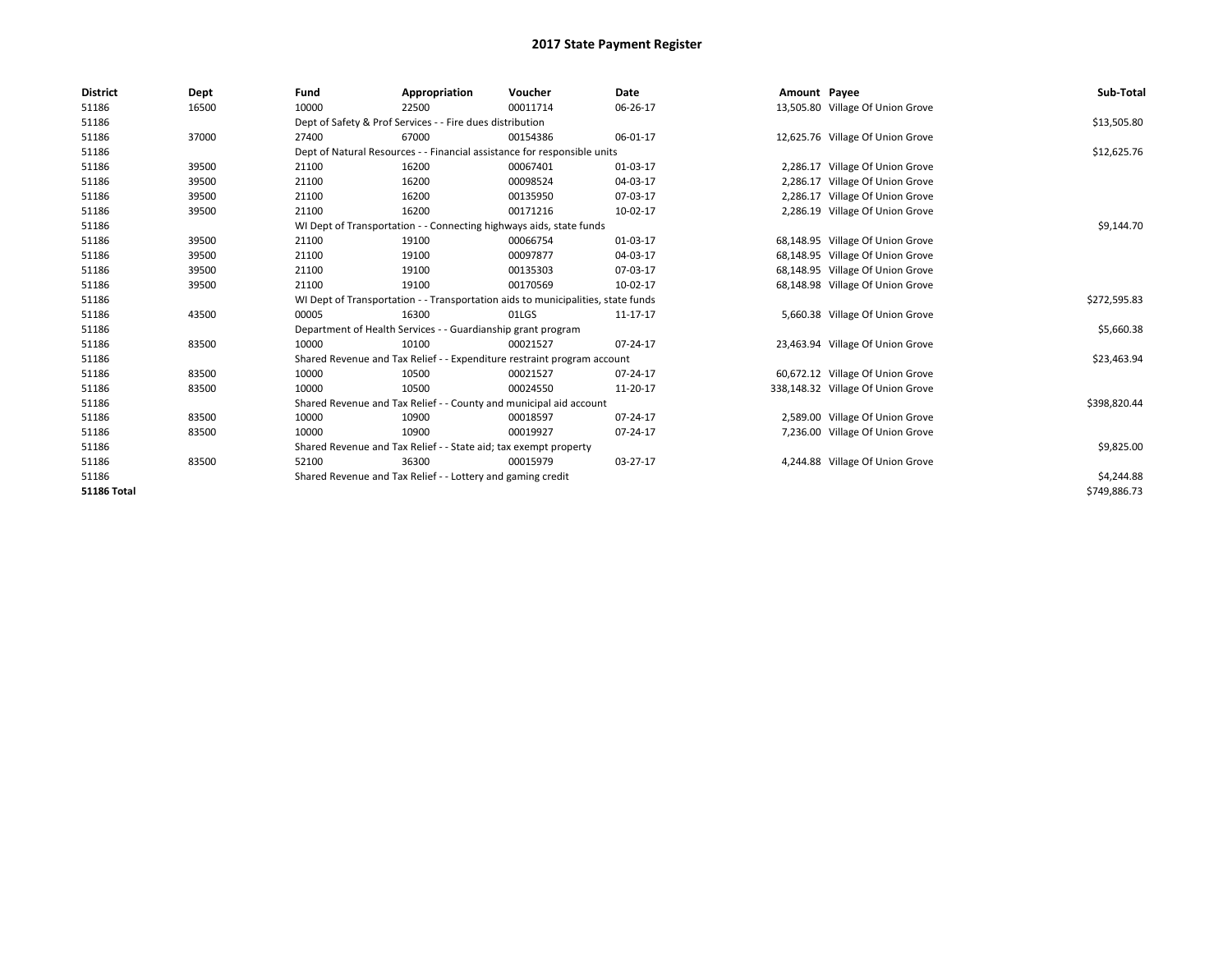| <b>District</b>    | Dept  | Fund  | Appropriation                                                                    | Voucher  | Date     | Amount Payee |                                 | Sub-Total    |  |  |  |
|--------------------|-------|-------|----------------------------------------------------------------------------------|----------|----------|--------------|---------------------------------|--------------|--|--|--|
| 51191              | 16500 | 10000 | 22500                                                                            | 00011715 | 06-26-17 |              | 19,101.94 Village Of Waterford  |              |  |  |  |
| 51191              |       |       | Dept of Safety & Prof Services - - Fire dues distribution                        |          |          |              |                                 | \$19,101.94  |  |  |  |
| 51191              | 37000 | 27400 | 67000                                                                            | 00154561 | 06-01-17 |              | 12,265.22 Village Of Waterford  |              |  |  |  |
| 51191              |       |       | Dept of Natural Resources - - Financial assistance for responsible units         |          |          |              |                                 | \$12,265.22  |  |  |  |
| 51191              | 39500 | 21100 | 19100                                                                            | 00066755 | 01-03-17 |              | 39,410.13 Village Of Waterford  |              |  |  |  |
| 51191              | 39500 | 21100 | 19100                                                                            | 00097878 | 04-03-17 | 39,410.13    | Village Of Waterford            |              |  |  |  |
| 51191              | 39500 | 21100 | 19100                                                                            | 00135304 | 07-03-17 |              | 39,410.13 Village Of Waterford  |              |  |  |  |
| 51191              | 39500 | 21100 | 19100                                                                            | 00170570 | 10-02-17 |              | 39,410.14 Village Of Waterford  |              |  |  |  |
| 51191              |       |       | WI Dept of Transportation - - Transportation aids to municipalities, state funds |          |          |              |                                 |              |  |  |  |
| 51191              | 43500 | 10000 | 11900                                                                            | 00152588 | 09-01-17 |              | 5,926.29 Village Of Waterford   |              |  |  |  |
| 51191              |       |       | Department of Health Services - - Emergency medical services; aids               |          |          |              |                                 |              |  |  |  |
| 51191              | 83500 | 10000 | 10100                                                                            | 00021528 | 07-24-17 |              | 62,742.13 Village Of Waterford  |              |  |  |  |
| 51191              |       |       | Shared Revenue and Tax Relief - - Expenditure restraint program account          |          |          |              |                                 | \$62,742.13  |  |  |  |
| 51191              | 83500 | 10000 | 10500                                                                            | 00021528 | 07-24-17 |              | 18,714.22 Village Of Waterford  |              |  |  |  |
| 51191              | 83500 | 10000 | 10500                                                                            | 00024551 | 11-20-17 |              | 106,047.24 Village Of Waterford |              |  |  |  |
| 51191              |       |       | Shared Revenue and Tax Relief - - County and municipal aid account               |          |          |              |                                 | \$124,761.46 |  |  |  |
| 51191              | 83500 | 10000 | 10900                                                                            | 00018598 | 07-24-17 |              | 6,616.00 Village Of Waterford   |              |  |  |  |
| 51191              | 83500 | 10000 | 10900                                                                            | 00019928 | 07-24-17 |              | 39,444.00 Village Of Waterford  |              |  |  |  |
| 51191              |       |       | Shared Revenue and Tax Relief - - State aid; tax exempt property                 |          |          |              |                                 | \$46,060.00  |  |  |  |
| 51191              | 83500 | 10000 | 11000                                                                            | 00021528 | 07-24-17 |              | 475.35 Village Of Waterford     |              |  |  |  |
| 51191              | 83500 | 10000 | 11000                                                                            | 00024551 | 11-20-17 |              | 2,888.04 Village Of Waterford   |              |  |  |  |
| 51191              |       |       | Shared Revenue and Tax Relief - - Public utility distribution account            |          |          |              |                                 |              |  |  |  |
| 51191              | 83500 | 52100 | 36300                                                                            | 00015980 | 03-27-17 |              | 18,406.95 Village Of Waterford  |              |  |  |  |
| 51191              |       |       | Shared Revenue and Tax Relief - - Lottery and gaming credit                      |          |          |              |                                 |              |  |  |  |
| <b>51191 Total</b> |       |       |                                                                                  |          |          |              |                                 | \$450,267.91 |  |  |  |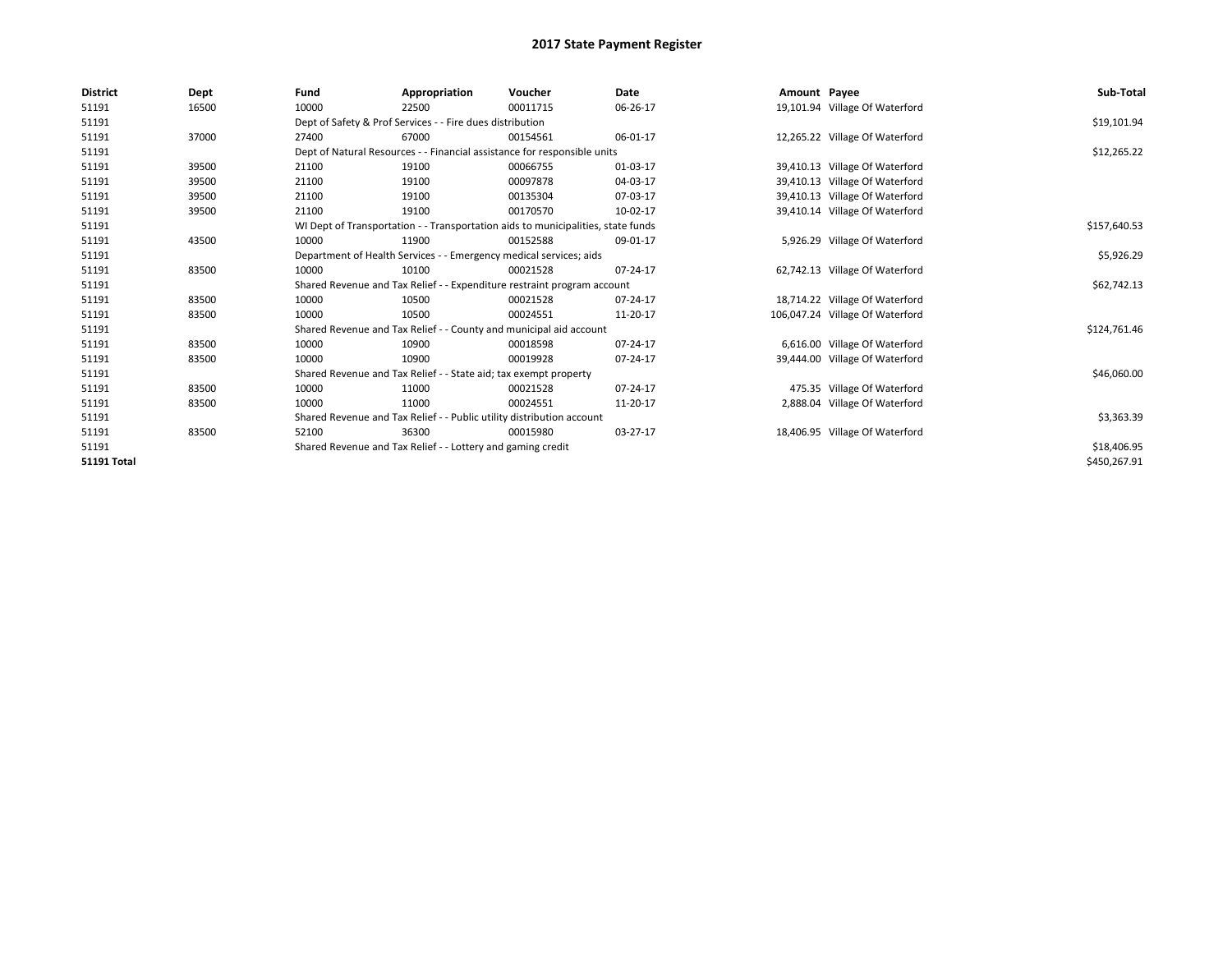| <b>District</b>    | <b>Dept</b> | Fund  | Appropriation                                                    | Voucher                                                                          | Date     | Amount Payee |                                 | Sub-Total   |
|--------------------|-------------|-------|------------------------------------------------------------------|----------------------------------------------------------------------------------|----------|--------------|---------------------------------|-------------|
| 51192              | 16500       | 10000 | 22500                                                            | 00011716                                                                         | 06-26-17 |              | 10,548.31 Village Of Wind Point |             |
| 51192              |             |       | Dept of Safety & Prof Services - - Fire dues distribution        |                                                                                  |          |              |                                 | \$10,548.31 |
| 51192              | 37000       | 27400 | 67000                                                            | 00154943                                                                         | 06-01-17 |              | 8,620.26 Village Of Wind Point  |             |
| 51192              |             |       |                                                                  | Dept of Natural Resources - - Financial assistance for responsible units         |          |              |                                 | \$8,620.26  |
| 51192              | 39500       | 21100 | 19100                                                            | 00066756                                                                         | 01-03-17 |              | 9,938.29 Village Of Wind Point  |             |
| 51192              | 39500       | 21100 | 19100                                                            | 00097879                                                                         | 04-03-17 |              | 9,938.29 Village Of Wind Point  |             |
| 51192              | 39500       | 21100 | 19100                                                            | 00135305                                                                         | 07-03-17 |              | 9,938.29 Village Of Wind Point  |             |
| 51192              | 39500       | 21100 | 19100                                                            | 00170571                                                                         | 10-02-17 |              | 9,938.32 Village Of Wind Point  |             |
| 51192              |             |       |                                                                  | WI Dept of Transportation - - Transportation aids to municipalities, state funds |          |              |                                 | \$39,753.19 |
| 51192              | 45500       | 10000 | 23100                                                            | 00039645                                                                         | 12-22-17 |              | 320.00 Village Of Wind Point    |             |
| 51192              |             |       |                                                                  | Department of Justice - - Law enforcement training fund, local assistance        |          |              |                                 | \$320.00    |
| 51192              | 83500       | 10000 | 10500                                                            | 00021529                                                                         | 07-24-17 |              | 3,589.97 Village Of Wind Point  |             |
| 51192              | 83500       | 10000 | 10500                                                            | 00024552                                                                         | 11-20-17 |              | 20,343.16 Village Of Wind Point |             |
| 51192              |             |       |                                                                  | Shared Revenue and Tax Relief - - County and municipal aid account               |          |              |                                 | \$23,933.13 |
| 51192              | 83500       | 10000 | 10900                                                            | 00018599                                                                         | 07-24-17 |              | 1,483.00 Village Of Wind Point  |             |
| 51192              |             |       | Shared Revenue and Tax Relief - - State aid; tax exempt property |                                                                                  |          |              |                                 | \$1,483.00  |
| <b>51192 Total</b> |             |       |                                                                  |                                                                                  |          |              |                                 | \$84,657.89 |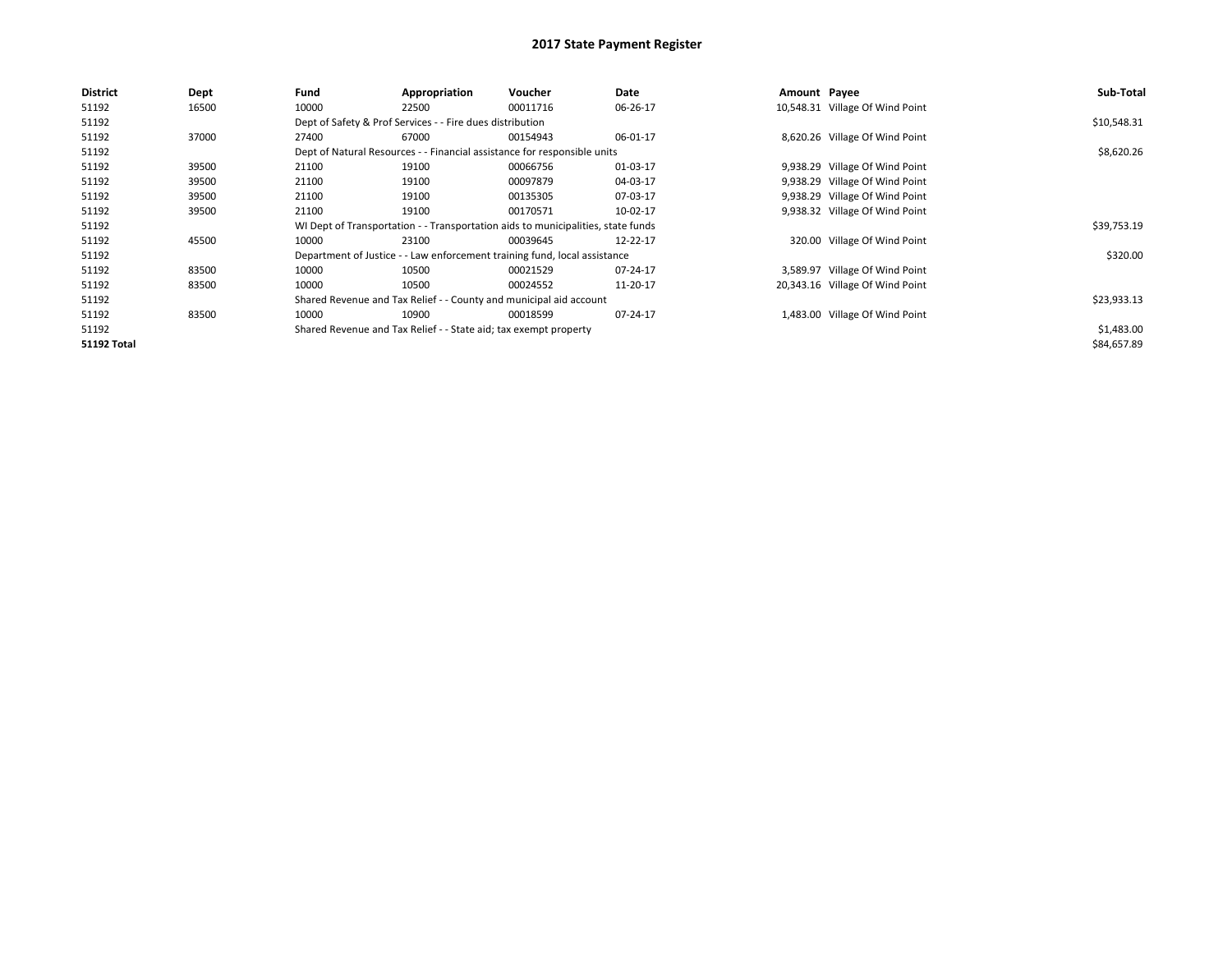| <b>District</b>    | Dept  | Fund  | Appropriation                                                                    | Voucher  | Date           | Amount Payee |                               | Sub-Total      |  |  |  |
|--------------------|-------|-------|----------------------------------------------------------------------------------|----------|----------------|--------------|-------------------------------|----------------|--|--|--|
| 51206              | 11500 | 27400 | 77800                                                                            | 00023339 | 07-06-17       |              | 17,200.00 City Of Burlington  |                |  |  |  |
| 51206              | 11500 | 27400 | 77800                                                                            | 00023617 | 07-11-17       |              | 20.00 City Of Burlington      |                |  |  |  |
| 51206              |       |       | Dept of Ag, Trade & Cons Protc - - CLEAN SWEEP GRANTS                            |          |                |              |                               | \$17,220.00    |  |  |  |
| 51206              | 16500 | 10000 | 22500                                                                            | 00011717 | 06-26-17       |              | 39,517.05 City Of Burlington  |                |  |  |  |
| 51206              |       |       | Dept of Safety & Prof Services - - Fire dues distribution                        |          |                |              |                               | \$39,517.05    |  |  |  |
| 51206              | 37000 | 10000 | 94100                                                                            | 00140623 | 04-17-17       |              | 45,000.00 City Of Burlington  |                |  |  |  |
| 51206              |       |       | Dept of Natural Resources - - General program operations - federal funds         |          |                |              |                               |                |  |  |  |
| 51206              | 37000 | 27400 | 65800                                                                            | 00118671 | $01 - 10 - 17$ |              | 27,792.13 City Of Burlington  |                |  |  |  |
| 51206              |       |       | Dept of Natural Resources - - Environmental aids -- urban nonpoint source        |          |                |              |                               |                |  |  |  |
| 51206              | 37000 | 27400 | 67000                                                                            | 00154144 | 06-01-17       |              | 30,169.80 City Of Burlington  |                |  |  |  |
| 51206              |       |       | Dept of Natural Resources - - Financial assistance for responsible units         |          |                |              |                               |                |  |  |  |
| 51206              | 39500 | 21100 | 16200                                                                            | 00067402 | 01-03-17       |              | 710.08 City Of Burlington     |                |  |  |  |
| 51206              | 39500 | 21100 | 16200                                                                            | 00098525 | 04-03-17       |              | 710.08 City Of Burlington     |                |  |  |  |
| 51206              | 39500 | 21100 | 16200                                                                            | 00135951 | 07-03-17       |              | 710.08 City Of Burlington     |                |  |  |  |
| 51206              | 39500 | 21100 | 16200                                                                            | 00171217 | 10-02-17       |              | 710.08 City Of Burlington     |                |  |  |  |
| 51206              |       |       | WI Dept of Transportation - - Connecting highways aids, state funds              |          |                |              |                               |                |  |  |  |
| 51206              | 39500 | 21100 | 17400                                                                            | 00200749 | 12-15-17       |              | 13,229.60 City Of Burlington  |                |  |  |  |
| 51206              |       |       | WI Dept of Transportation - - Disaster damage aids, state funds                  |          |                |              |                               | \$13,229.60    |  |  |  |
| 51206              | 39500 | 21100 | 19100                                                                            | 00066757 | 01-03-17       |              | 147,009.38 City Of Burlington |                |  |  |  |
| 51206              | 39500 | 21100 | 19100                                                                            | 00097880 | 04-03-17       |              | 147,009.38 City Of Burlington |                |  |  |  |
| 51206              | 39500 | 21100 | 19100                                                                            | 00135306 | 07-03-17       |              | 147,009.38 City Of Burlington |                |  |  |  |
| 51206              | 39500 | 21100 | 19100                                                                            | 00170572 | 10-02-17       |              | 147,009.41 City Of Burlington |                |  |  |  |
| 51206              |       |       | WI Dept of Transportation - - Transportation aids to municipalities, state funds |          |                |              |                               | \$588,037.55   |  |  |  |
| 51206              | 45500 | 10000 | 23100                                                                            | 00033351 | 08-18-17       |              | 2,560.00 City Of Burlington   |                |  |  |  |
| 51206              |       |       | Department of Justice - - Law enforcement training fund, local assistance        |          |                |              |                               | \$2,560.00     |  |  |  |
| 51206              | 83500 | 10000 | 10500                                                                            | 00021530 | 07-24-17       |              | 63,210.62 City Of Burlington  |                |  |  |  |
| 51206              | 83500 | 10000 | 10500                                                                            | 00024553 | 11-20-17       |              | 358,193.51 City Of Burlington |                |  |  |  |
| 51206              |       |       | Shared Revenue and Tax Relief - - County and municipal aid account               |          |                |              |                               | \$421,404.13   |  |  |  |
| 51206              | 83500 | 10000 | 10900                                                                            | 00018600 | 07-24-17       |              | 25,739.00 City Of Burlington  |                |  |  |  |
| 51206              | 83500 | 10000 | 10900                                                                            | 00019929 | 07-24-17       |              | 14,546.00 City Of Burlington  |                |  |  |  |
| 51206              |       |       | Shared Revenue and Tax Relief - - State aid; tax exempt property                 |          |                |              |                               | \$40,285.00    |  |  |  |
| 51206              | 83500 | 10000 | 11000                                                                            | 00021530 | 07-24-17       |              | 4,888.86 City Of Burlington   |                |  |  |  |
| 51206              | 83500 | 10000 | 11000                                                                            | 00024553 | 11-20-17       |              | 29,337.55 City Of Burlington  |                |  |  |  |
| 51206              |       |       | Shared Revenue and Tax Relief - - Public utility distribution account            |          |                |              |                               | \$34,226.41    |  |  |  |
| 51206              | 83500 | 10000 | 50100                                                                            | 00015372 | 01-31-17       |              | 1,496.60 City Of Burlington   |                |  |  |  |
| 51206              |       |       | Shared Revenue and Tax Relief - - Payments for municipal services                |          |                |              |                               | \$1,496.60     |  |  |  |
| <b>51206 Total</b> |       |       |                                                                                  |          |                |              |                               | \$1,263,778.59 |  |  |  |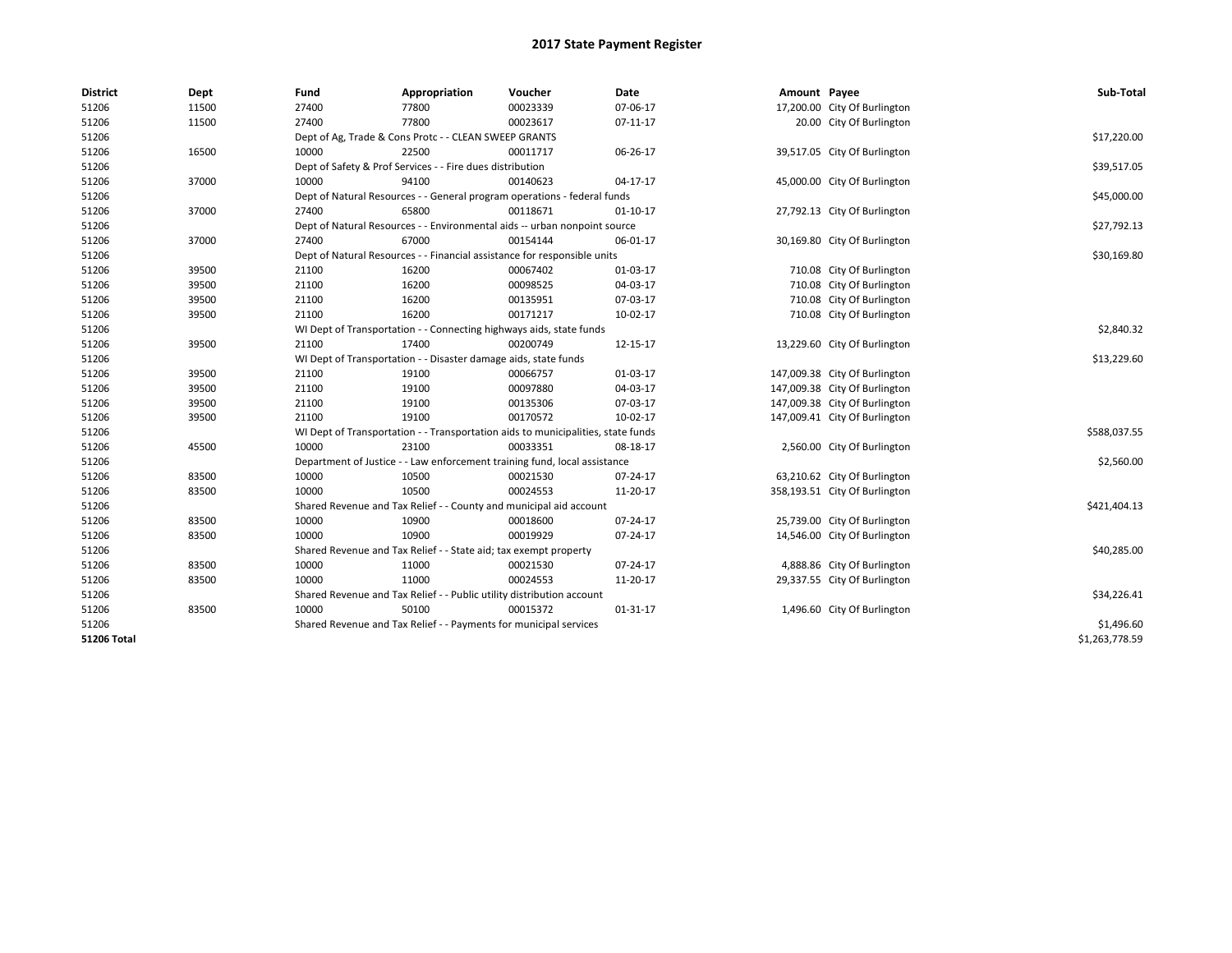| <b>District</b> | <b>Dept</b> | Fund                                                                                                                             | Appropriation                                                       | Voucher                                                                          | Date                                                                                            | Amount Payee |                             | Sub-Total      |  |
|-----------------|-------------|----------------------------------------------------------------------------------------------------------------------------------|---------------------------------------------------------------------|----------------------------------------------------------------------------------|-------------------------------------------------------------------------------------------------|--------------|-----------------------------|----------------|--|
| 51276           | 11500       | 27400                                                                                                                            | 77800                                                               | 00019210                                                                         | 03-03-17                                                                                        |              | 5,550.00 City of Racine     |                |  |
| 51276           |             | Dept of Ag, Trade & Cons Protc - - CLEAN SWEEP GRANTS                                                                            | \$5,550.00                                                          |                                                                                  |                                                                                                 |              |                             |                |  |
| 51276           | 16500       | 10000                                                                                                                            | 22500                                                               | 00011718                                                                         | 06-26-17                                                                                        |              | 141,175.76 City of Racine   |                |  |
| 51276           |             | Dept of Safety & Prof Services - - Fire dues distribution                                                                        | \$141,175.76                                                        |                                                                                  |                                                                                                 |              |                             |                |  |
| 51276           | 37000       | 27400                                                                                                                            | 67000                                                               | 00154454                                                                         | 06-01-17                                                                                        |              | 294,536.52 City of Racine   |                |  |
| 51276           |             |                                                                                                                                  |                                                                     | Dept of Natural Resources - - Financial assistance for responsible units         |                                                                                                 |              |                             | \$294,536.52   |  |
| 51276           | 37000       | 27400                                                                                                                            | 20,037.64 City of Racine                                            |                                                                                  |                                                                                                 |              |                             |                |  |
| 51276           |             |                                                                                                                                  | Dept of Natural Resources - - Recycling consolidation grants        |                                                                                  |                                                                                                 |              |                             | \$20,037.64    |  |
| 51276           | 37000       | 36300                                                                                                                            | TA100                                                               | 00132236                                                                         | 03-06-17                                                                                        |              | 470,750.00 City of Racine   |                |  |
| 51276           | 37000       | 36300                                                                                                                            | TA100                                                               | 00183473                                                                         | 09-20-17                                                                                        |              | 12,972.72 City of Racine    |                |  |
| 51276           | 37000       | 36300                                                                                                                            | TA100                                                               | 00186858                                                                         | 10-10-17                                                                                        |              | 5,000.00 City of Racine     |                |  |
| 51276           |             | Dept of Natural Resources - - LAND ACQUISITION                                                                                   |                                                                     | \$488,722.72                                                                     |                                                                                                 |              |                             |                |  |
| 51276           | 39500       | 21100                                                                                                                            | 16200                                                               | 00067403                                                                         | 01-03-17                                                                                        |              | 62,415.78 City of Racine    |                |  |
| 51276           | 39500       | 21100                                                                                                                            | 16200                                                               | 00098526                                                                         | 04-03-17                                                                                        |              | 62,415.78 City of Racine    |                |  |
| 51276           | 39500       | 21100                                                                                                                            | 16200                                                               | 00135952                                                                         | 07-03-17                                                                                        |              | 62,415.78 City of Racine    |                |  |
| 51276           | 39500       | 21100                                                                                                                            | 16200                                                               | 00171218                                                                         | 10-02-17                                                                                        |              | 62,415.80 City of Racine    |                |  |
| 51276           |             |                                                                                                                                  | WI Dept of Transportation - - Connecting highways aids, state funds |                                                                                  |                                                                                                 |              |                             | \$249,663.14   |  |
| 51276           | 39500       | 21100                                                                                                                            | 16400                                                               | 00133291                                                                         | 07-03-17                                                                                        |              | 659,775.30 City of Racine   |                |  |
| 51276           |             |                                                                                                                                  | WI Dept of Transportation - - Lift bridge aids, state funds         |                                                                                  |                                                                                                 |              |                             | \$659,775.30   |  |
| 51276           | 39500       | 21100                                                                                                                            | 17500                                                               | 00117057                                                                         | 05-17-17                                                                                        |              | 83,372.00 City of Racine    |                |  |
| 51276           |             |                                                                                                                                  | WI Dept of Transportation - - Paratransit aids                      |                                                                                  |                                                                                                 |              |                             | \$83,372.00    |  |
| 51276           | 39500       | 21100                                                                                                                            | 17600                                                               | 00106114                                                                         | 04-18-17                                                                                        |              | 207,497.00 City of Racine   |                |  |
| 51276           | 39500       | 21100                                                                                                                            | 17600                                                               | 00125359                                                                         | 06-12-17                                                                                        |              | 518,455.00 City of Racine   |                |  |
| 51276           | 39500       | 21100                                                                                                                            | 17600                                                               | 00154636                                                                         | 08-16-17                                                                                        |              | 1,343,078.00 City of Racine |                |  |
| 51276           |             |                                                                                                                                  |                                                                     | WI Dept of Transportation - - Tier B transit operating aids, state funds         |                                                                                                 |              |                             | \$2,069,030.00 |  |
| 51276           | 39500       | 21100                                                                                                                            | 19100                                                               | 00066758                                                                         | 01-03-17                                                                                        |              | 881,520.69 City of Racine   |                |  |
| 51276           | 39500       | 21100                                                                                                                            | 19100                                                               | 00097881                                                                         | 04-03-17                                                                                        |              | 881,520.69 City of Racine   |                |  |
| 51276           | 39500       | 21100                                                                                                                            | 19100                                                               | 00135307                                                                         | 07-03-17                                                                                        |              | 881,520.69 City of Racine   |                |  |
| 51276           | 39500       | 21100                                                                                                                            | 19100                                                               | 00170573                                                                         | 10-02-17                                                                                        |              | 881,520.71 City of Racine   |                |  |
| 51276           |             |                                                                                                                                  |                                                                     | WI Dept of Transportation - - Transportation aids to municipalities, state funds |                                                                                                 |              |                             | \$3,526,082.78 |  |
| 51276           | 39500       | 21100                                                                                                                            | 27900                                                               | 00099732                                                                         | 03-23-17                                                                                        |              | 785.95 City of Racine       |                |  |
| 51276           | 39500       | 21100                                                                                                                            | 27900                                                               | 00092094                                                                         | 03-06-17                                                                                        |              | 992.95 City of Racine       |                |  |
| 51276           | 39500       | 21100                                                                                                                            | 27900                                                               | 00147995                                                                         | $07-27-17$                                                                                      |              | 378.85 City of Racine       |                |  |
| 51276           |             |                                                                                                                                  |                                                                     |                                                                                  |                                                                                                 |              |                             | \$2,157.75     |  |
|                 | 39500       | WI Dept of Transportation - - Congestion mitigation and air quality improvement, local funds<br>27600<br>1,446.42 City of Racine |                                                                     |                                                                                  |                                                                                                 |              |                             |                |  |
| 51276<br>51276  |             | 21100                                                                                                                            |                                                                     | 00157549                                                                         | 08-23-17                                                                                        |              |                             |                |  |
|                 |             |                                                                                                                                  |                                                                     |                                                                                  | WI Dept of Transportation - - Local transportation facility improvement assistance, local funds |              |                             | \$1,446.42     |  |
| 51276           | 39500       | 21100                                                                                                                            | 28900                                                               | 00099732                                                                         | 03-23-17                                                                                        |              | 3,143.76 City of Racine     |                |  |
| 51276           | 39500       | 21100                                                                                                                            | 28900                                                               | 00092094<br>00147995                                                             | 03-06-17                                                                                        |              | 3,971.77 City of Racine     |                |  |
| 51276           | 39500       | 21100                                                                                                                            | 28900                                                               |                                                                                  | $07-27-17$                                                                                      |              | 1,515.41 City of Racine     |                |  |
| 51276           |             |                                                                                                                                  |                                                                     |                                                                                  | WI Dept of Transportation - - Congestion mitigation and air quality improvement, federal funds  |              |                             | \$8,630.94     |  |
| 51276           | 43500       | 10000                                                                                                                            | 11900                                                               | 00159779                                                                         | 10-03-17                                                                                        |              | 11,782.17 City of Racine    |                |  |
| 51276           |             |                                                                                                                                  | Department of Health Services - - Emergency medical services; aids  |                                                                                  |                                                                                                 |              |                             | \$11,782.17    |  |
| 51276           | 43500       | 10000                                                                                                                            | 14900                                                               | 00166716                                                                         | 11-08-17                                                                                        |              | 4,000.00 City of Racine     |                |  |
| 51276           |             |                                                                                                                                  | Department of Health Services - - Federal project operations        |                                                                                  |                                                                                                 |              |                             | \$4,000.00     |  |
| 51276           | 43500       | 10000                                                                                                                            | 00000                                                               | 90708                                                                            | 01-02-17                                                                                        |              | 16,462.00 City of Racine    |                |  |
| 51276           | 43500       | 10000                                                                                                                            | 00000                                                               | 90710                                                                            | 02-01-17                                                                                        |              | 16,192.00 City of Racine    |                |  |
| 51276           | 43500       | 10000                                                                                                                            | 00000                                                               | 90711                                                                            | 03-01-17                                                                                        |              | 40,971.00 City of Racine    |                |  |
| 51276           | 43500       | 10000                                                                                                                            | 00000                                                               | 90715                                                                            | 05-01-17                                                                                        |              | 7,295.00 City of Racine     |                |  |
| 51276           | 43500       | 10000                                                                                                                            | 00000                                                               | 90716                                                                            | 06-01-17                                                                                        |              | 39,021.00 City of Racine    |                |  |
| 51276           | 43500       | 10000                                                                                                                            | 00000                                                               | 90800                                                                            | 07-01-17                                                                                        |              | 105,003.00 City of Racine   |                |  |
| 51276           | 43500       | 10000                                                                                                                            | 00000                                                               | 90801                                                                            | 08-01-17                                                                                        |              | 79,559.00 City of Racine    |                |  |
| 51276           | 43500       | 10000                                                                                                                            | 00000                                                               | 90802                                                                            | 09-01-17                                                                                        |              | 40,758.00 City of Racine    |                |  |